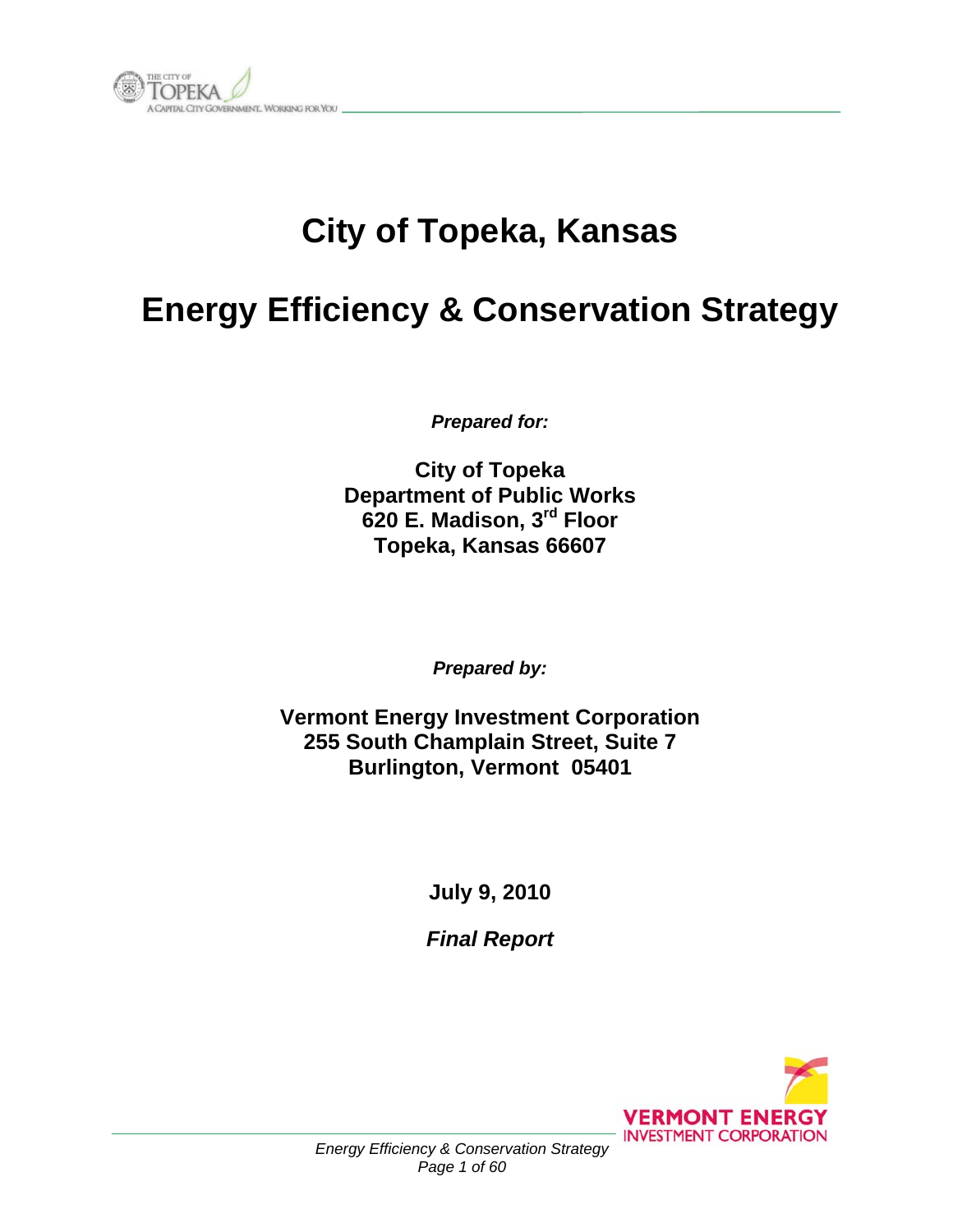

## **Acknowledgements**

This report was prepared as part of the City of Topeka's participation in the U. S. Department of Energy's Energy Efficiency and Conservation Block Grant program, funded by the federal American Recovery and Reinvestment Act of 2009 (ARRA).

The development of the City's Energy Efficiency and Conservation Strategy (EECS) was overseen by the Sustainability Advisory Board (appointed by the City Council) and managed by Michael E. McGee, Deputy Director of the Department of Public Works (DPW). Vermont Energy Investment Corporation (VEIC) was selected through a competitive bidding process to serve as consultants to the City during development of the EECS.

VEIC worked closely with the Sustainability Advisory Board, Heartland Visioning, and more than 20 public and private stakeholder groups during this project. VEIC wishes to thank the Sustainability Advisory Board, City staff, and community stakeholders for your guidance, knowledge, and expertise. Your professionalism, insights, and welcoming spirit made our work in Topeka a joy to complete. We congratulate you all on your accomplishments and for your exciting new plans moving forward.

## *Christine Donovan & Shawn Enterline, VEIC July 2010*

## *2010 Sustainability Advisory Board*

*Larry Graber, Chair Dr. Kellis Bayless, Washburn University Matthew Gassen, Consultant Kate Grover, Hallmark Russ King, Russ King Homes Stan Myers, Barlett & West Engineers David Peterman, Waste Management Gina Penzig, Westar Energy Paul Post, Sierra Club*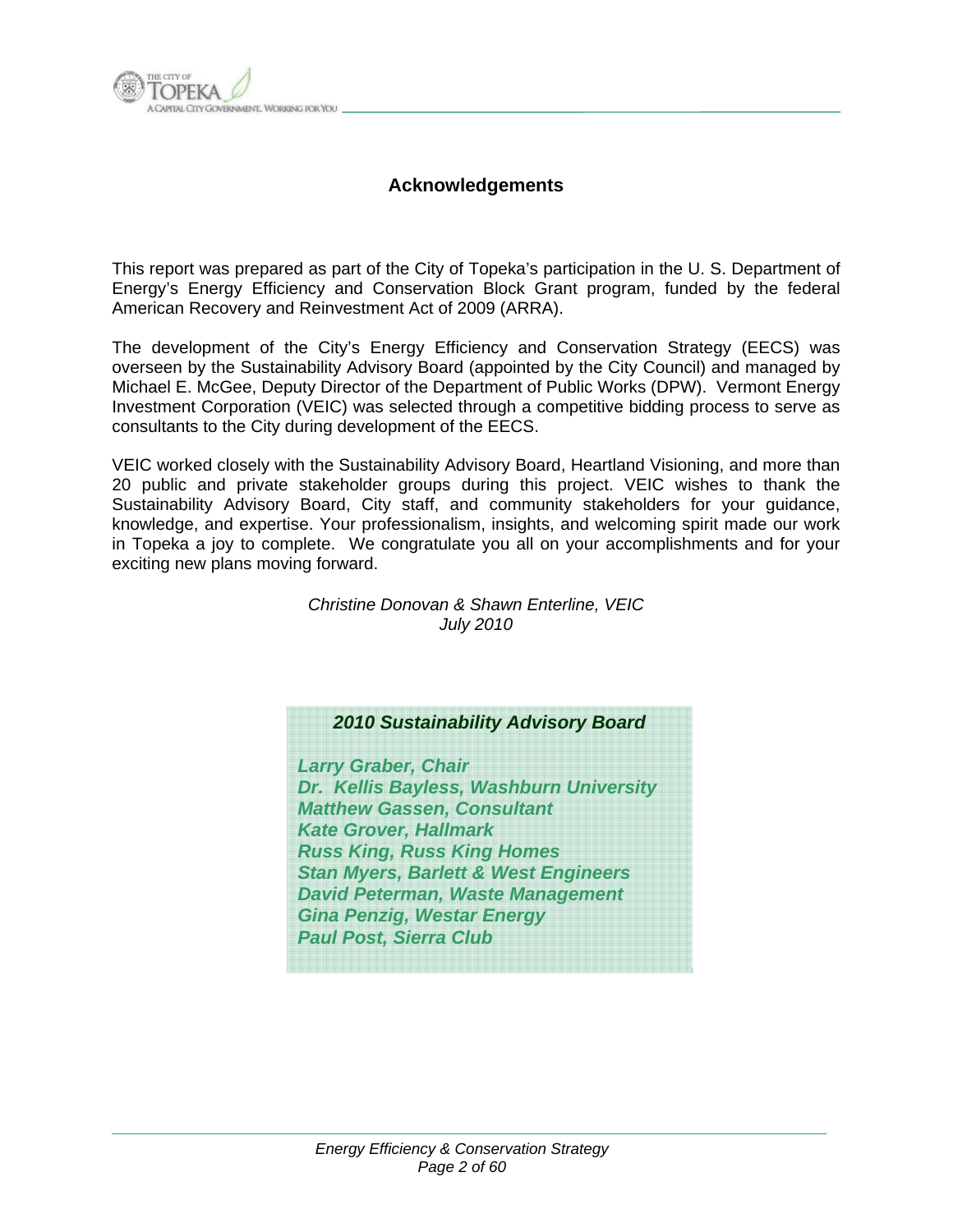

## **Table of Contents**

| 1.    |                                                                                        |  |
|-------|----------------------------------------------------------------------------------------|--|
| 2.    |                                                                                        |  |
| 3.    |                                                                                        |  |
| 4.    |                                                                                        |  |
| 5.    |                                                                                        |  |
| 6.    |                                                                                        |  |
| 6.1.  |                                                                                        |  |
| 6.2.  |                                                                                        |  |
| 6.3.  |                                                                                        |  |
| 7.    |                                                                                        |  |
| 7.1.  |                                                                                        |  |
| 7.2.  |                                                                                        |  |
| 8.    |                                                                                        |  |
| 8.1.  |                                                                                        |  |
| 8.2.  |                                                                                        |  |
| 9.    |                                                                                        |  |
| 9.1.  |                                                                                        |  |
| 9.2.  |                                                                                        |  |
| 10.   |                                                                                        |  |
| 10.1. |                                                                                        |  |
|       |                                                                                        |  |
| 11.   |                                                                                        |  |
| 11.1. |                                                                                        |  |
| 11.2. |                                                                                        |  |
| 11.3. |                                                                                        |  |
| 11.4. | Developing the Portfolio into an Implementation Plan Driven by Strategy53              |  |
| 12.   |                                                                                        |  |
| 13.   |                                                                                        |  |
|       |                                                                                        |  |
|       |                                                                                        |  |
|       |                                                                                        |  |
|       |                                                                                        |  |
|       |                                                                                        |  |
|       |                                                                                        |  |
|       |                                                                                        |  |
|       | Appendix G: Guide to Energy Efficiency & Renewable Energy Financing Districts (PACE) G |  |
|       |                                                                                        |  |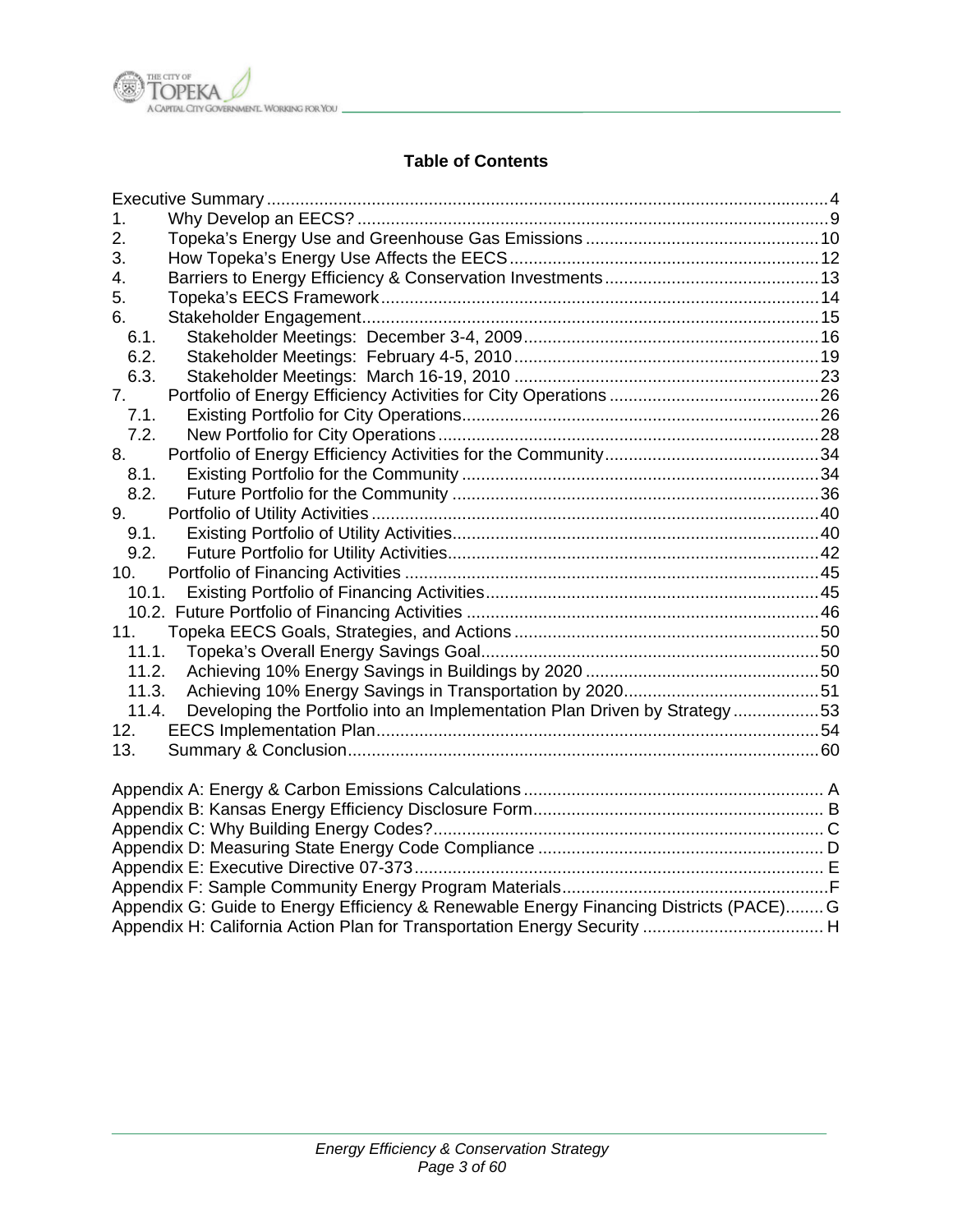

## **Executive Summary**

### **Introduction & Background: Topeka's Foundation for Progress**

The City of Topeka, Kansas is well positioned to become a national leader in energy efficiency, conservation, and sustainability in the U.S. and to drive future economic development based on that leadership. The city is located at the cross roads of the transportation system in the mid West and features the innovative new Kanza Fire Commerce Park, a 1,000+ acre sustainability mega park seeking to attract manufacturers of green technologies and products from around the world. The city is host to a Frito Lay plant which has achieved zero landfill waste and is the first manufacturing facility in Kansas (and the second in the nation) to be awarded the LEED Gold Certification for Existing Buildings. Topeka's Housing and Neighborhood Development Office recently received the prestigious Energy Star Award for Excellence from the U.S. Environmental Protection Agency. And more!

Building upon the sustainability efforts already underway in Topeka, in 2009 the City applied for and was awarded \$1.24 million from the U.S. Department of Energy (DOE) Energy Efficiency and Conservation Block Grant monies as part of the federally funded American Recovery and Reinvestment Act of 2009 (ARRA). Later that year, the City commissioned development of a comprehensive Energy Efficiency and Conservation Strategy (EECS), as required by the federal funding. The EECS developed for Topeka is described in detail in this report. The EECS was created over a year-long process that involved selecting a planning consultant through a national competitive solicitation, holding over two dozen meetings with public and private sector stakeholders throughout the city, convening two professionally facilitated meetings with the general public, and working in close collaboration with the nine-member Sustainability Advisory Board appointed by the City Council.

### **Organization**

The Energy Efficiency and Conservation Strategy for Topeka presented in this report consists of a progression of actions that begin with City Operations, and which then move through other key sectors of the community. This progression begins with efficiency and conservation activities already underway in the community, and continues with new programs and activities recommended as a result of the planning work completed for this document. By making the City's own operations energy efficient and sustainable, the City puts itself in a strong position to promote additional actions by the wider community. Once the City sets an example with its own energy efficient operations, it can help create a portfolio of community activities that are coordinated with existing utility activities and available financing. This portfolio will enable an ongoing stream of investments by the residents and business owners of Topeka that support the EECS objectives on a community wide scale. As the portfolio matures and Topeka publicizes the results of its EECS, the ultimate objective is to create an environment in which new economic development opportunities arise based, in part, on the City's commitment to sustainability.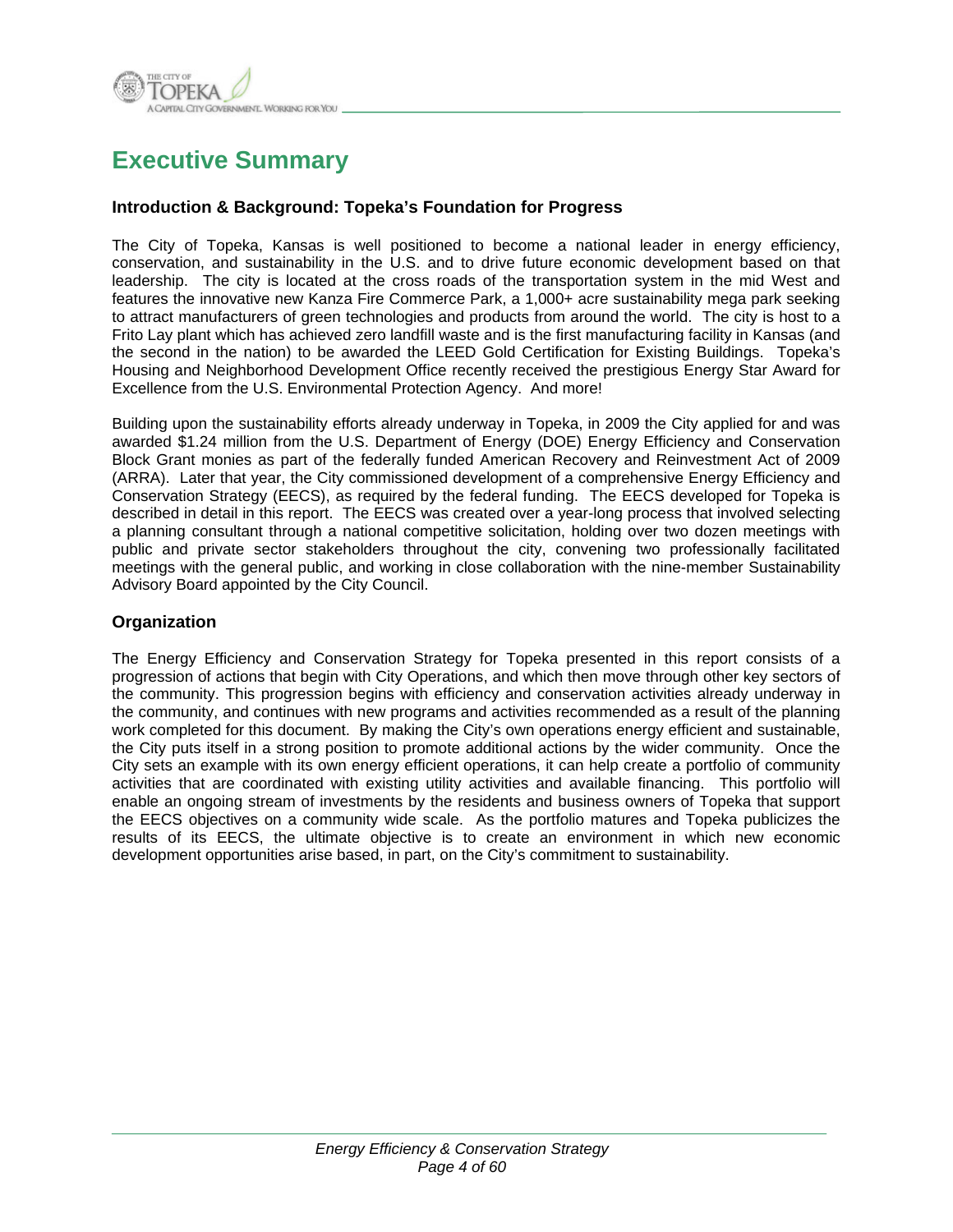



### **Progression of Topeka's Energy Efficiency & Conservation Strategies**

### **Topeka's Energy Savings Goal: 10% by 2020**

Key to the Energy Efficiency and Conservation Strategy developed for Topeka is the strong recommendation that the community, both at the City Operations level and at the Community Wide level, establish the goal to save 10% of overall energy use by 2020. Articulating and promoting this goal sends a strong policy message to civic and community leaders, and provides an important focus for a variety of municipal and community planning and implementation activities. Similar goals have been set in other communities, and can vary widely. For example:

- The City Council of Austin, Texas passed a resolution to "Make all City of Austin facilities, fleets, and operations totally carbon neutral by 2020."
- The City of Eugene, Oregon developed a Climate and Energy Action Plan that established a goal to "…reduce total, current, community-wide fossil fuel consumption by 50% by 2030."
- The City of Lawrence, Kansas developed a Climate Action Plan that seeks an "…80% reduction in greenhouse gas emissions … by 2050, using baseline data from 2005."

Determining the right goal for a community is not an exact science. Some communities prefer to set very aggressive long-term goals, and then struggle to achieve them over a relatively long period of time. Other communities prefer to set more immediate goals that they are confident can be achieved. For Topeka, this EECS recommends a goal of saving 10% of energy use by 2020. This goal represents a substantial change from business as usual and will require important and significant changes in policy, regulation, and behavior in municipal operations and throughout all sectors of the community. That said, the goal is modest enough to be achievable, especially in a community such as Topeka that has strong and defined municipal and civic leadership, vibrant business and community organizations, and an increasingly "can do" spirit (as evidenced by the recent Heartland Visioning strategic planning work, the innovative sustainability plans of Go Topeka, and the recent community organizing work of Think Big Topeka for the national Google fiber optics challenge, among others.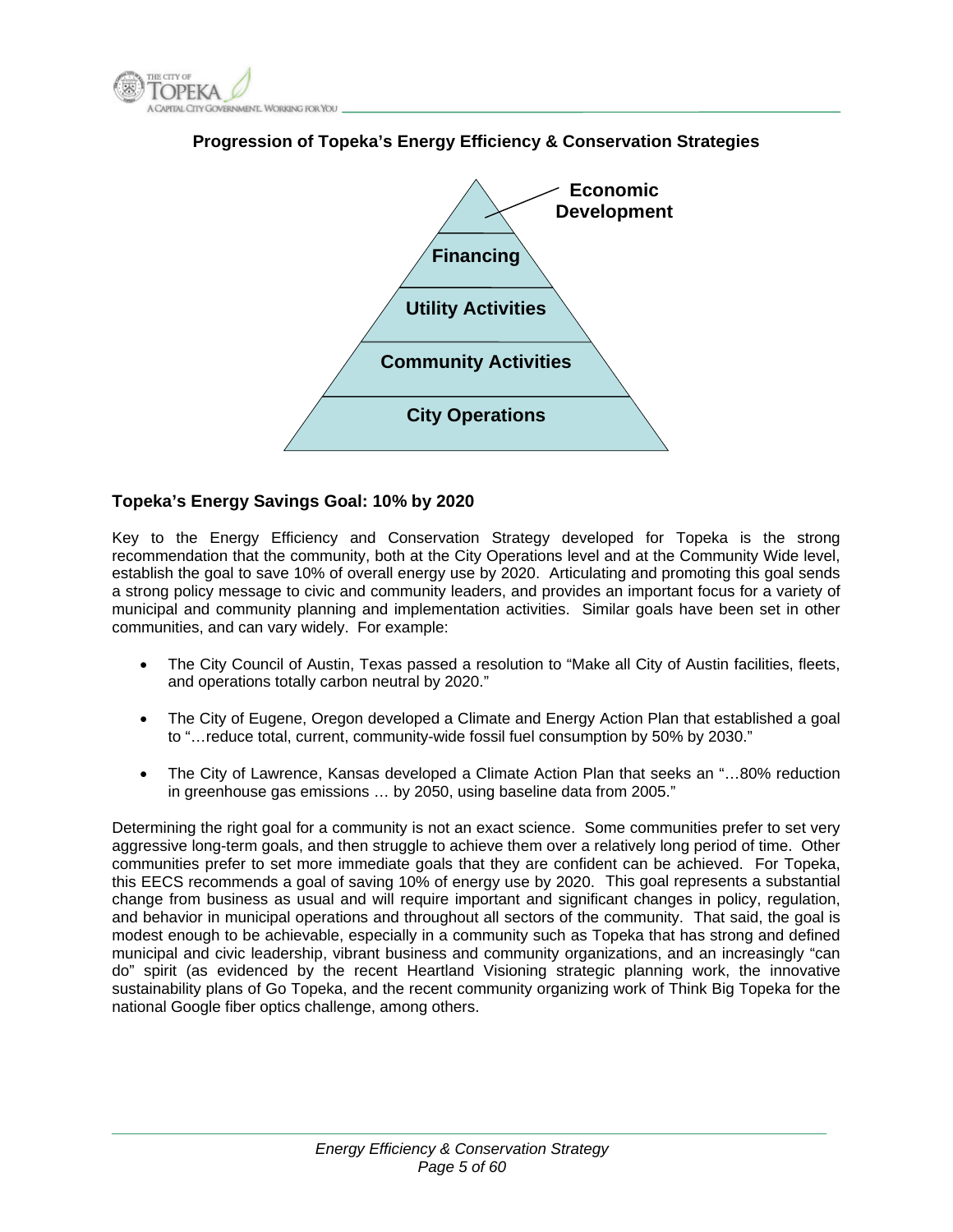

## **Topeka's Energy Use & Costs: Buildings and Transportation are Key**

Topeka's pattern of energy use is similar to other cities in the Midwest. From a cost perspective, about one half of the community's energy costs are associated with building energy use (i.e. electricity and natural gas) and one half is associated with transportation (gasoline and diesel fuel). At the city operations level, energy use in buildings accounts for three quarters of the City's annual energy costs, and transportation accounts for about one quarter. This indicates that building energy use is an important strategic focus for Topeka's EECS. From an emissions perspective, electricity use accounts for over 50% of all emissions at the community wide level and over 80% of all emissions at the city operations level. This is due to the high percentage of coal fired power plants in the region, and makes strategies that focus on reducing electricity use a priority if greenhouse gas emission reductions are desired.

### **Sources of Energy Savings: Conservation, Efficiency, and Renewable Energy**

There are three major categories of energy saving strategies:

- 1. Conservation Demand less energy by driving less, turning off lights, etc.
- 2. Efficiency Demand less energy by buying and building more efficient cars, lights, appliances, electronics, and buildings.
- 3. Renewable Energy Supply more energy using wind, solar, geothermal and biomass.

Conservation strategies typically have the lowest direct cost because they involve behavioral changes on the part of the consumer, and require relatively little or no direct investment in technology. For this reason, conservation strategies are usually the first steps taken to save energy. However, conservation strategies involve reducing the level of service previously enjoyed by a consumer. As a result, efficiency improvements often becomes the core strategy used to reduce energy use (rather than conservation) since increased efficiency saves energy while simultaneously preserving the level of service to consumers. Efficiency strategies typically have a higher direct cost (than conservation) since they usually require a greater level of investment in new measures or technology. Hence, increased efficiency is often the second step (compared to conservation) in priority. Finally, switching to clean, renewable energy strategies are often the third step. The replacement of traditional energy sources with renewables typically involves no reduction in the level of service but tends to have the highest direct cost compared to conservation and efficiency as a result of renewable technology and installation costs. These costs are going down over time, however, as global and national markets for renewable energy technologies increase and economies of scale are reached in manufacturing, distribution, sales, and installation.

#### **Strategies and Actions to Achieve 10% Energy Savings by 2020**

The goal to achieve 10% energy savings in Topeka established in this EECS is aggressive yet achievable, and will require substantial changes in policy, regulation, and behavior compared to business as usual. The implementation plan recommended for achieving the goal includes a wide range of strategies and actions, listed in order of priority based on relative ease of implementation, cost, and impact. The strategies and actions include increased participation in existing voluntary:

- Education and Recognition Programs, such as the national LEED building certification program and the federal Energy Star building and appliance programs;
- Stand Alone, Single Incentive Programs, such as the Efficiency Kansas loan program and Westar's WattSaver free programmable thermostat program; and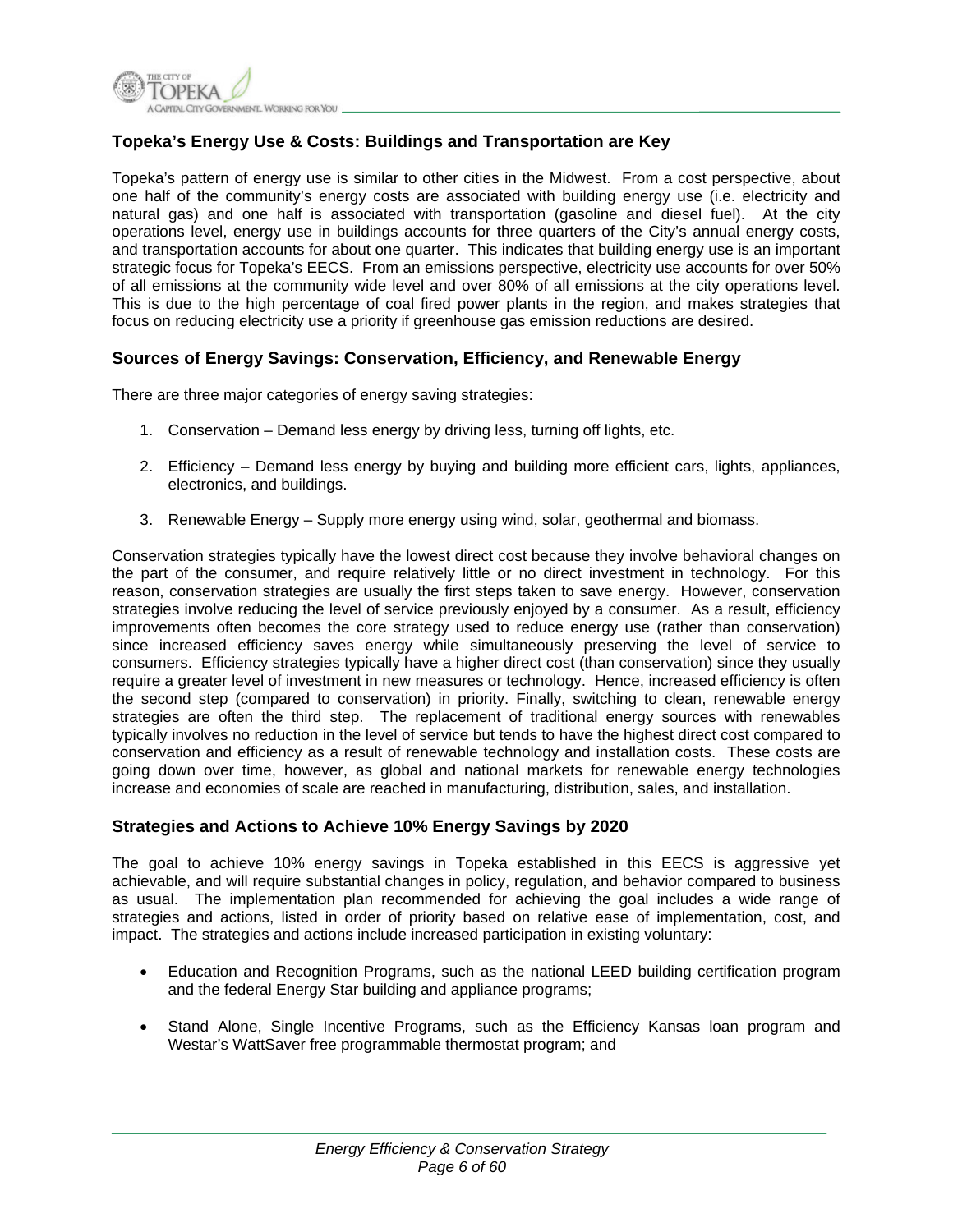

 Coordinated, Bundled Incentive Programs, such as the Facility Capital Improvement Program, Efficiency Works Program, and other incentives provided the Kansas Corporation Commission (the State Energy Office).

They also include new voluntary and (in some cases) mandatory initiatives including:

- Various ordinances and/or zoning changes;
- Building codes and efficiency goals and standards; and

Building labeling, audits, inspections, reporting, and enforcement.

These items represent a comprehensive range of strategies and actions that, taken together, will move Topeka toward the EECS goal of reducing energy use by 10% by 2020

| <b>Status Quo</b> | <b>Education &amp;</b><br><b>Recognition</b><br><b>Programs</b> | <b>Stand Alone</b><br><b>Incentive</b><br><b>Programs</b> | Coordinated<br><b>Incentive</b><br><b>Programs</b> | Laws,<br><b>Ordinances &amp;</b><br>Codes | <b>Inspections</b><br>& Enforcement |
|-------------------|-----------------------------------------------------------------|-----------------------------------------------------------|----------------------------------------------------|-------------------------------------------|-------------------------------------|
| 0                 |                                                                 |                                                           |                                                    |                                           |                                     |
| Voluntarv         |                                                                 |                                                           |                                                    | <b>Mandatory</b>                          |                                     |
| Examples          | LEED                                                            | <b>Efficiency Kansas</b>                                  | <b>State Energy Office</b>                         | <b>Building Codes</b>                     | <b>Building Inspections</b>         |
|                   | <b>Energy Star</b>                                              | WattSaver                                                 | <b>Efficiency Works</b>                            | Efficiency Stds.                          | Audits / Reporting                  |

## **Range of Energy Saving Strategies and Actions**

Topeka is already benefiting from the first three strategies through a variety of existing education and recognition programs, stand-alone incentive programs, and coordinated incentive programs. A clear and straightforward way to move towards achieving the EECS goals is to work hard to increase participation in those programs. This can be done using any of the strategies themselves, from promoting existing educational and recognition programs to providing funds to incentivize greater participation in them. However, a more direct way to achieve the EECS goal is to pass ordinances and building codes and to create enforcement mechanisms to ensure compliance.

### **Achieving 10% Energy Savings in Buildings by 2020: Highest Impact Actions**

Municipalities can have a direct influence on building energy use through their ability to establish and enforce building codes, issue building permits, and assess property taxes. Some municipalities also have their own electric and gas departments, or in Topeka's case, can partner with the local electric and gas utilities to establish efficiency programs for buildings. As a result, municipalities have a range of strategies available to encourage conservation and efficiency in buildings – both for city operations and for the community as a whole. The actions that would do the most to achieve the 10% energy savings goal for buildings include the following.

- 1. Adopt and enforce the most current building energy codes within one year of their publication.
- 2. Retrofit 25% of Topeka's residential buildings using the EPA's Home Performance with Energy Star Program.
- 3. Upgrade all municipal building square footage to Energy Star standards.

Experience nationwide indicates that it is common for homes participating in the EPA's Energy Star and Home Performance with Energy Star programs to achieve 20-30% energy savings. Similarly, municipal and commercial buildings can be recognized by Energy Star for being in the top 25% of their peer group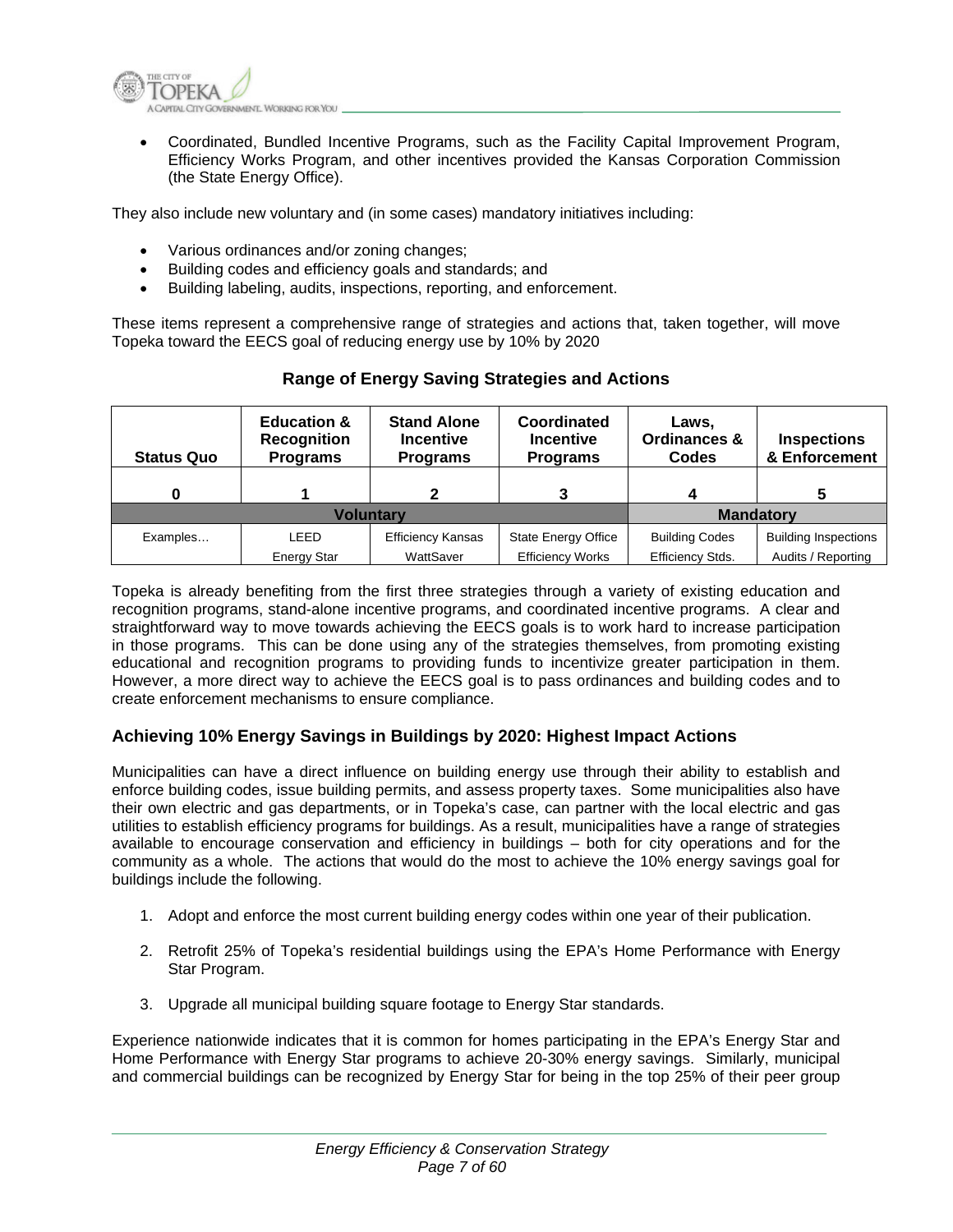

in terms of energy efficiency and use. This is accomplished through a comprehensive approach to building efficiency that commonly includes;

- Sealing air leaks, sealing ductwork, and adding insulation;
- Improving heating and cooling systems;
- Upgrading lighting, appliances, and electric motors; and

Installing high performance windows.

#### **Achieving 10% Energy Savings in Transportation by 2020: Highest Impact Actions**

At the municipal level of jurisdiction, transportation related strategies and actions are more limited than they are for buildings, and typically include investments in public transportation infrastructure (such as bus lines and light rail) and roadway design (such as street lights and roundabouts). Because municipalities typically do not license or tax automobiles and there is no "transportation utility" to partner with, transportation related strategies for reducing energy use through local initiatives are more limited than those that address building energy use. That said, a range of applicable transportation strategies are included in this EECS and are recommended for action in Topeka in the future. Actions that would do the most to achieve the 10% energy savings goal for transportation include the following:

- 1. Establish a fleet MPG fleet efficiency standard similar to the State of Kansas for the municipal fleet.
- 2. Establish a vehicle purchasing policy that requires the City to purchase cost effective alternative fuel vehicles.
- 3. Adopt a Sustainable Transportation Plan for the community.

#### **Conclusion**

The EECS recommended for Topeka features a pragmatic mix of existing and new initiatives carefully selected to include a mixture of "carrots" to inspire market transformation and "sticks" to ensure consistent, solid progress towards achieving the 10% energy saving goal. The EECS builds upon the community's strong and defined municipal and civic leadership, vibrant business and community organizations, and increasing "can do" spirit. Implementation of the EECS will require tapping the political will and leadership evident already in all sectors of the community, building upon the commitment to sustainability demonstrated by the numerous accomplishments already throughout the City.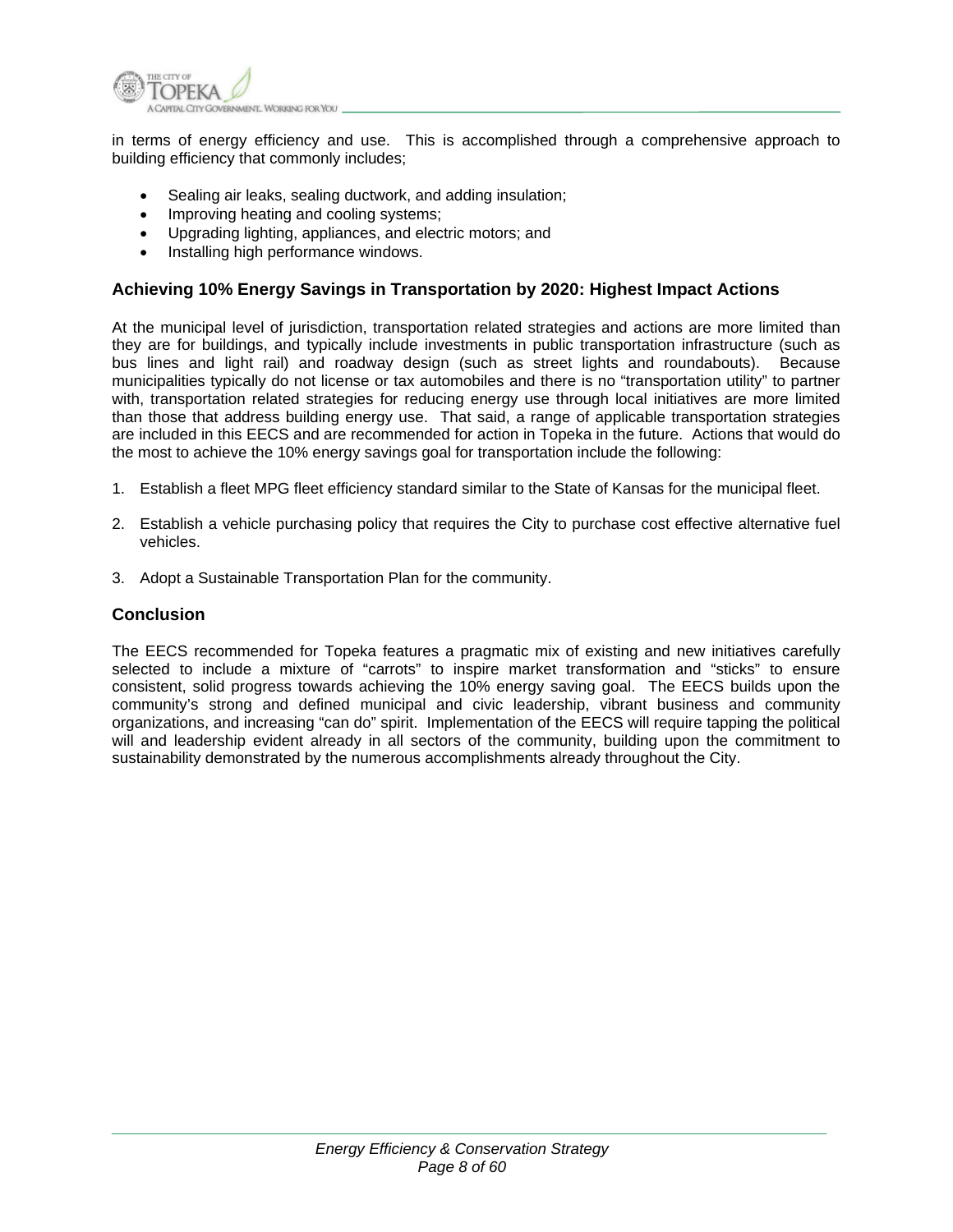

## **1. Why Develop an EECS?**

Energy is the lifeblood of the American economy. We use electricity, heating fuels, and transportation fuels everyday to heat and cool our buildings, provide lighting, power our computers, operate our manufacturing and equipment, and fuel our transportation system. Using energy efficiently and conserving the natural resources used to produce energy reduces costs for both consumers and business owners, alleviates the environmental impacts of energy use, and conserves natural resources for future generations.

. Developing an energy efficiency and conservation strategy (EECS) for a community is both a good planning practice and a sound business practice. Preparing such a strategy requires developing a comprehensive understanding of current energy use and costs, provides insight into efficiency and conservation strategies already underway, and reveals new and exciting opportunities for further reducing energy costs through new programs and Activities in the future.

In 2009, the City of Topeka had the opportunity to apply for and accept \$1.24 Million from the U.S. Department of Energy (DOE) Energy Efficiency and Conservation Block Grant monies, as part of the federally funded American Recovery and Reinvestment Act of 2009 (ARRA). As a recipient of the funds, the City is required to develop an EECS, since it did not already have one. In May 2009, Topeka issued a competitive Request for Proposals (RFP) for consulting services to assist the City in preparing its EECS. Nine proposals were submitted, interviews were conducted with the leading proposers, and the Vermont Energy Investment Corporation (VEIC) was selected and hired to begin work on the EECS in November 2009.

As required by DOE, this Energy Efficiency and Conservation Strategy is designed to accomplish the following objectives:

- Estimate current energy use and greenhouse gas emissions in the City;
- Establish energy efficiency, renewable energy, resource conservation, and greenhouse gas reduction goals and strategies for the City;
- Identify and prioritize near-term policies and practices that can be implemented by City Government to reduce energy costs, improve energy efficiency, stimulate renewable energy use, and reduce greenhouse gas emissions associated with energy use in city-owned buildings and in the municipal vehicle fleet; and
- Develop and recommend community-wide efficiency and renewable energy Activities that reduce greenhouse gas (GHG) emissions, stimulate local economic development, and create jobs.

The strategies and actions described in this document for Topeka meet these objectives and provide a framework for ongoing energy efficiency and conservation planning in the City moving forward.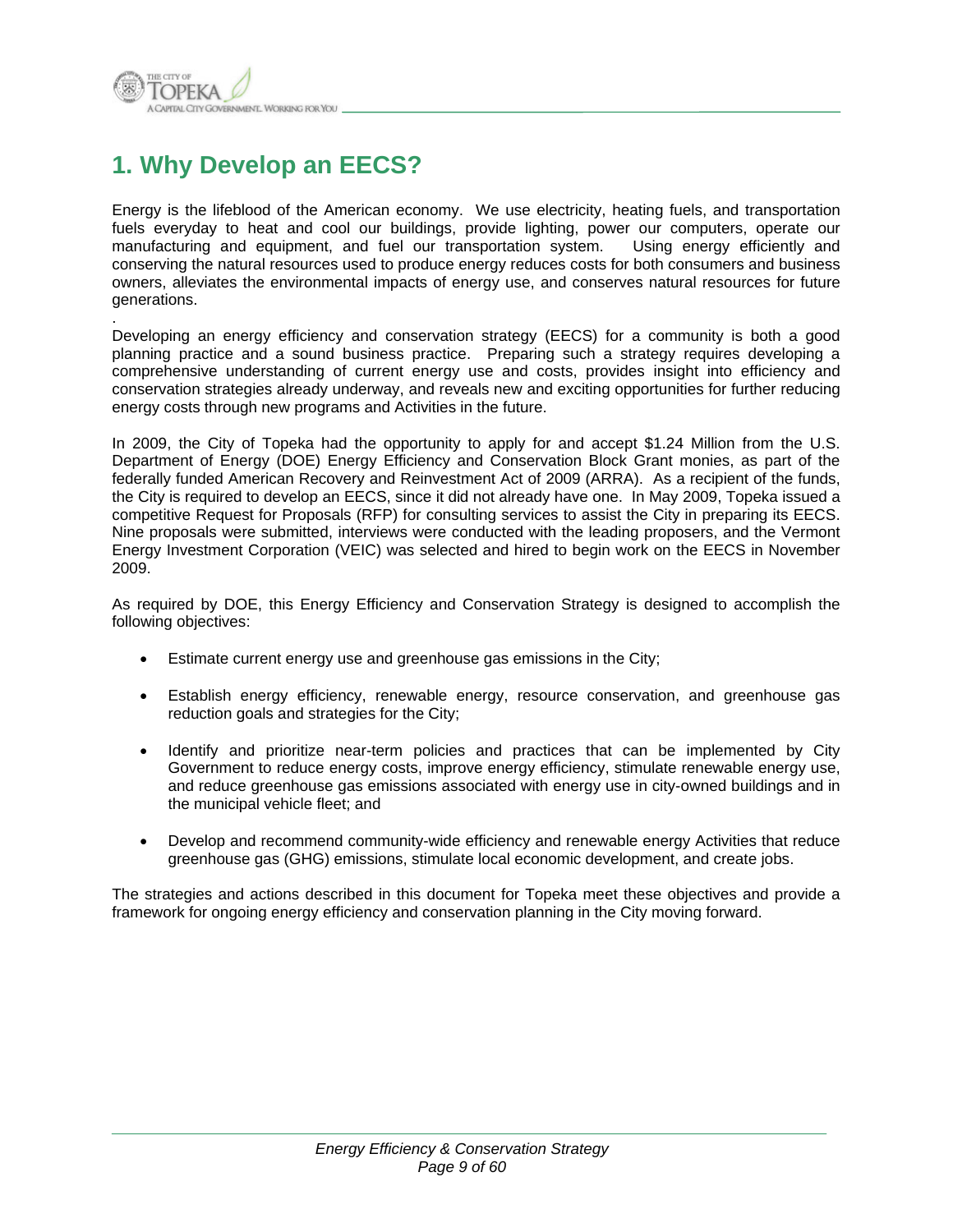

## **2. Topeka's Energy Use and Greenhouse Gas Emissions**

Presented below is information on the types and amounts of energy used in Topeka in 2008, and the resulting greenhouse gas emissions. Estimates are provided both for city operations and for the community overall, and are useful for a variety of reasons. First, they allow the City to understand where the bulk of its energy dollars are being spent and to prioritize its conservation and efficiency strategies accordingly. Second, the analysis indicates which sectors of the city's economy use the most energy and how much greenhouse gas is emitted as a result. This information provides the basis for City policymakers to prioritize actions (by creating policies, programs, and ordinances) that reduce energy costs and greenhouse gas emissions through increased conservation, efficiency, and utilization of clean energy resources. See Appendix A for more detailed calculations.

#### **Energy Expenditures for City Operations**



In 2008, the City spent approximately \$6.5 million on energy, and electricity represented 69% (\$4.5 million) of the total. This is not surprising because the City owns and operates over 746,000 square feet of building space<sup>1</sup>, and buildings primarily consume electricity because of their lighting, computer, and HVAC equipment. The City's fleet of vehicles consumed transportation fuels representing about 26%, or \$1.7 million of the City's energy budget. This represents about 550,000 gallons of gasoline and diesel fuel in 2008. Natural gas represented the final 5% (\$300,000) of the City's energy budget and is used almost exclusively for space heating.



Coal-fired power plants generate about three quarters of the electricity in Kansas. $2$  As a result, electricity use produces the majority (86%) of the greenhouse gas emissions associated with the City's operations. Transportation fuel and natural gas consumption account for the remainder. This percentage is

-

<sup>&</sup>lt;sup>1</sup> Source: City of Topeka, COT Facilities/Square Footage Report<br><sup>2</sup> Source: Facray Information Administration. Consection atota vi

<sup>&</sup>lt;sup>2</sup> Source: Energy Information Administration. Generation\_state.xls, 2007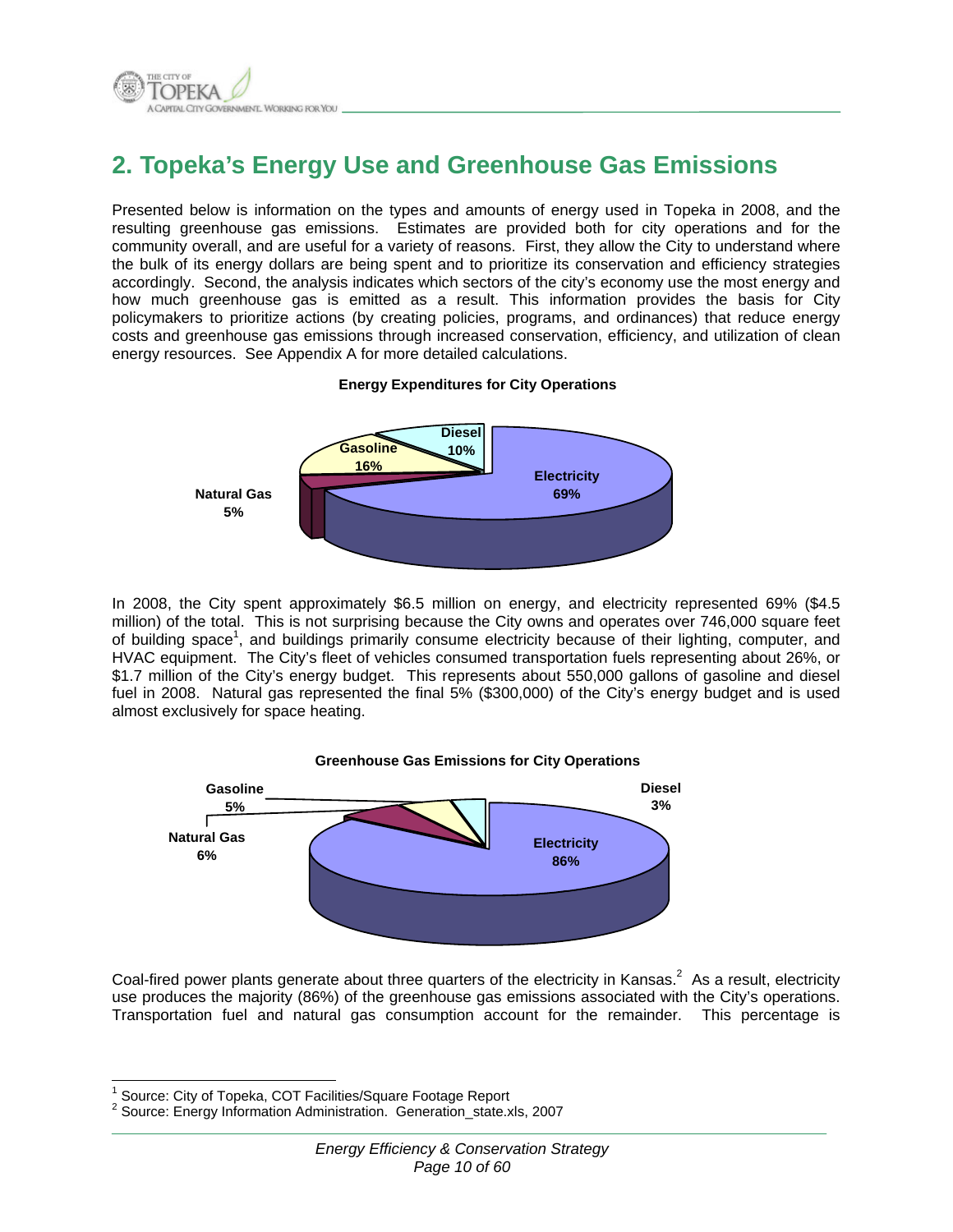

 $\overline{a}$ 

comparable to municipal operations in neighboring cities where electricity use was responsible for 65% of Johnson County's 2007 GHG emissions<sup>3</sup> and for 55% of Lawrence's 2005 GHG emissions.<sup>45</sup>

At the city-wide level, both Westar and Kansas Gas provided information on the electricity and natural gas usage within Topeka's city limits. In addition, Kansas-specific information from the Federal Highway Administration was used to arrive at estimates for the amount of city-wide transportation fuel consumption. When combined with average price information for each of these fuels, the resulting energy expenditures were on the order of \$513 million in 2008. The following pie chart shows how these dollars were spent.

**Energy Expenditures City Wide**



Transportation fuel use represents the largest portion of the city-wide energy budget at just over 50%. Electricity use accounts for a little over a third of the city-wide energy budget, and natural gas makes up the remainder. However, these percentages translate into a different outcome in terms of carbon emissions. Because electricity use is inherently more carbon intensive in the Midwest than transportation fuel use is, electricity remains the largest contributor to carbon emissions at the city-wide level. Transportation fuels are the second largest proportion at about a quarter, with natural gas making up the remainder.



It is instructive to compare these percentages for those for other communities or regions. For example, in 2005, 51% of Johnson County's GHG emissions were associated with electricity use, 25% were associated with transportation, and 14% were associated with fuel use in buildings (natural gas primarily).67 In Lawrence in 2005, the same percentages were 64% for electricity, 19% for transportation, and 15% for natural gas. $8<sup>8</sup>$ 

 $3$  Source: Government of Johnson County, Kansas, Greenhouse Gas Inventory for Government Operations, August 2009, Figure ES2, pp ES-3<br><sup>4</sup> Source: Climate Pretaction

Source: Climate Protection Plan: Climate Protection Task Force, Report to Lawrence City Commission, Table 1.3, pp 33

Note that the completeness of the City's natural gas usage data could not be firmly established, and may be partly responsible for the relatively high percentage of electricity use compared to Johnson County and Lawrence.

 $6$  Note that these numbers do not sum to 100%, as Johnson County included emissions specifically from wastewater treatment, solid waste management, industrial processes, and agriculture.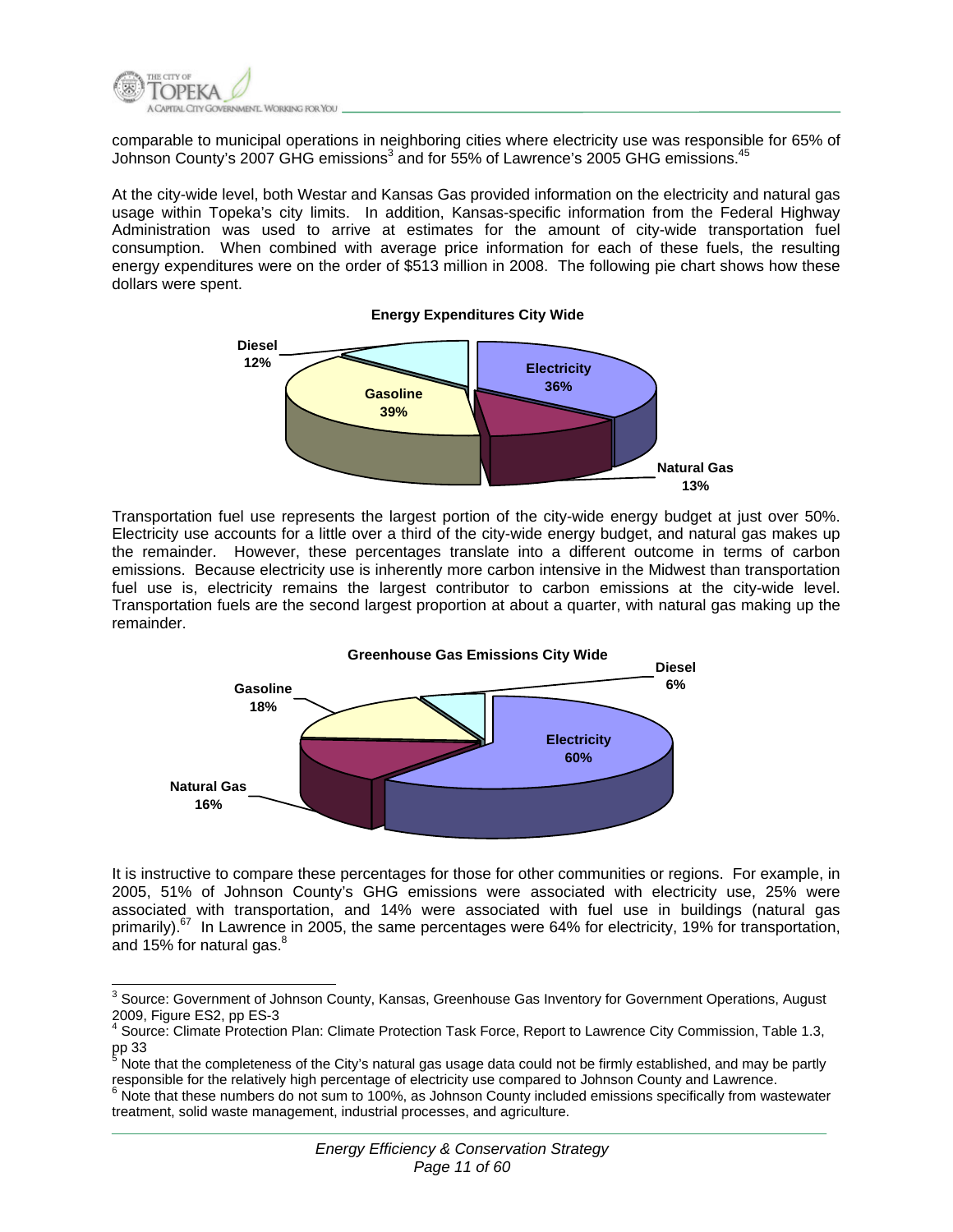

## **3. How Topeka's Energy Use Affects the EECS**

Topeka's pattern of energy use is similar to other cities in the Midwest. From a cost perspective, about one half of the community's energy costs are associated with building energy use (i.e. electricity and natural gas) and one half is associated with transportation. At the city operations level, energy use in buildings accounts for three quarters of the City's annual energy costs, and transportation accounts for about one quarter. This indicates that building energy use is an important strategic focus for Topeka's EECS. Implementing strategies that reduce energy use in buildings typically create long lasting effects which endure for future generation since buildings typically are used for many decades. Municipalities can have a direct influence on building energy use through their ability to establish and enforce building codes, issue building permits, and assess property taxes. Some municipalities also have their own electric and gas departments, or in Topeka's case, can partner with the local electric and gas utilities to establish efficiency programs for buildings. As a result, municipalities have a range of strategies available to encourage conservation and efficiency in buildings – both for city operations and for the community as a whole.

Strategies that focus on transportation are important as well. However, the range of effective options for reducing transportation energy through programs and Activities conceived and launched at the local level is narrower than it is for buildings. In general, transportation related strategies at the municipal level are more limited to investments in public transportation infrastructure (such as bus lines and light rail) and roadway design (such as street lights and roundabouts). Because municipalities typically do not license or tax automobiles and there is no "transportation utility" to partner with, transportation related strategies that are available to reduce energy through local initiative are more limited than those that address building energy use. That said, a range of applicable transportation strategies are included in this EECS and are recommended for action in Topeka in the future.

From an emissions perspective, electricity use results in more than half of all emissions at the community wide level and over 80% of all emissions at the city operations level. This is due to the high percentage of coal fired power plants in the region, and makes strategies that focus on reducing electricity use a priority if greenhouse gas emission reductions are desired.

Regardless of whether the focus is on reducing energy cost or reducing GHG emissions, the same strategies typically address both issues. For instance, air sealing and adding better insulation to residential buildings are among the most cost effective ways to reduce both heating (natural gas) and air conditioning (electricity) energy use, and both of these outcomes naturally create corresponding reductions in GHG emissions. As a result, the two metrics (cost reductions and GHG emissions reductions) are complementary. Reductions in one metric usually lead to reductions in the other.

<sup>&</sup>lt;sup>7</sup> Source: Government of Johnson County, Kansas, Greenhouse Gas Inventory, County Wide Activities, November

<sup>2009,</sup> Figure ES – 1, pp ES-3<br><sup>8</sup> Source: Climate Protection Plan: Climate Protection Task Force, Report to Lawrence City Commission, Figure C, pp 10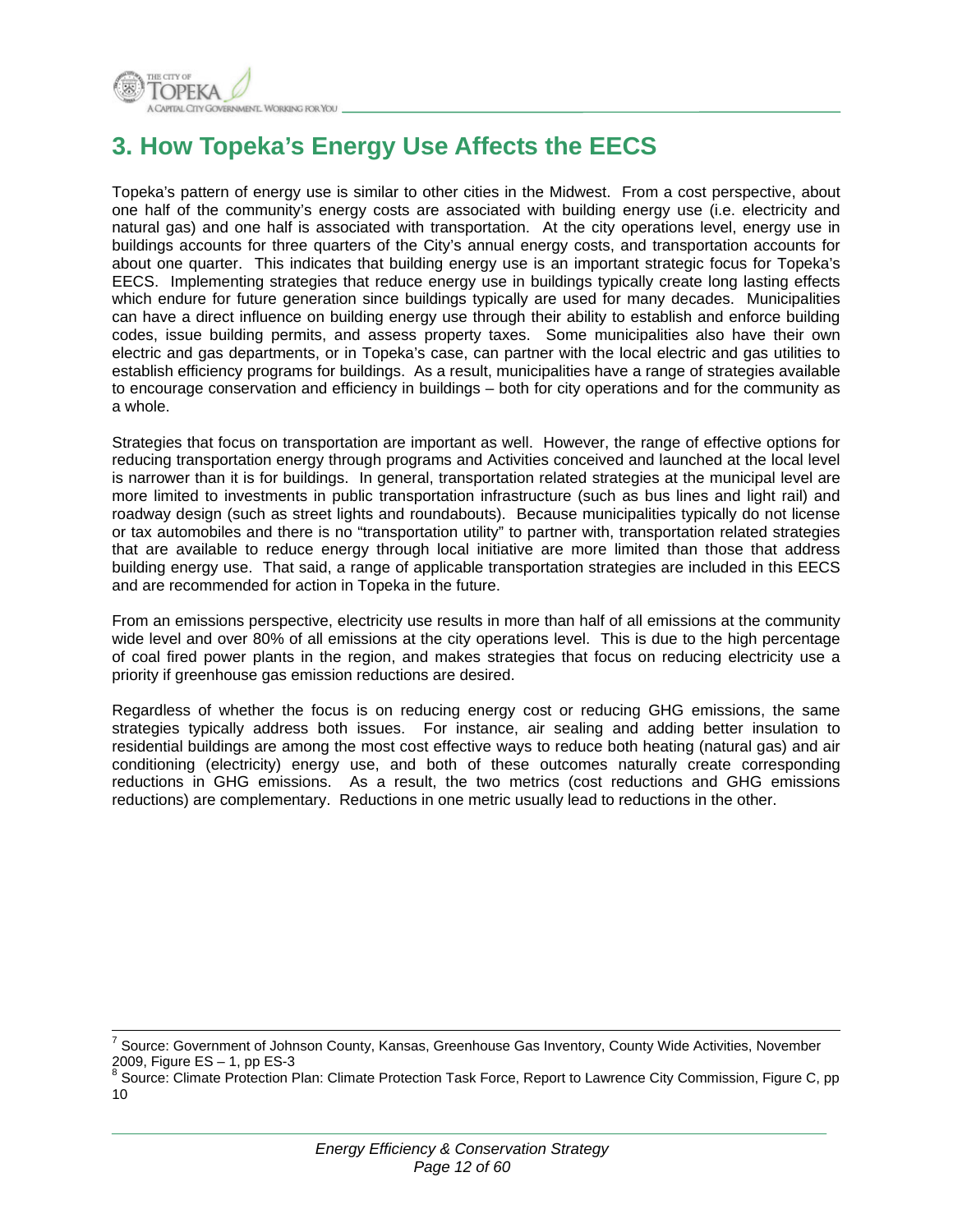

## **4. Barriers to Energy Efficiency & Conservation Investments**

Investments in energy efficiency and conservation have several characteristics that create a range of barriers to their adoption. EECS investments:

- 1. **Require capital** As with any investment, EECS actions typically require an upfront expense.
- 2. **Are fragmented** The opportunities to implement EECS actions are spread across thousands of buildings and across hundreds of different devices.
- 3. **Have a low mind-share** Investing in EECS actions is not the primary focus of most organizations.
- 4. **Are difficult to measure** Measuring saved energy is inherently more difficult than measuring energy consumption.<sup>9</sup>

As a result, strategies in an EECS must address these barriers and create an environment in which efficiency and conservation investments are made. The types of strategies found in other jurisdictions that help alleviate these barriers include:

- 1. **"Information and Education**: Increasing awareness of energy use and knowledge about specific energy saving opportunities …enable end-users to act more swiftly in their own financial interest. Options include…use of in building displays, voluntary standards…building labeling schemes, audits and assessments, and awareness campaigns."
- 2. **"Incentives and Financing**: Given the large upfront investment needed to capture [United States] efficiency potential, various approaches could reduce financial hurdles that end-users face. Options include traditional and creative financing vehicles… monetary incentives and/or grants…and price signals…"
- **3. "Third Party Involvement:** A private company, utility, government agency, or non-governmental organization could support a "do-it-for-me" approach by purchasing and installing energy efficiency improvements directly for the end-user… When coupled with monetary incentives, this solution strategy could address the majority of barriers…"
- 4. **"Codes and Standards:** …some form of mandate may be warranted to expedite the process of capturing the [energy efficiency] potential, particularly where end-user or manufacturer awareness and attention are low. Options include mandatory audits and/or assessments, equipment standards, and building codes, including improving code enforcement."<sup>10</sup>

The EECS presented in this document includes all of these types of strategies, and is designed to create an environment in Topeka that leads to increased investment in energy efficiency and conservation over time.

<sup>-&</sup>lt;br>9 <sup>10</sup> Source: Unlocking Energy Efficiency in the US Economy, McKinsey & Company, January 2010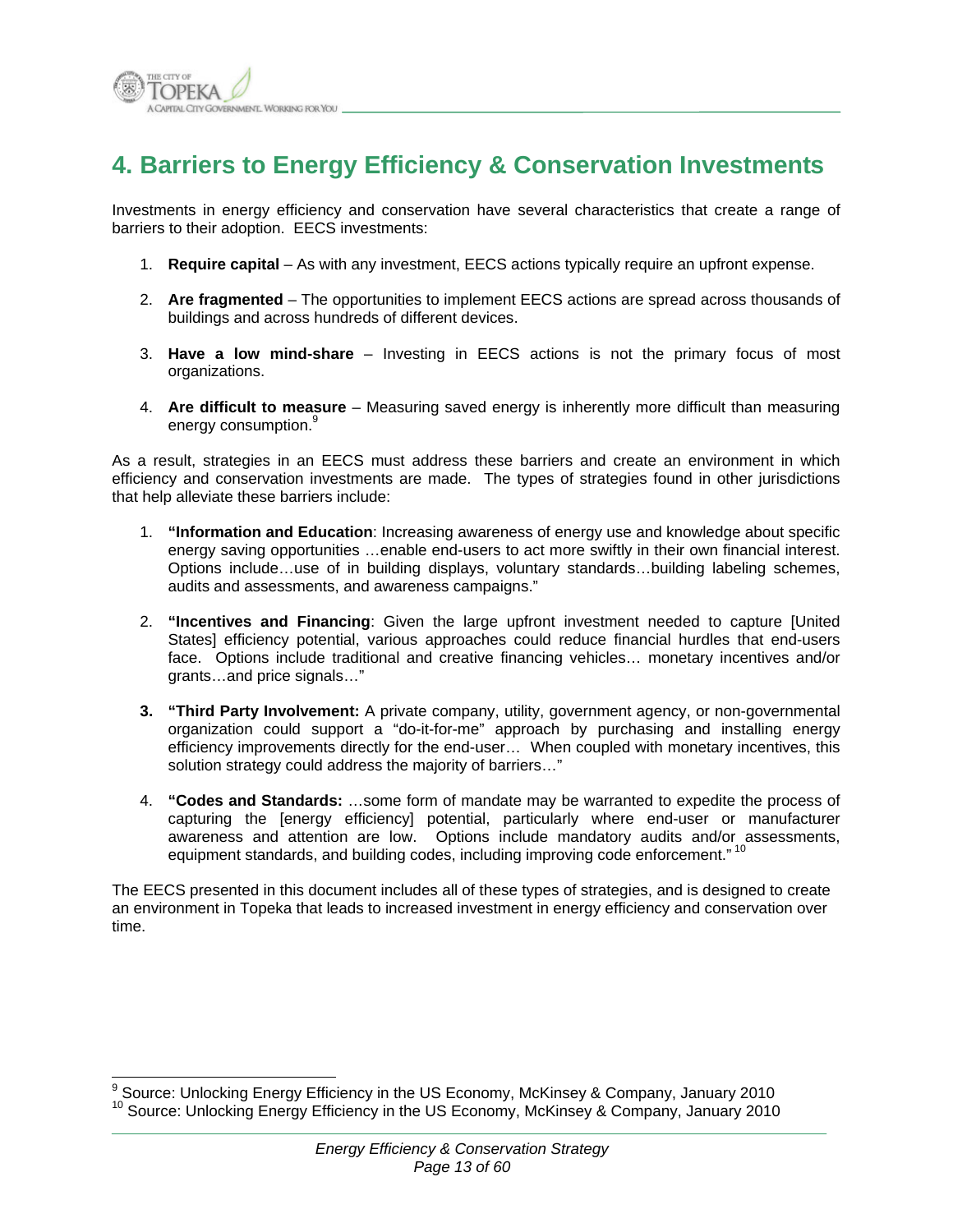

## **5. Topeka's EECS Framework**

The Energy Efficiency and Conservation Strategy for Topeka presented in this report consists of a progression of actions that begin with City Operations, and which then move through other key sectors of the community. This progression begins with efficiency and conservation Activities already underway in the community, and continues with new programs and Activities recommended as a result of the planning work completed for this document. By making the City's own operations energy efficient and sustainable, the City puts itself in a strong position to promote additional actions by the wider community. Once the City sets an example with its own energy efficient operations, it can help create a portfolio of Community Activities that are coordinated with existing Utility Activities and available Financing. This portfolio will enable an ongoing stream of investments by the residents and business owners of Topeka that support the EECS objectives on a community wide scale. As the portfolio matures and Topeka publicizes the results of its EECS, the ultimate objective is to create an environment in which new economic development opportunities arise based, in part, on the City's commitment to sustainability.



#### **Progression of Topeka's Energy Efficiency & Conservation Strategies**

There is another progression of strategies that is important to development of an EECS.

- 1. Conservation Demand less energy by driving less, turning off lights, etc.
- 2. Efficiency Demand less energy by buying and building more efficient cars, lights, appliances, electronics, and buildings.
- 3. Renewable Energy Supply more energy using clean renewable wind, solar, and biomass resources.

Conservation strategies typically have the lowest direct cost because they involve behavioral changes on the part of the consumer, and require relatively little or no direct investment in technology. For this reason, conservation strategies are usually the first steps taken to save energy. However, conservation strategies involve reducing the level of service that was previously being enjoyed by a consumer. Efficiency strategies, on the other hand, involve no reduction in the level of service, but do have a higher direct cost because they require a greater level of investment in new technology. As a result, efficiency strategies are often second to conservation in terms of priority. From a practical perspective, efficiency is the core strategy used to reduce energy use today, primarily due to the fact that it preserves the level of service that consumers have come to expect. Finally, renewable energy strategies involve no reduction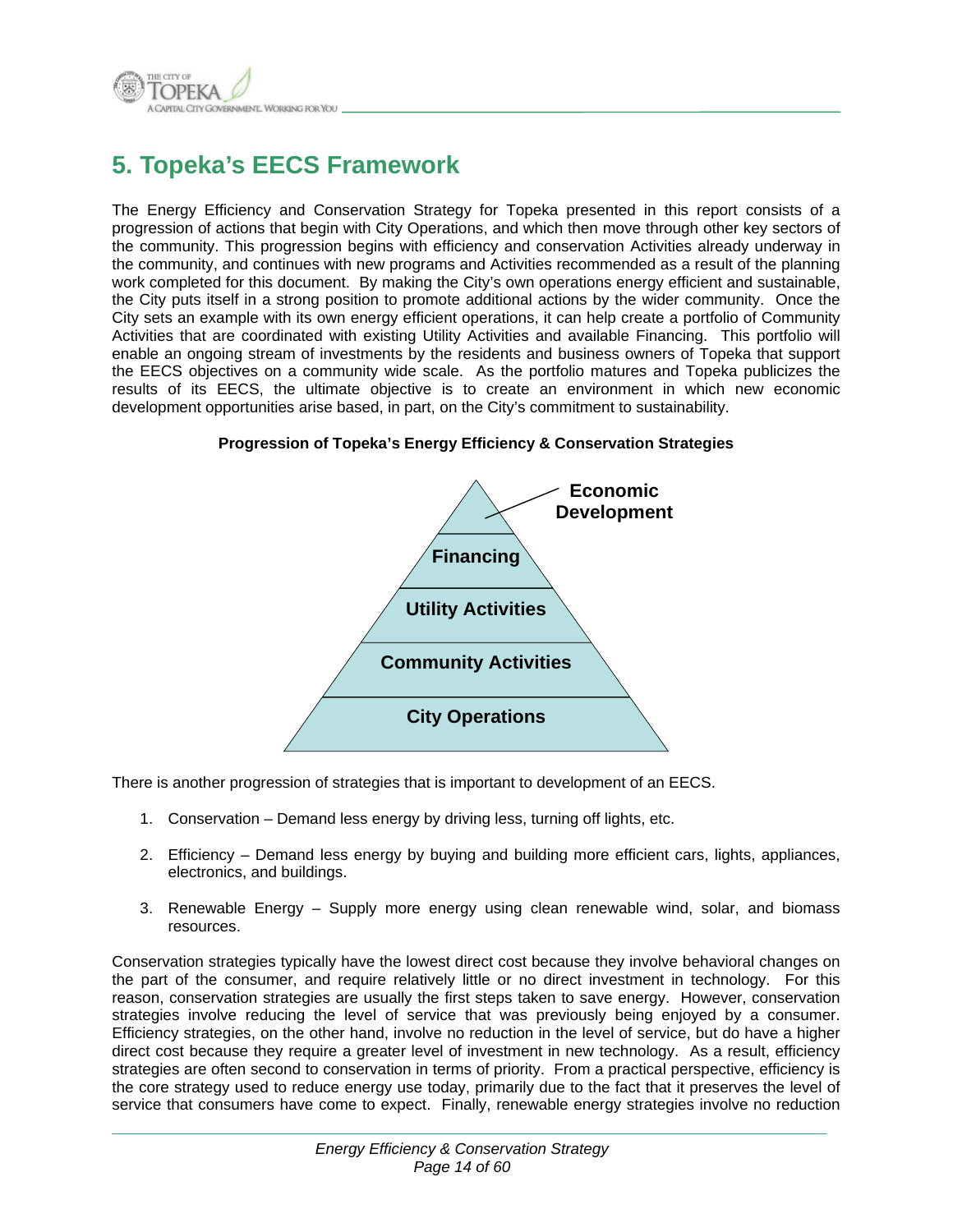

in the level of service but typically have higher direct cost compared to efficiency measures as a result of technology and installation costs.

There are a variety of ways to organize action around the progression of strategies for an EECS. One approach that has gained great respect and adoption in the energy efficiency profession is provided in the Sustainability Tool Kit available from the International Council for Local Environmental Activities (ICLEI). ICLEI's Tool Kit includes a list of 10 items that are considered key elements in sustainability planning, and the EECS recommended for Topeka in this report addresses all 10. As articulated by ICLEI they include:

1. "Hire a Sustainability Coordinator to run the show.

- 2. Obtain buy in from a big wig.
- 3. Form teams that build bridges across city departments and beyond City Hall.
- 4. Develop a Greenhouse Gas Inventory.
- 5. Define clear and measurable goals.
- 6. Get regular people to tell you what sustainability goals are important to them.
- 7. Develop implementation plans within your plan.
- 8. Take a deep breath and release a draft plan for public comment.
- 9. Obsessively track the implementation status of your measures.
- 10. Remain accountable to the public."<sup>11</sup>

## **6. Stakeholder Engagement**

Stakeholder engagement is central to the development of the Energy Efficiency and Conservation Strategy. An EECS needs to build upon what has already been accomplished in the community before it can establish goals and actions that reflect the community's needs and aspirations for the future. Under the leadership and direction of Mike McGee, Deputy Director of Public Works, a wide variety of stakeholders participated in development of this strategy, including local government officials, business leaders, industrial manufacturers, City employees, environmental organizations, neighborhood representatives, community activists, students, and senior citizens. In total, more than two dozen stakeholder groups where engaged during the development of this strategy.

Every stakeholder was engaged with an eye for soliciting their cooperation and with an ear for what they have already accomplished in terms of energy efficiency, conservation, and sustainability. What quickly became apparent is that Topeka has a strong base of motivated, conservation minded citizens who have successfully established a broad range of projects and Activities that both save energy and money throughout the community already. These efforts provide a terrific starting point for implementing new and expanded efficiency, conservation, and renewable energy Activities in the future.

l

*"Topeka has a strong base of motivated, conservation minded citizens who have successfully completed a broad range of projects and Activities that have saved both energy and money throughout the community already."*

The EECS Team consisted of Mike McGee and Scott Alisoglu from the City of Topeka, and Christine Donovan and Shawn Enterline from the Vermont Energy Investment Corporation (VEIC). These are the primary people who scheduled and participated in the stakeholder outreach process that took place over the course of a four month period from December 2009 to March 2010.

<sup>11</sup> Source: www.icleiusa.org/action-center/planning/ICLEI\_10%20Keys%20to%20Sustainability%20Planning%20Success.pdf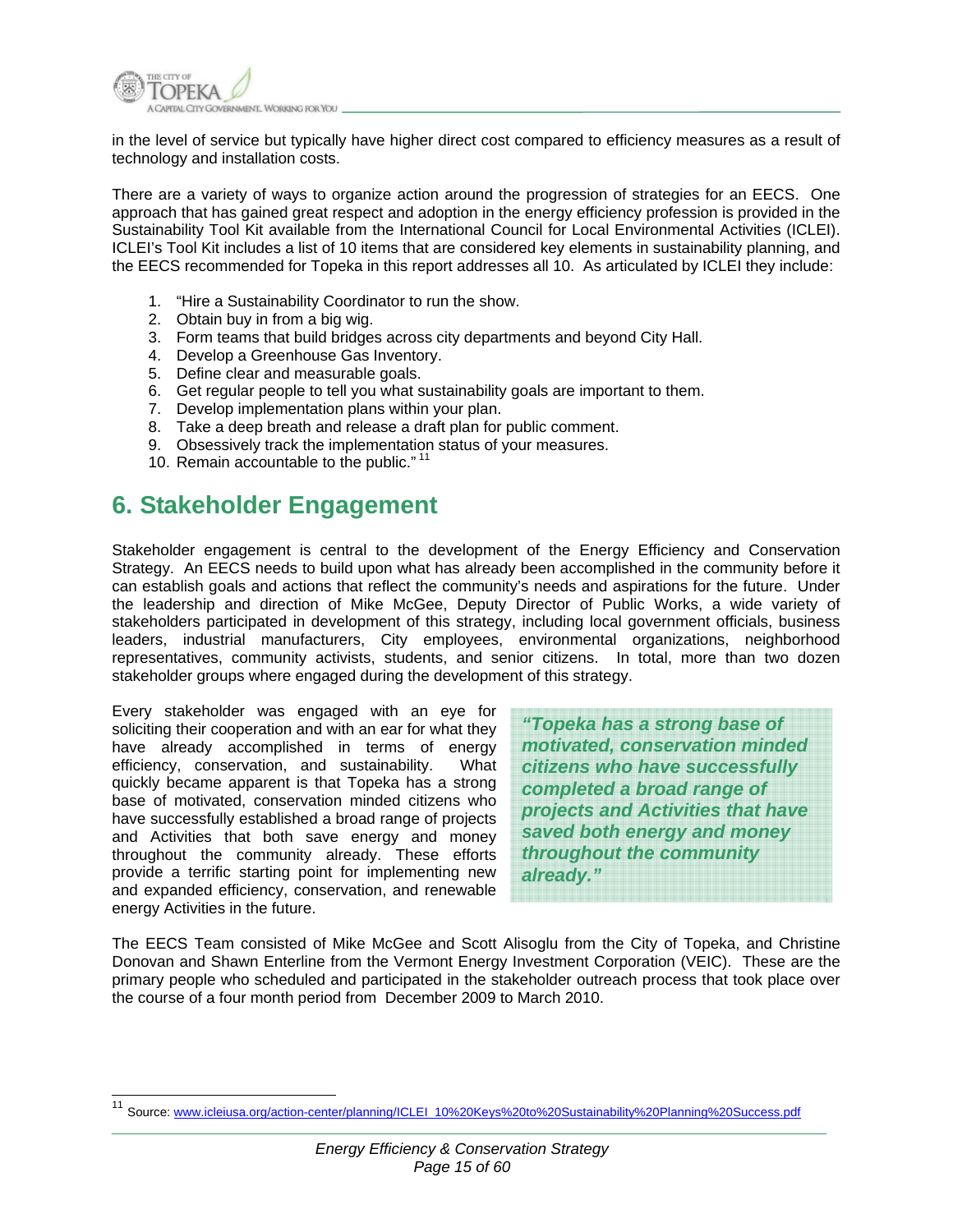

## **6.1. Stakeholder Meetings: December 3-4, 2009**

| <b>Stakeholder</b>                             | <b>Major Focus</b>                              |
|------------------------------------------------|-------------------------------------------------|
| City of Topeka, Development Services, M. Burke | Introduction & Permits and Inspections          |
| City of Topeka, DPW, M. McGee & S. Alisoglu    | Introduction & Tour of City Facilities          |
| City of Topeka, Fleet Management, R. Raines    | Introduction & Fleet / Transportation Issues    |
| City of Topeka, Housing and Neighborhood       | Introduction & Energy Star Housing Projects     |
| Development, W. Woodruff                       |                                                 |
| <b>Heartland Visioning</b>                     | Introduction & Community Engagement Plan        |
| Kansas Gas Corp., M. Curtin                    | Introduction & Gas Related Programs             |
| <b>Shawnee County Commission</b>               | Introduction & Recycling Issues                 |
| Sustainability Advisory Board                  | <b>Introduction &amp; Process</b>               |
| USD 501 School District, C. Albert             | <b>Introduction &amp; Schools Related Plans</b> |
| Westar Energy, S. Kramer                       | Introduction & Electricity Related Programs     |

The initial series of stakeholder meetings focused on introducing the EECS project to several of the major energy and conservation policy stakeholders in the City. Heartland Visioning (HV) is one such organization, and they described the vision that the community has articulated through its efforts over the past two years. At this meeting it became clear that parts of the "Infrastructure Foundation" in HV's Strategic Plan includes references to "green environmental practices" and "environmental sustainability". Both of these concepts are central to the development of an EECS, and as a result of this commonality, HV offered to engage its leadership and to work in partnership with the City to solicit and achieve public participation in the EECS process. Discussion of the link between development of an EECS and the Heartland Visioning Strategic Plan subsequently became a regular part of each stakeholder meeting. In addition, Heartland Visioning was instrumental in setting up two public stakeholder meetings that took place during March 2010.

The City of Topeka's Sustainability Advisory Board (SAB) was also a regular part of the stakeholder outreach process. As a subcommittee of the City Council, its members are charged with promoting environmental awareness and advocating for policies that support sustainability including (but not limited to) waste reduction, recycling, energy conservation, and resource conservation. As the ECCS team reported to the SAB each month, its members served as a sounding board for the strategies in this EECS and guided the development and prioritization of the actions that recommended in the EECS. As with the leadership of Heartland Visioning, many members of the SAB also served as liaisons to the wider community, which led to additional stakeholder meetings with organizations and business ranging from the Sierra Club to Hallmark Cards Inc.

At the initial stakeholder meeting with the Shawnee County Commission, Mike McGee introduced the consulting team who outlined the EECS work underway on behalf of the City of Topeka. At this meeting, information was shared about the existing voluntary, drop off recycling station operated by the county in Topeka, and the exciting new proposal to launch a voluntary single stream recycling program for the entire County.

Both of the energy utilities who offer service in Topeka were engaged during the initial series of stakeholder outreach meetings. Westar Energy described a series of ongoing energy efficiency programs and renewable energy projects they currently offer - ranging from their Efficiency Works programs (such as WattSaver) to the acquisition of wind energy farms and participation in Waste Management's landfill gas to energy project at the Rolling Meadows landfill. Kansas Gas Service also outlined their intent to offer energy efficiency Activities in the future, but due to an ongoing regulatory proceeding, was unable to provide details of their anticipated efforts. As with Westar, the Kansas Gas Service website includes a substantial and informative section dedicated to informing customers about ways to conserve energy and use energy efficiently. $12$ 

<sup>1</sup> <sup>12</sup> Please visit www.westarenergy.com and www.kansasgasservice.com for more details.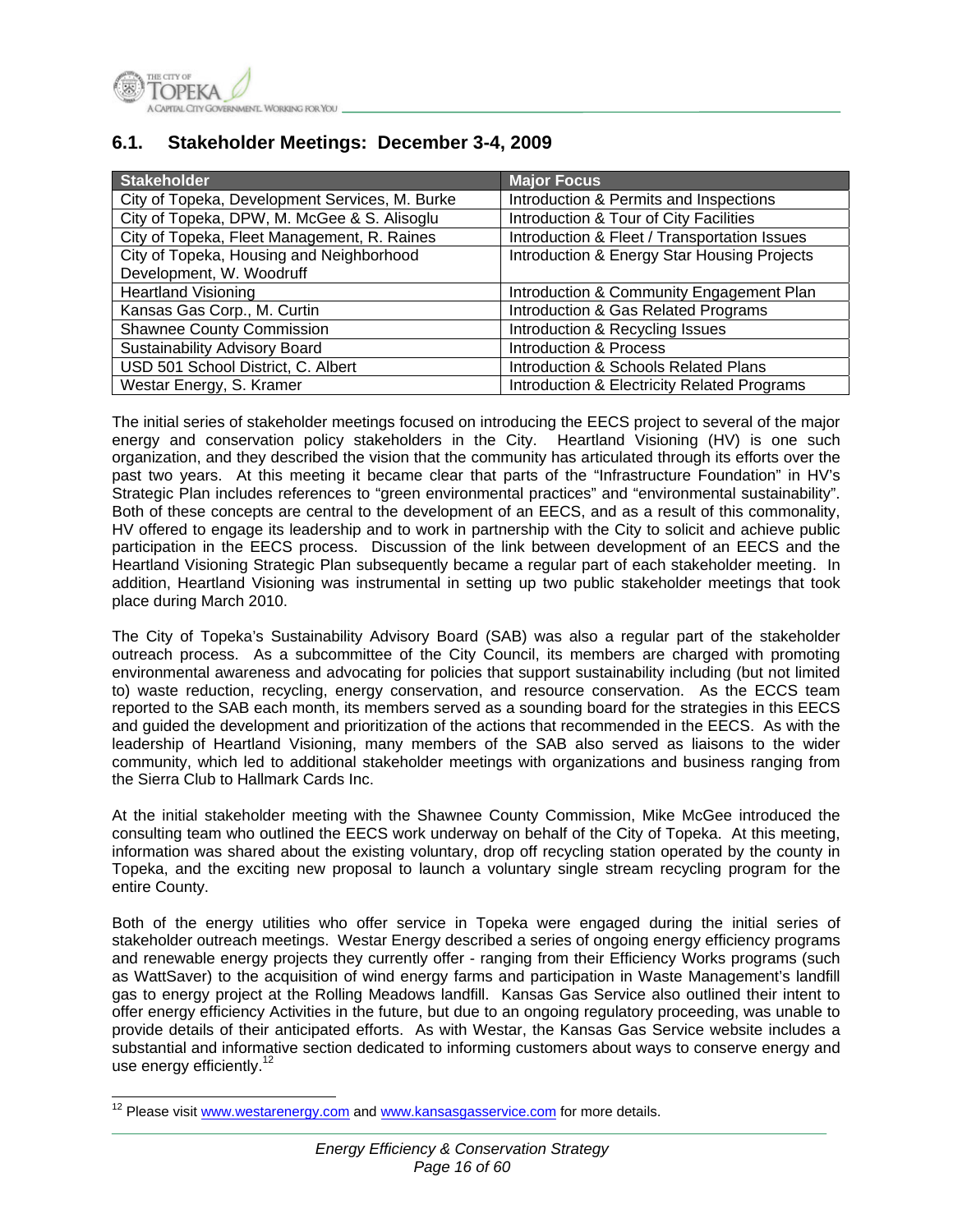

The meeting with Chris Albert, Facilities Director for the USD 501 school district, was especially enlightening and exciting. Chris described a successful 15-year history of energy related retrofits in cooperation with companies such as Honeywell and Chevron that included HVAC equipment improvements, efficient lighting retrofits, and high efficiency window retrofits at various school buildings throughout the City. The USD 501 School District's marquee achievement thus far is the installation of an internet-based, district-wide energy management system that

*"The USD 501 School District's marquee achievement thus far is the installation of an internet-based, district-wide energy management system that allows the school district to measure, monitor, and manage its energy use across the entire school system."* 

allows the school district to measure, monitor, and manage its energy use across the entire school system. In addition, several renewable energy projects are planned for the near future, including a solar hot water pre heater demonstration for the swimming pool at the Topeka West High School and a 2.7 kW wind generator at Hope Street Academy.

In addition to the community level stakeholder engagements, the EECS Team focused an equal amount of time and effort on meeting with managers of various City departments and facilities. The goal was to identify strategies and actions that can save taxpayers money by making Topeka's municipal operations more energy efficient. This effort began with a tour of many City buildings and facilities, during which it was quickly determined that Topeka's municipal operations are already quite energy efficient, due in part to a 2005 – 2006 Comprehensive Energy Analysis from Chevron Energy Solutions (CES).

The City of Topeka worked with CES due in part to the Kansas Corporation Commission's (KCC) Facility Conservation Improvement Program (FCIP), which provides financial assistance to municipalities who pursue energy saving capital projects. The CES analysis started by completing an inventory of the City's entire building stock. Based on this information, CES analyzed potential cost saving opportunities, and concluded by recommending a series of energy and cost saving investments. According to the CES Analysis, "By installing state-of-the-art, premium efficiency equipment, the City of Topeka will reduce

*"By installing state-of-the-art, premium efficiency equipment, the City of Topeka will reduce utility expenditures, increase the value of the property, and demonstrate good environmental stewardship to the community through energy conservation."* 

utility expenditures, increase the value of the property, and demonstrate good environmental stewardship to the community through energy conservation."13 As a result, the City invested the following energy and cost saving equipment.

<sup>1</sup>  $13$  Comprehensive Energy Analysis, Chevron Energy Solutions Company, February 2005, pp 1-3.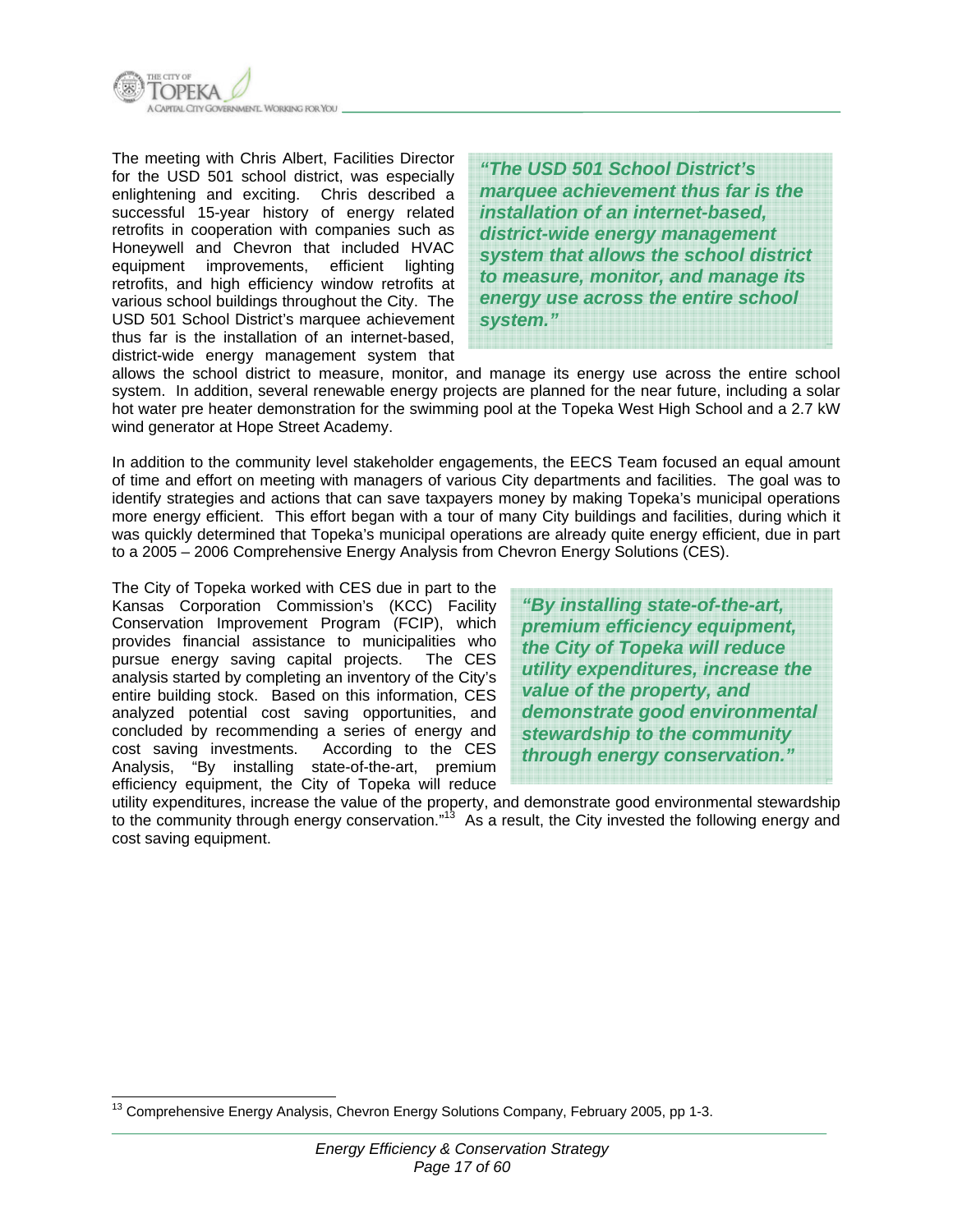

1

| <b>Energy Conservation Measure<sup>14</sup></b>      | Implementation<br>$Cost($ \$) | <b>Annual Cost</b><br>Savings (\$) |
|------------------------------------------------------|-------------------------------|------------------------------------|
| <b>Implement Thermostat Setback Schedules</b>        | \$22,140                      | \$21,860                           |
| (City Hall and Topeka Performing Arts Center (TPAC)  |                               |                                    |
| <b>Lighting Retrofits</b>                            | \$142,440                     | \$11,044                           |
| (City Hall, TPAC, Fire Academy, and Fire Station #3) |                               |                                    |
| <b>Install Centrifugal Solids Separators</b>         | \$62,370                      | \$1,500                            |
| (City Hall)                                          |                               |                                    |
| <b>Replace Air Handlers</b>                          | \$99,120                      | \$500                              |
| (City Hall)                                          |                               |                                    |
| Total                                                | \$326,070                     | \$34.940                           |

#### **City of Topeka Energy Conservation Investments, 2006**

The City continued to look for energy and cost saving opportunities since 2006. In 2009, the City commissioned a report that evaluated the feasibility of using flared biogas (methane) at its Oakland Wastewater Treatment Plant (WWTP) for pipeline, compressed natural gas (CNG), process, or cogeneration purposes. Although the study concluded that the investment opportunities at the Oakland WWTP are not currently cost effective this is another example of a cost conscious, conservation minded action within the City of Topeka.

Finally as part of the City's \$1.24 million dollar Energy Efficiency and Conservation Block Grant (EECBG) from the U. S. Department of Energy, Topeka is presently implementing six energy and cost saving projects including:

- 1. Creating this Comprehensive Energy Efficiency and Conservation Strategy.
- 2. Creating an Energy Star / Energy Conservation Education Initiative through the City's Housing and Neighborhood Development (HND) Department.
- 3. Installing motion activated shutoff switches in conference rooms and rest rooms in City buildings.
- 4. Upgrading street lights on the Washburn/Lane Corridor with highly efficient LEDs.<sup>15</sup>
- 5. Installing a solar pre-heater for domestic water at Topeka West High School.
- 6. Installing adaptive traffic signals at 22 intersections throughout the City.

The EECS Team also met with the manager of the City's vehicle fleet. During the meeting, it was learned that the City recently evaluated the feasibility of adding hybrid vehicles to the fleet, and already has two electric vehicles in use for parking enforcement. It was also learned that biodiesel fuels have been evaluated as an option for diesel powered vehicles in the fleet, and reports are available from an impressive database application that tracks the mileage, fuel use, and maintenance requirements of the entire fleet.

Equally impressive was the stakeholder meeting with Warren Woodruff from the City's Department of Housing and Neighborhood Development (HND). Because HND's mission is to provide services that support affordable housing opportunities, it has chosen to create 38 Energy Star qualified low income housing units since 2007. As a result, Topeka's HND Department received the Energy Star Award for Excellence<sup>16</sup> from the EPA this year, recognizing that its Energy Star housing units keep utility bills for the

<sup>&</sup>lt;sup>14</sup> Source: Table 4.1, City of Topeka Project Recommendations, Comprehensive Energy Analysis, Chevron Energy Solutions Company, October 2006.<br><sup>15</sup> LED stands for Light Emitting Diode. LEDs are among the most efficient forms of lighting available today.

<sup>&</sup>lt;sup>16</sup> Source: http://www.energystar.gov/index.cfm?fuseaction=pt\_awards.showAwardDetails&esa\_id=3716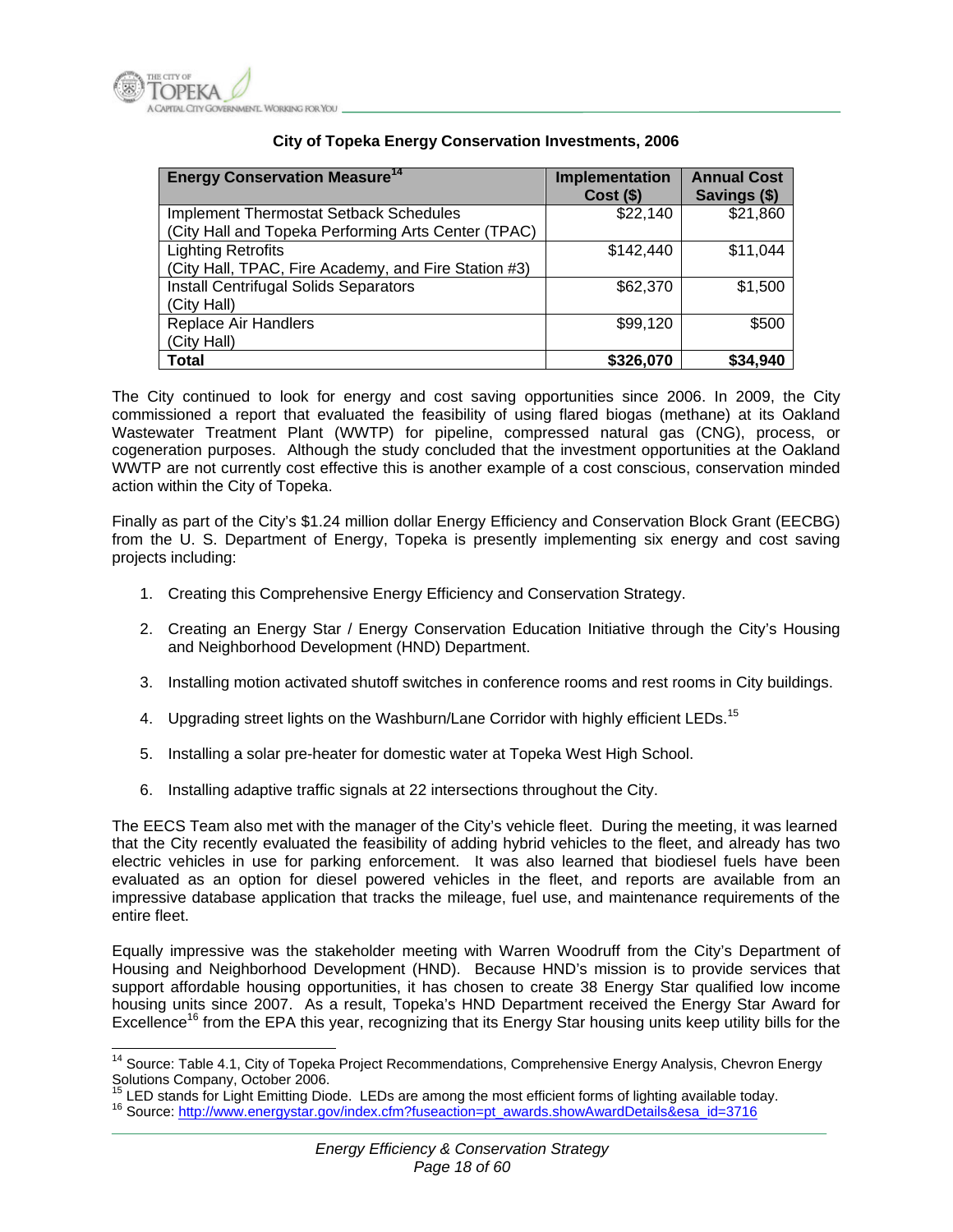

-

tenants of these units 52% lower than the utility bills for standard units. In addition to the monetary and environmental benefits, this achievement serves as an example for what can be done in the rest of the community. If Energy Star standards can be met for low income housing, this indicates strongly that the same or similar standards could be achieved throughout other components of Topeka's building stock.

After the initial stakeholder meetings were completed, the EECS Team worked with Topeka's Fleet Services Department, Westar Energy, and Kansas Gas to gather energy use information. This information was gathered at both the city operations level (fleet, buildings, wastewater, etc.) and at the city wide level (zip code), and was used to determine Topeka's energy use, costs and GHG emissions. The results of this analysis were presented during the second set of stakeholder meetings, which took place in early February.

*"Topeka's Housing and Neighborhood Development office received the Energy Star Award for Excellence from the EPA this year…keeping utility bills for the tenants of these units 52% lower than the utility bills for standard units."* 

## **6.2. Stakeholder Meetings: February 4-5, 2010**

| <b>Stakeholder</b>                                       | <b>Major Focus</b>                                |
|----------------------------------------------------------|---------------------------------------------------|
| City Manager, N. Bonaparte                               | Introduction & overview of stakeholder and        |
| Council Woman, D. Swank                                  | City Council processes.                           |
| City of Topeka, Water & Wastewater Utilities, D. Rankin  | Energy & water cost saving opportunities          |
| & B. Sample                                              |                                                   |
| Heartland Visioning, Leadership Team                     | Solicit Support from HV for community             |
|                                                          | outreach                                          |
| Kansas Corporation Commission, R. Hammerlund             | State wide energy efficiency programs             |
| Sierra Club, Topeka Chapter                              | Introduction & overview of EECS strategies        |
| State Facilities Management, M. Jacobson                 | Introduction & overview of state activities       |
| <b>Sustainability Advisory Board</b>                     | Update & Prioritization of EECS Strategies        |
| Topeka Homebuilder's Association, D. Wright              | Introduction & building codes                     |
| Topeka Metropolitan Transit Authority, J. Nesbitt-Tucker | Introduction & transportation / biogas activities |

During this round of stakeholder engagement, the EECS Team focused on gaining the support of key stakeholders. We met with the leadership of Heartland Visioning to describe the common elements of the EECS and the community's vision. We also held a similar meeting with the City Manager and Councilwoman Swank to enlist their support. Both meetings were successful in gaining support for the EECS process. The local chapter of the Sierra Club was also a part of this round of engagement, as was the Sustainability Advisory Board who was given an update on the Team's progress to date.

The majority of energy use in most communities is centered on the buildings we inhabit. As a result, the first stakeholder meeting held during the second round of outreach was with Dawn Wright, the President and CEO of the Topeka Homebuilder's Association (THBA). Established in 1954, THBA has approximately 270 members who work not just within Shawnee County, but also in the four neighboring counties. We came away from the meeting the THBA with a number of insights.

- Several THBA members are trained in the National Green Building Standards<sup>17</sup> and two Topeka homes have been built to these specifications already.
- The annual Home Show is increasingly populated by vendors who offer green building products.

 $17$  The National Green Building Standard is a program of the National Association of Homebuilders. For more information, visit www.nahbgreen.org.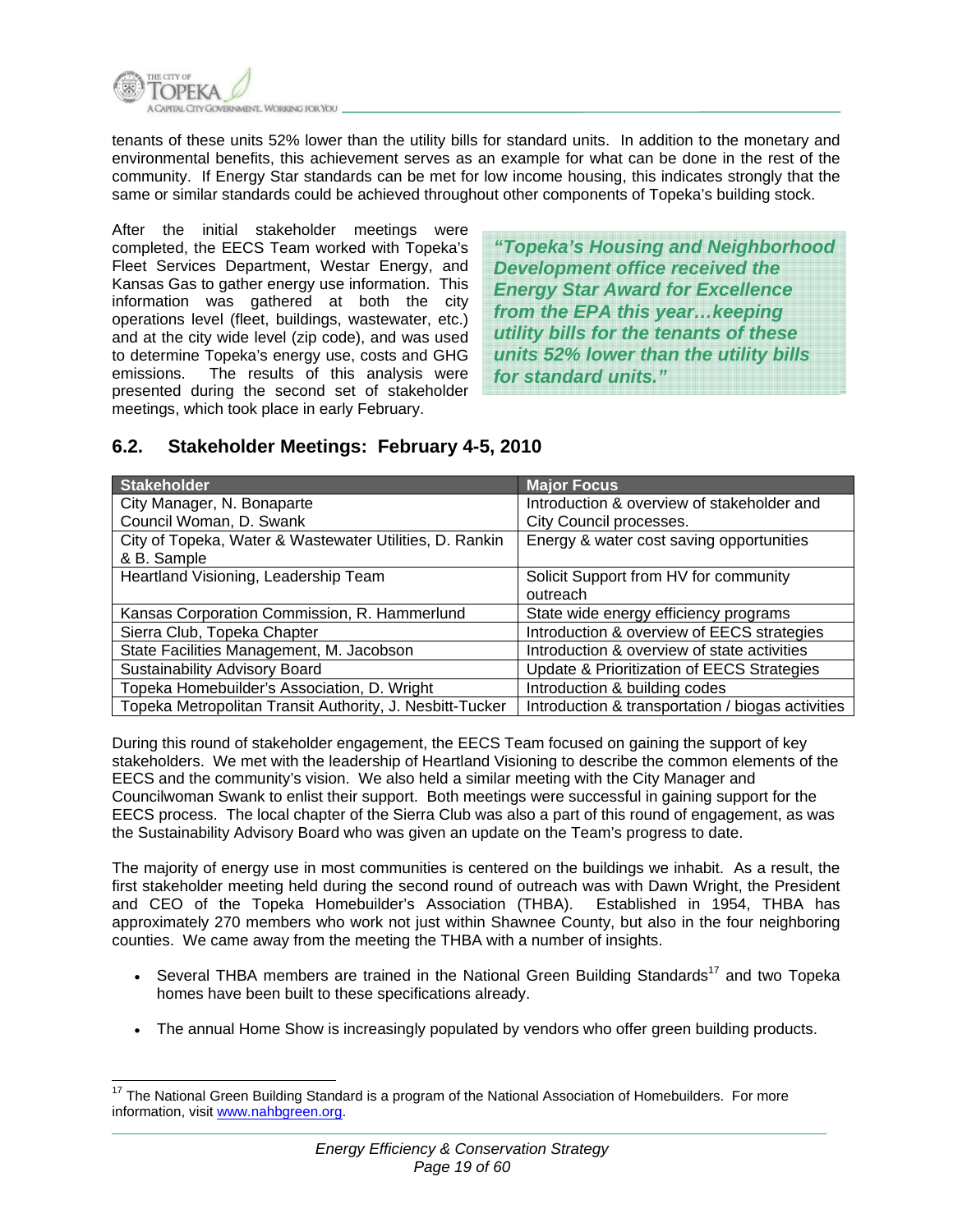

 The Topeka Professional Remodelers Council, a 50 member subdivision of THBA itself, has a relatively deep knowledge of green building practices thanks to the boost that federal tax incentives<sup>18</sup> have given their business over the past several years.

The consumption of transportation fuels is another major source of energy use, and one of the most straightforward ways for a community to reduce transportation fuel use is through public transit. As a result, the EECS team met with Janlyn Nesbett-Tucker, the CEO and General Manager of the Topeka Metropolitan Transit Authority (TMTA), and her Strategic Planner, David Billam, to better understand Topeka's public transit system and future plans. We also came away from the TMTA meeting with a number of insights.

- TMTA has started replacing their fleet of 30 diesel busses with busses that are fueled with compressed natural gas (CNG), which is expected to reduce the fleet's fuel costs as well as particulate and nitrous oxide emissions.
- TMTA is promoting the concept of using anaerobic digester technology to convert municipal solid waste into methane gas for use in TMTA's bus fleet, and has garnered the support of TMTA's Board of Directors and the Topeka Chamber of Commerce.

*"Executive Directive No. 07-373, [has] allowed energy conservation to become the driving force in making a positive change in how State agencies conduct business and in making the State become greener."* 

As a Capitol City, many of Topeka's buildings are dedicated to State government, so the EECS team set up a stakeholder meeting with Marilyn Jacobson who is the Director of Facilities Management for the State of Kansas. In our meeting Marilyn explained that, "Executive Directive No. 07-373, [has] allowed energy conservation to become the driving force in

making a positive change in how State agencies conduct business and in making the State become greener."<sup>19'</sup> As part of this Directive, all state agencies must conduct an energy audit at least every five years on all state-owned property, and all property owners who lease their property to the State must submit an energy audit in order to renew the lease. Furthermore, landlords are directed to make use of the EPA's Portfolio Manager Program to determine the Energy Star rating for their building.

Marilyn subsequently provided a copy of the State's 2009 Energy Conservation and Management (ECM) Report, which explains the Directive in greater detail. The Directive sets energy efficiency standards for the State's fleet vehicles, new and renovated state buildings, and products and equipment purchased by the State. The vehicle fuel efficiency standard requires all vehicles purchased in 2011 to be at least 10% more efficient in terms of average fuel economy than standard state-owned vehicles purchased in 2008. The energy performance standard for new and renovated buildings requires that all construction be built to ASHRAE $^{20}$  or IECC<sup>21</sup> standards. Finally, the products and equipment standard requires state agencies to purchase products such as appliances, lighting fixtures, bulbs and computers that meet Energy Star specifications. The only caveat to these requirements is that the investments must be cost effective over the life cycle of the building, vehicle, or product in question.

<sup>&</sup>lt;sup>18</sup> For more information on federal tax credits for energy efficiency, visit www.energystar.gov.<br><sup>19</sup> Source: Energy Conservation and Management Annual Report, State of Kansas Department of Administration, February 3, 2010.

<sup>20</sup> ASHRAE stands for the American Society of Heating, Refrigeration and Air-Conditioning Engineers. States who accepted DOE's ARRA monies are required to adopt and enforce the ASHRAE 90.1-2007 commercial building standard.

<sup>&</sup>lt;sup>21</sup> IECC stands for International Energy Conservation Code. States who accepted DOE's ARRA monies are required to adopt and enforce the IECC-2009 residential building standard.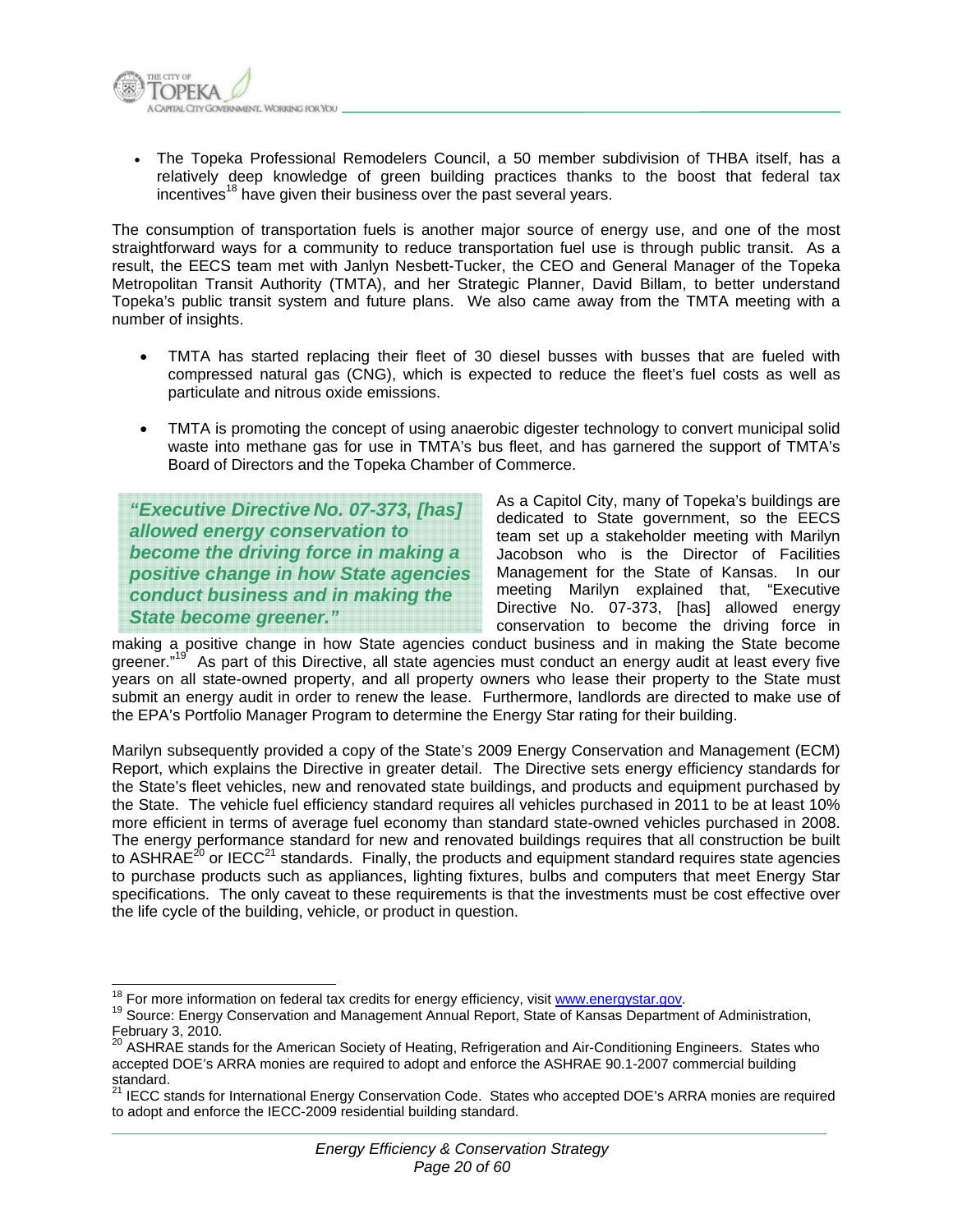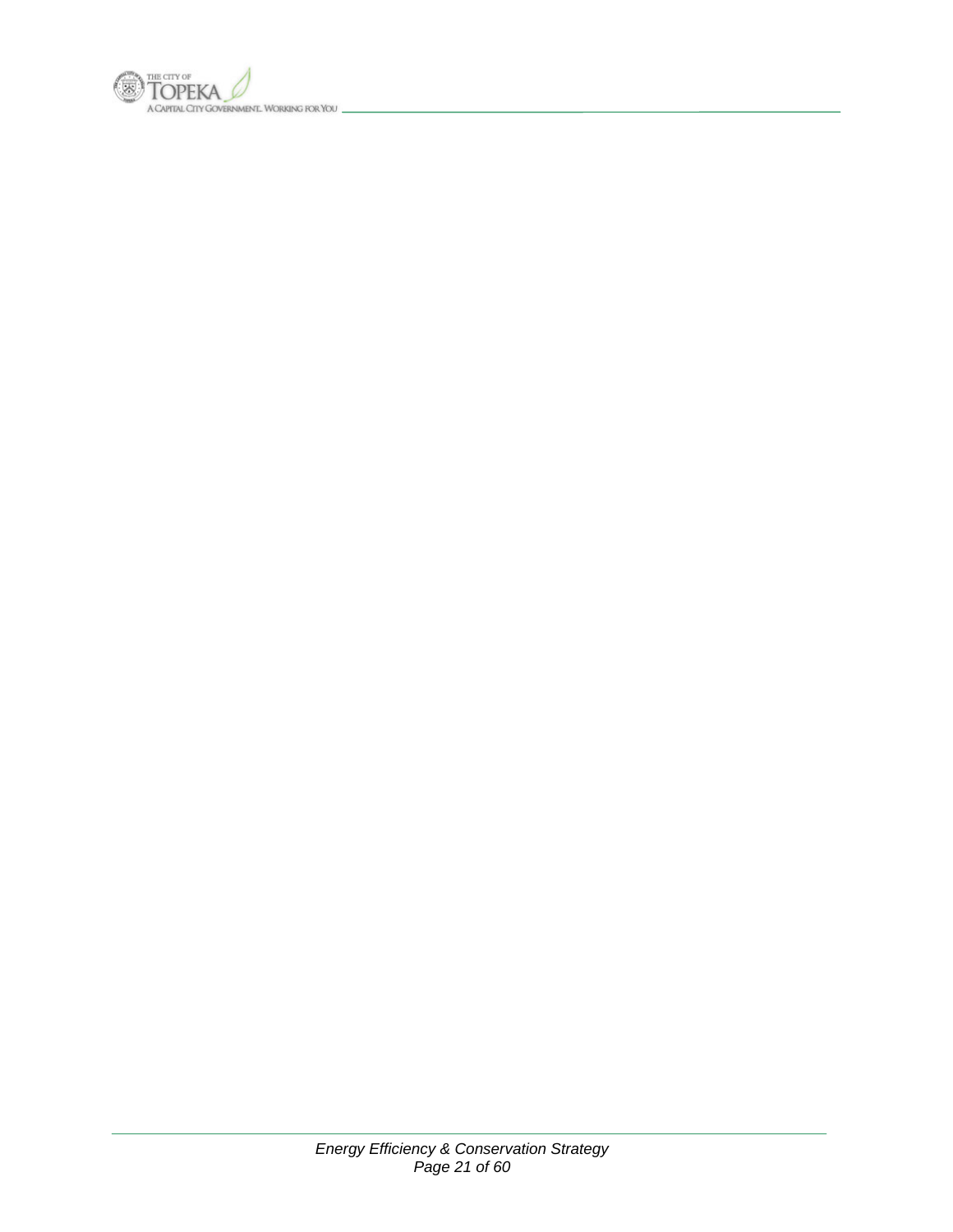

### *Energy Efficiency Standards for State Agencies*

#### *Buildings*

- *Must conduct energy audit every 5 years.* 

- *Must be built and renovated to current building standards.* 

#### *Fleet Vehicles*

- *New vehicles must be 10% more efficient than standard 2008 models.* 

#### *Products*

- *Must be Energy Star qualified.* 

The State's ECM Report also details the energy use and savings achieved by the State's vehicles fleet Capitol Complex buildings. It makes special mention of House Bill 2369, which allowed expansion of wind energy use by customers throughout Kansas. As a result of this Bill, the Department of Administration evaluated the possibility of siting a wind turbine at the Governor's mansion this past year. However, these efforts were tabled in August after Topeka's City Council adopted a series of limitations on small wind development.

Whatever strategies Topeka chooses to adopt, they will be implemented within the context of existing state wide energy strategies. As a result, the EECS Team met with Ray Hammarlund, Director of the State Energy Office, to better understand the energy efficiency and conservation programs that exist at the state level. Here we gathered additional information about the State's energy efficiency and renewable energy programs, including $^{22}$ :

- 1. Efficiency Kansas: A \$34 million loan program provides financing for energy-efficiency improvements in homes and small businesses.
- 2. Facility Conservation Improvement Program (FCIP): Assists public entities in accessing performance contracting for use in financing energy-efficiency upgrades in public buildings.
- 3. Energy Manager Grants: Grants provide \$50,000 annual stipend to local government coalitions to hire energy managers.
- 4. Renewable Energy Incentives Grants: Up to \$250,000 in grant funding to help state agencies, local governments, and educational institutions finance 25% of alternative energy projects.
- 5. Public Projects Grant: Up to \$150,000 in grant funding to help cities and counties implement energy-efficiency improvements in public facilities.
- 6. Energy Efficiency Building Codes Working Group: Established to ensure timely progress towards the energy codes requirement for all recipients of federal Recovery funds.

This round of stakeholder engagement concluded with a meeting with the City's Water and Wastewater Utilities to follow up on what we had learned about the Biogas Evaluation in December, and to gather their input into the EECS.

1

<sup>&</sup>lt;sup>22</sup> Source: http://www.kcc.state.ks.us/energy/index.htm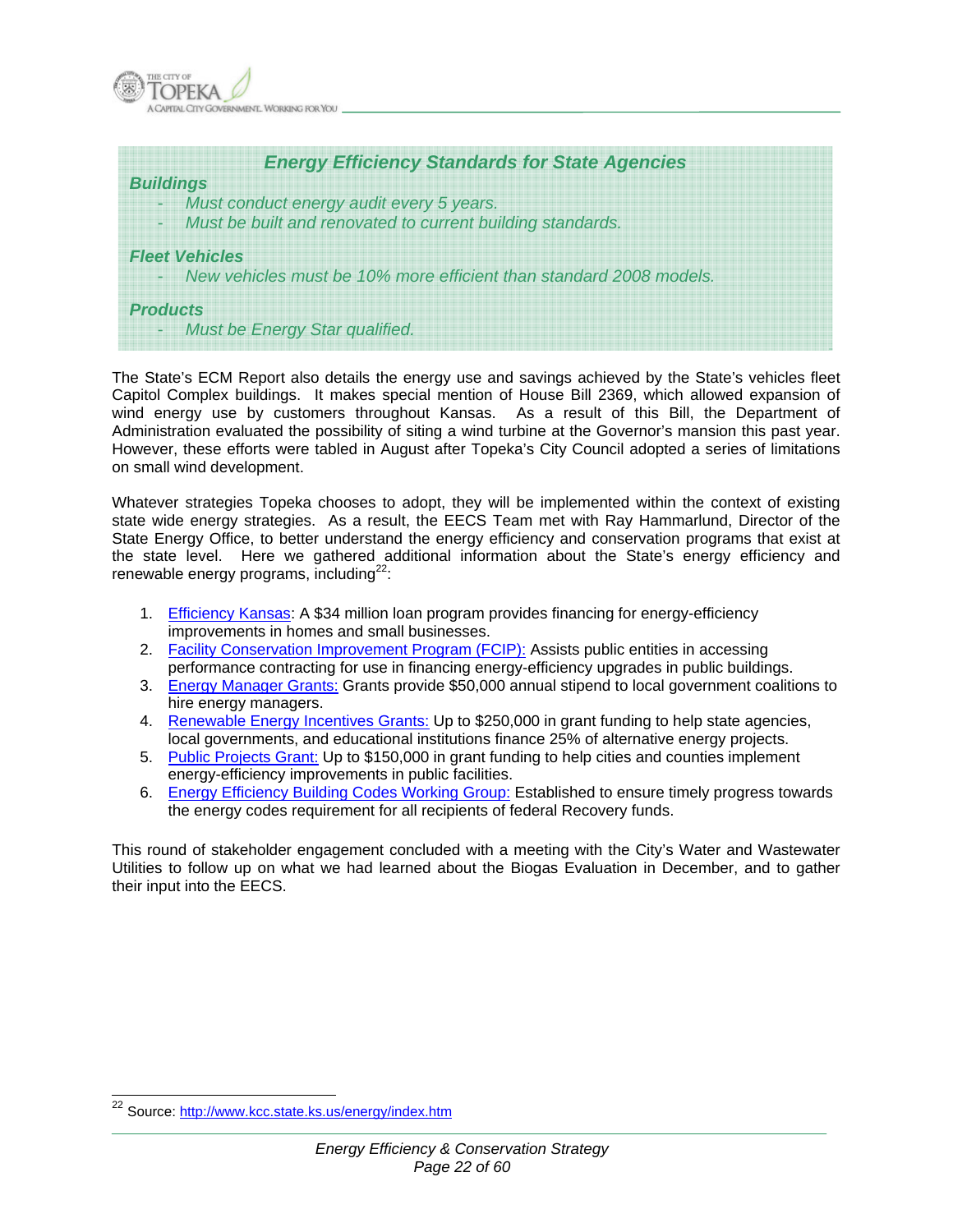

## **6.3. Stakeholder Meetings: March 16-19, 2010**

| <b>Stakeholder</b>                                | <b>Major Focus</b>                               |
|---------------------------------------------------|--------------------------------------------------|
| Topeka Housing Authority, J. Johnston             | Introduction & New Housing Project               |
| Topeka Parks & Recreation Department, T. Bertels  | Introduction & P&R Conservation Issues           |
| Metropolitan Topeka Airport Authority, E. Johnson | Introduction & Aviation Issues                   |
| Frito Lay, A. Moore                               | Introduction. Frito Lay's Sustainability Efforts |
| Del Monte, J. Breitbach                           | Introduction. Del Monte's Sustainability Efforts |
| Heartland Visioning Organization, W. Beteta       | <b>Preparation for Public Meetings</b>           |
| Chamber of Commerce, S. Jenkins                   | Introduction. Kanza Fire Business Park           |
| Hallmark, K. Grover                               | Introduction. Hallmark's Sustainability Efforts  |
| St. Francis Hospital, J. Christian                | Introduction. Hospital's Sustainability Efforts  |
| Public Stakeholder Meeting @ Library              | Public Education & Input into EECS               |
| Public Stakeholder Meeting @ Holliday Room        | Public Education & Input into EECS               |
| Think Big Topeka, A. Sheley                       | Introduction & Google Project                    |

The final round of stakeholder meetings focused on engaging Topeka's business community, and also included other stakeholders that had not yet been engaged including the City Council and the Topeka Housing Authority (THA). At the March 16th City Council meeting, Kate Grover, supported by other members of the Sustainability Advisory Board updated the City Council on the SAB's recent actions and on the EECS process to date. The following day, the EECS Team met with the Topeka Housing Authority (THA).

Similar to Topeka's Housing and Neighborhood Development (HND) Department, THA's mission is to provide accessible, affordable housing, and part of this mission involves keeping the utility bills of its tenants as low as possible. To this end, THA applied for \$10 million in federal grant monies under ARRA in 2009, and was among 16 applicants nationwide who received grant money to develop new affordable housing projects.

*"The Topeka Housing Authority is committed to incorporating a variety of green building approaches and features in its new affordable housing project."* 

In keeping with their conservation minded counterparts at HND, the Topeka Housing Authority has committed to incorporating a variety of green building approaches and features in its new affordable housing project. This means that the 69 new housing units on SE California Avenue will be energy efficient, and will also incorporate sustainable building practices. Examples of green features being considered include the use of ground source heat pumps for the building's heating and cooling needs and incorporation of permeable walkways, open space, and other strategies that minimize the project's environmental impacts. Construction is expected to being later this year.

The meeting with Topeka's Parks and Recreation Department began with a discussion of the lighting retrofits and programmable thermostats that the Community Centers received during the implementation of the Chevron Energy Solutions recommendations. We learned that there is an ongoing effort to expand Topeka's trail network through a Bike Route Study that is presently underway. However, the most current sustainability related project that Parks and Recreation is involves the City's yard waste recycling operation. As part of a unique public sector – private sector collaboration, the City has transferred the operation of its yard waste recycling facility to Garrick LLC whose machinery is turning the City's yard waste into a value added commodity; wood chips that will be sold to Frito Lay for use in their newly constructed biomass boiler.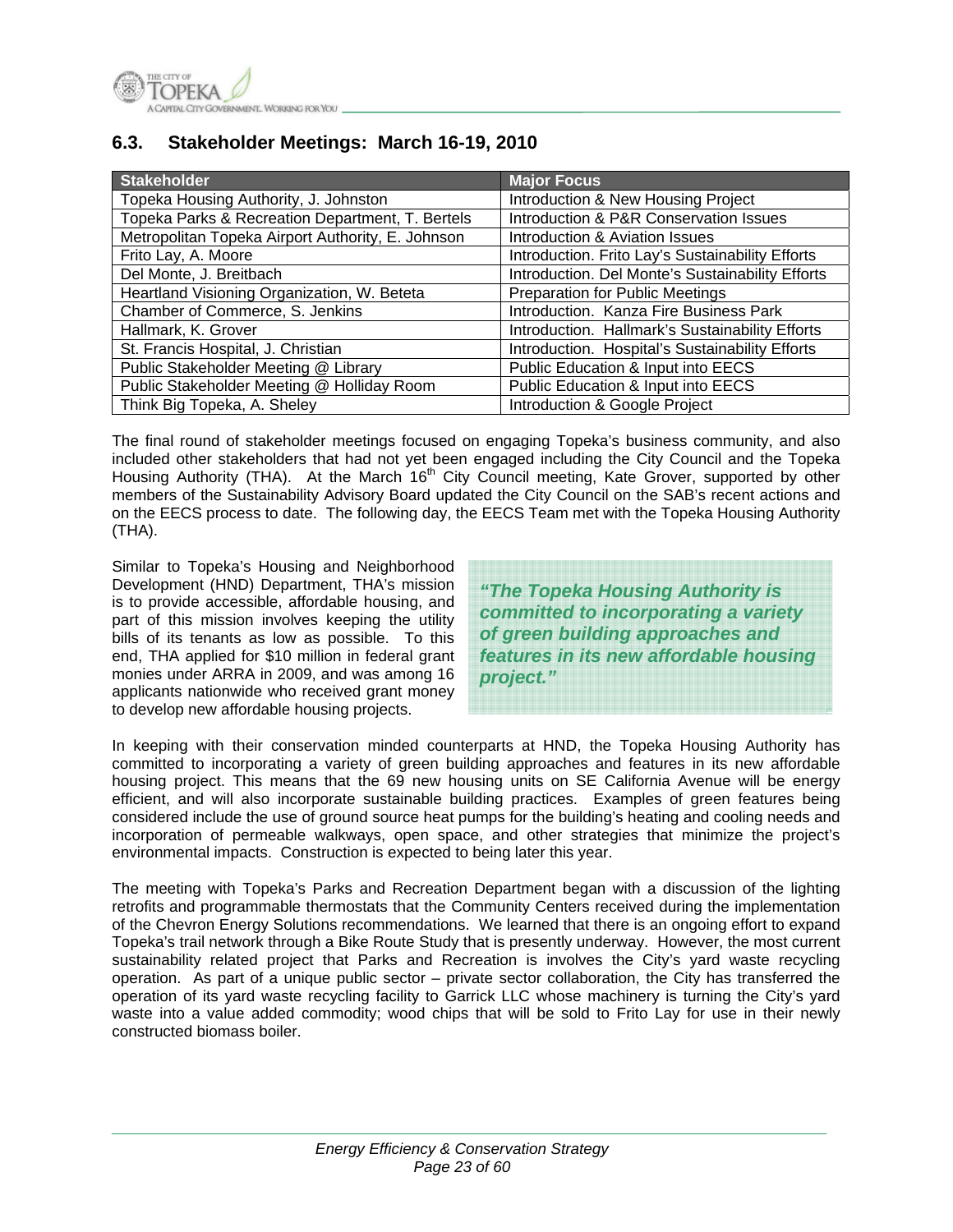

The subsequent meeting with Frito Lay uncovered the fact that the biomass boiler is only one part of the plant's larger sustainability goals. Allen Moore, Frito Lay's Plant Manager, explained that the plant is the first manufacturing site in Kansas, and the second food manufacturing site in the nation, to be awarded LEED Existing Building Gold Certification.<sup>23</sup> Highlights of Frito Lay's accomplishments as it pursued LEED Gold certification at its Topeka facility include:

 Electricity and natural gas consumption reductions of 27% and 39% since 1999;

- Water consumption reductions of nearly 52% per pound since 1999; and
- Landfill solid waste reductions of 99%.

*"The Frito Lay plant is the first manufacturing site in Kansas, and the second food manufacturing site in the nation, to be awarded LEED Existing Building Gold Certification."* 

Subsequent meetings with Del Monte, Hallmark,

and the St. Francis Hospital confirmed that Frito Lay's accomplishments are part of a larger trend in Topeka's business community. Efforts to reduce energy use, recycle wastes, and to become more sustainable are pervasive. For instance, Del Monte has a series of goals that are tied to its corporate sustainability policy that call for 10% - 20% reductions in greenhouse gases, fresh water use, and solid wastes going to landfills by 2016.<sup>24</sup> St. Francis' is planning to build its new hospital to LEED standards, and Hallmark has landscaped the grounds at its facility using native plants and sustainable landscaping techniques.

*"The Kanza Fire Commerce Park is slated to include 130 acres of green space, walking trails, landscaped boulevard-style streets, and shared energy sites which are designed to encourage renewable energy development at the park."* 

-

After meeting with Topeka's Chamber of Commerce, the EECS Team learned about plans to develop a sustainable business park on 1,018 acres along Route 75 in southwest Topeka. The Kanza Fire Commerce Park is slated to include 130 acres of green space, walking trails, landscaped boulevard-style streets, and shared energy sites which are designed to encourage renewable energy development at the park.

The final stakeholder meetings were held in partnership with Heartland Visioning to solicit public input into the EECS. Two meetings were held; one in the evening at the Topeka & Shawnee County Public Library and one the following morning at the City's offices at 620 SE Madison. The meeting began with an introduction from William Beteta of Heartland Visioning, and moved into an educational presentation from VEIC about the EECS Team's progress to date. The presentation concluded by posing two questions to the public.

- 1. What overarching energy efficiency / conservation goal would inspire Topeka?
- 2. What are the top three things our community can take to move towards this goal?

After the presentation, members of the public were invited to ask questions and to comment on what they would like to see in the EECS itself. The following page illustrates the community's needs and aspirations, as articulated during the meetings*.* These thoughts and reflections informed the development and selection of recommendations included in the EECS for future implementation in the City.

<sup>&</sup>lt;sup>23</sup> Source: Frito Lay Press Release, April 9<sup>th</sup>, 2010 http://www.fritolay.com/press-release-20100409.html <sup>24</sup> Source: http://www.delmonte.com/cr/cr\_sustainabilitypolicy.aspx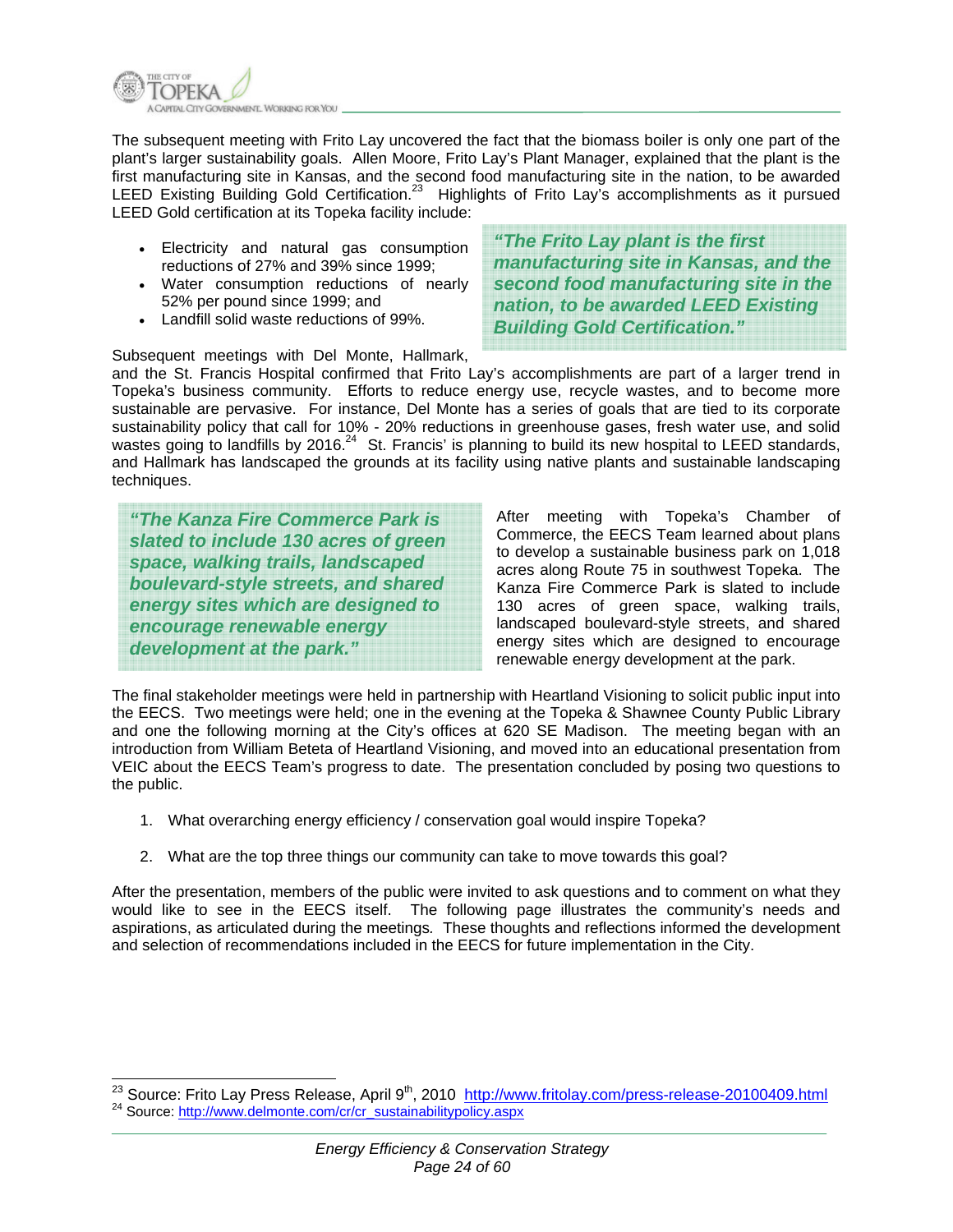

## *Community Needs and Aspirations for Topeka's Energy Efficiency & Conservation Strategy*

#### *Ideas*

- "Work with Shawnee County to develop county wide energy codes."
- "Pursue national recognition for efficiency efforts."
- "Establish/Encourage an Energy Star benchmark for all commercial facilities."
- "Make the downtown redevelopment a green project."
- "Partner with a Sister City to share ideas about efficiency."
- "Set a goal for Topeka to be the most sustainable capitol city in the nation."
- "Create assessable educational materials and programs for every segment of the population. Use simple approaches."
- "Have the City and County set an example with their own efficient investments."
- "Create an ongoing set of information outlets for Topeka's existing accomplishments and efficient activities to inform the community."
- "Create educational outlets for individuals to let them know what to do and why to do it with respect to efficiency."
- "Show people what they will save by taking efficient actions. Example = leaky faucet."
- "Establish financial incentives & rebates for new construction and retrofit projects to be energy efficient. "Put money where your mouth is." Example = Property tax reductions or freezes."
- "Publicize the state-wide net metering opportunity."
- "Create collaboration amongst the existing green fair and demonstration and educational activities taking place in Topeka. Eliminate silos."
- "Create a neighborhood champion program to educate the community."
- "Increase student (Washburn, high schools, etc) involvement in City government activities to energize and inspire future leaders."
- Create personal involvement and a sense of community surrounding these issues. Emphasis is to engage a group to carry out the plan in cooperation with the government. "Pay attention to the social structure of it all."
- "Get Topeka involved with the County and the State to further efficient efforts and policies."
- "Make Topeka a benchmark for other Kansas communities because of its capitol city status."

#### *Concerns*

- "Leaving our world a livable, even better place for future generations"
- "Filling up landfills if recycling efforts fail which will increase costs in the long run."
- "Recycling is presently inconvenient. Adopt curbside recycling to alleviate this."

#### *Questions & Responses*

- "What can individual Topekans do to act on the EECS once the consultants are finished?"
	- o "I can do commercial energy audits, building benchmarking, etc."
	- o "Help building owners keep their energy savings to invest in more efficiency."
	- o "Advocate for smart, sustainable development policies in Topeka."
	- o "Make it more attractive to developers to redevelop existing properties instead of new cornfields. "In fill development"
	- o "Represent the residents of the Stone Nature Center monthly to discuss actions on these issues."
- What does this EECS mean to you personally and professionally?
	-
	- o "It's my future."<br>اo "Makes me pro "Makes me proud of Topeka."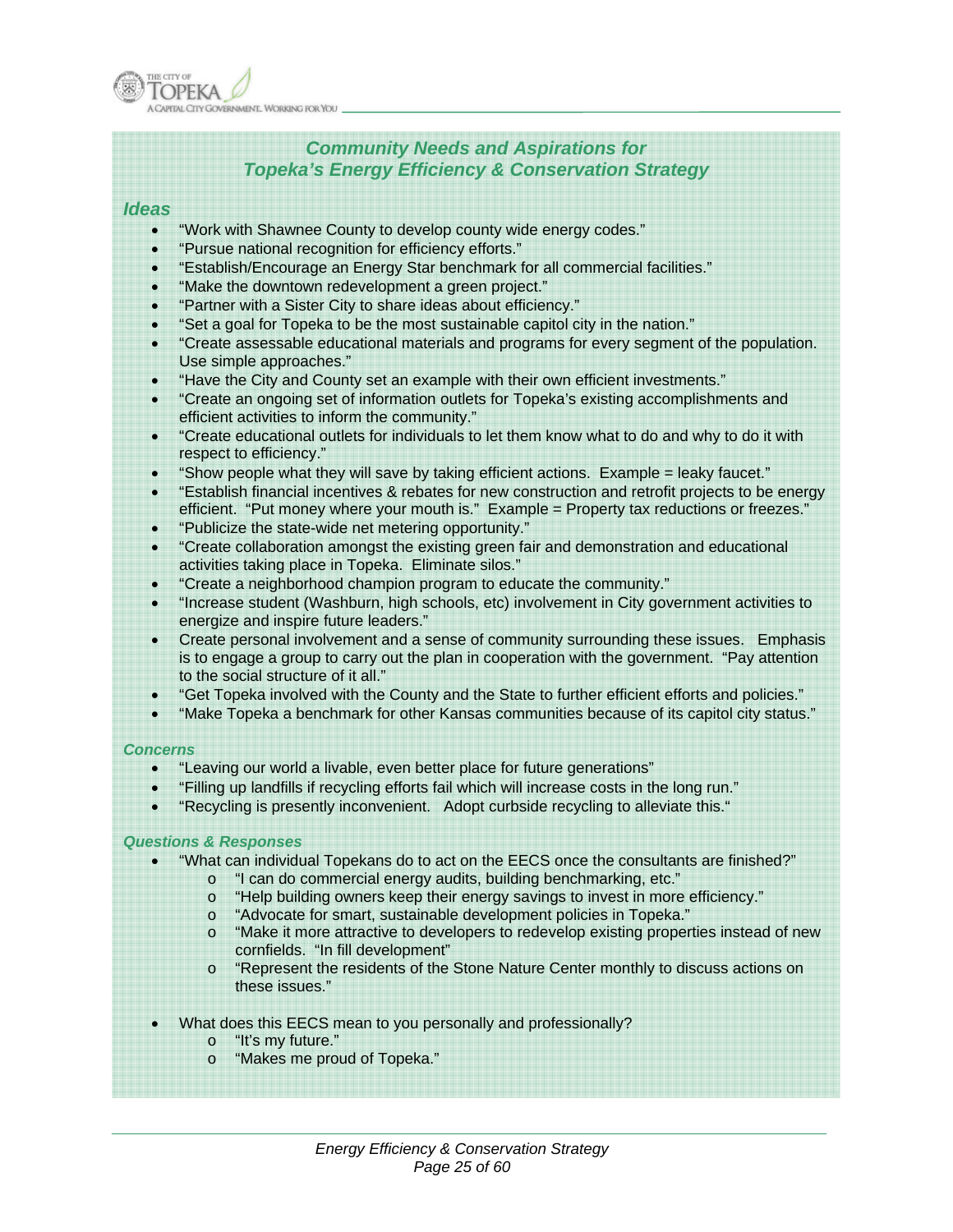

## **7. Portfolio of Energy Efficiency Activities for City Operations**

As the EECS Team discovered during the stakeholder outreach process, the City of Topeka has already implemented a series of energy efficiency and conservation activities that have reduced energy costs and conserved resources. However, there is more that can be done. Presented below is a description of the key activities and Activities already under way as well as new ones recommended for the future. Combined, they represent a portfolio of divers*e* and complementary approaches for saving energy and increasing sustainability in City Operations. Note that Chapter 11 presents an overall energy saving goal for City Operations as well as strategies and actions for achieving the goal that draw upon this portfolio.

## **7.1. Existing Portfolio for City Operations**

#### **Created a Sustainability Board**

- **Who:** City Council, City of Topeka
- **What:** Created and appointed a Sustainability Advisory Board, who reports to the City Council. The Board is charged with promoting environmental awareness and advocating for policies that support sustainability including (but not limited to) waste reduction, recycling, energy conservation and resource conservation.
- **When:** Established in 2009, the SAB is a standing advisory body with 9 members appointed by the City Council for a three-year term.
- **Why:** To help identify and pursue sustainability practices for the City.
- **Next steps:** Oversee implementation of the City's Energy Efficiency and Conservation Strategy.

#### **Signed the US Conference of Mayor's Climate Protection Agreement and Established Topeka as a "Cool City"**

- **Who**: Mayor, City of Topeka
- **What**: Signed the US Conference of Mayor's Climate Protection Agreement and established Topeka as a "Cool City" participating in the Sierra Club's national Cool Cities Program. Under the agreement, cities commit to reduce greenhouse gas emissions by 7% compared to 1990 levels by 2012.<sup>25</sup> Cool Cities is collaboration between community members, organizations, businesses, and local leaders throughout the U.S. to implement clean energy solutions that save money, create jobs, and help curb global warming.<sup>26</sup>
- **When**: 2006
- **Why**: The City signed a formal commitment to reduce greenhouse gases as part of its Cool Cities participation, and is on the path toward achieving the next two Cool Cities Milestones: Initial Solution Steps and Advanced Smart Energy Solutions.

**Next Steps**: Implement Initial Solution Steps Milestone.

<sup>&</sup>lt;sup>25</sup> Source: http://www.usmayors.org/climateprotection/revised/

<sup>&</sup>lt;sup>26</sup> Source: http://www.coolcities.us/about.php?sid=627ce0f8227cf7000e25338c0970849f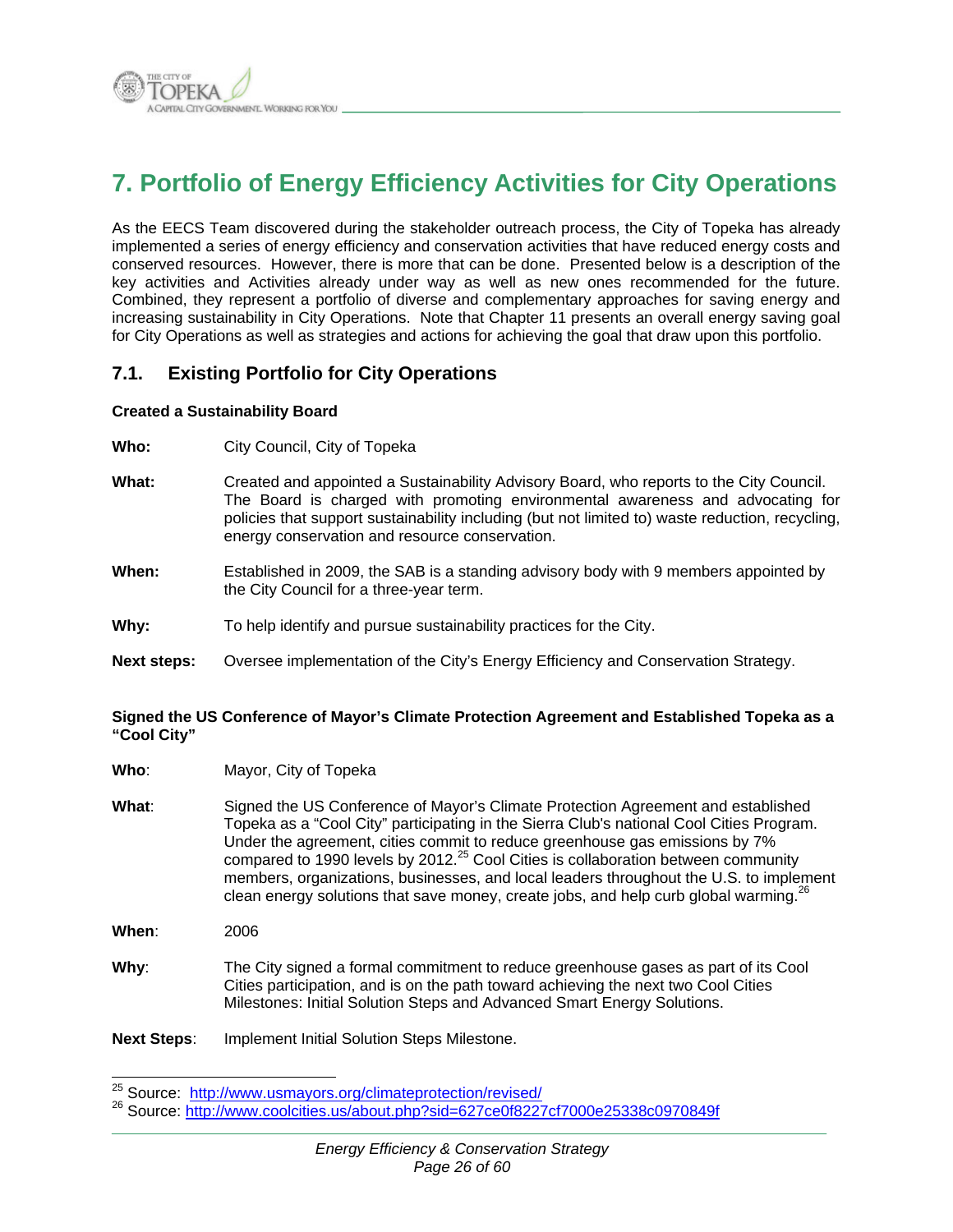

 A CAPITAL CITY GOVERNMENT. WORKING FOR YOU

#### **Implemented Efficient Lighting Retrofits & Controls**

| Who: | Department of Public Works Department |
|------|---------------------------------------|
|      |                                       |

What: Installed energy efficient lighting and motion sensor controls.

**When:** 2006

- **Where:** City Hall, TPAC, Fire Academy, and Fire Station #3
- **Why:** Phase 1 of the Chevron Energy Audit indentified approximately \$500,000 of cost-effective energy and water conservation measures, which were implemented between 2006 & 2007.
- **Next Steps:** Continue to deploy efficient lighting in all City buildings, and conduct regular energy audits to identify more energy and cost saving projects.

#### **Implemented Building Setback Schedules**

- **Who**: Department of Public Works
- **What**: Implemented setback schedules which automatically reduce HVAC requirements when the building is unoccupied.
- **When**: 2006
- **Where**: City Hall, Topeka Performing Arts Center & the Holliday Building
- Why: Phase 1 of the Chevron Energy Audit identified approximately \$500,000 of cost effective energy and water conservation measures, which were implemented between 2006 & 2007.
- **Next Steps**: Continue to maintain setback schedules in all City buildings, and conduct regular energy audits to identify more energy and cost saving projects.

#### **Implemented HVAC Improvements**

- **Who**: Department of Public Works
- **What**: Replaced the air handler and installed centrifugal separators at City Hall.
- **When**: 2006
- **Where**: City Hall
- **Why**: Phase 1 of the Chevron Energy Audit identified approximately \$500,000 of cost effective energy and water conservation measures, which were implemented between 2006 & 2007.
- **Next Steps**: Continue to make HVAC improvements in all City buildings, and conduct regular energy audits to identify more energy and cost saving projects.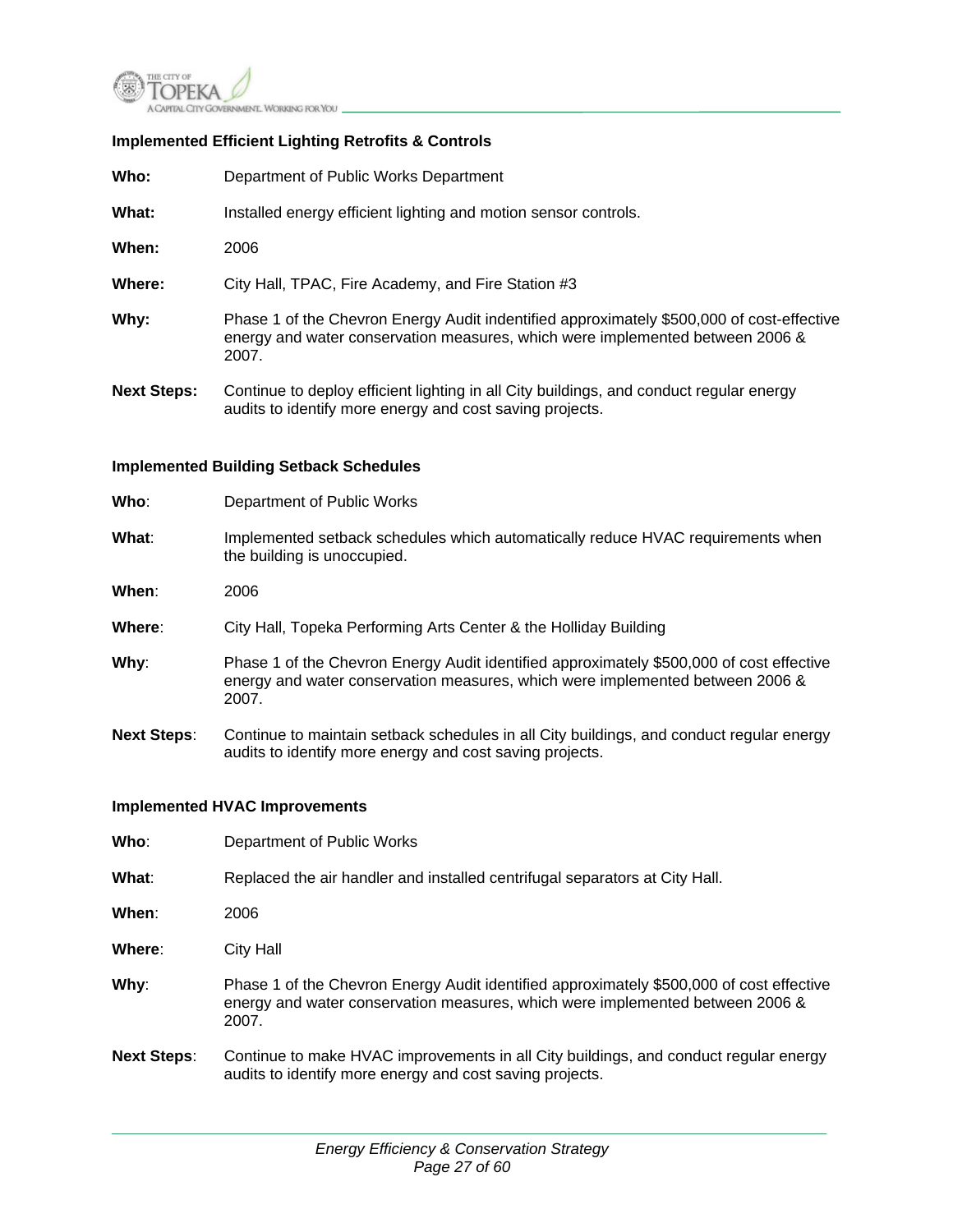

#### **Increased Wastewater Biogas Utilization**

|  | Who: | City of Topeka Water Pollution Control |  |
|--|------|----------------------------------------|--|
|--|------|----------------------------------------|--|

**What**: Installed two methane powered engines that power aeration blowers at the Oakland Wastewater Treatment Plant (WWTP).

**When**: 1990

**Where**: Oakland Wastewater Treatment Plant

- **Why**: All wastewater treatment plants produce waste biogas (methane) which can be flared, converted to electricity, and/or used to produce process heat.
- **Next Steps:** In 2009, the City commissioned a report that evaluated the feasibility of using flared methane from the WWTP for pipeline gas, compressed natural gas (CNG), process heat, or cogeneration purposes. The study concluded that such an investment is not currently cost effective without some sort of grant or outside funding source to help pay for some of the upfront capital cost. Efforts to find such an outside funding source are underway, but have not been successful yet.

### **7.2. New Portfolio for City Operations**

The following new activities are recommended to expand the portfolio of energy savings and sustainability activities for City Operations.

#### **Pass a Sustainability Resolution**

| <b>City Council</b> |
|---------------------|
|                     |

- **What**: Develop a general statement of support for increased energy efficiency, conservation, recycling, and other cost-effective sustainability practices in City Operations and seek to have the resolution passed by the City Council.
- **When**: 2010
- **Where:** City Operations
- **Why**: Adopting a resolution codifies the City's commitment to the principle of sustainability, and can enable further action toward sustainability related goals.
- **Next Steps:** Develop a draft resolution as part of the Sustainability Advisory Board's role, and solicit a City Council Member(s) support and to introduce it to the Council. The core statement of principle included in the Resolution could be as straightforward and simple as something like: "The City of Topeka is committed to reducing the energy costs incurred by the City through increased efficiency and conservation, and to encouraging waste minimization, recycling, resource conservation, and sustainability practices by City Operations and community wide." See Appendix E for an example of what the State of Kansas has done to encourage sustainability in State Operations.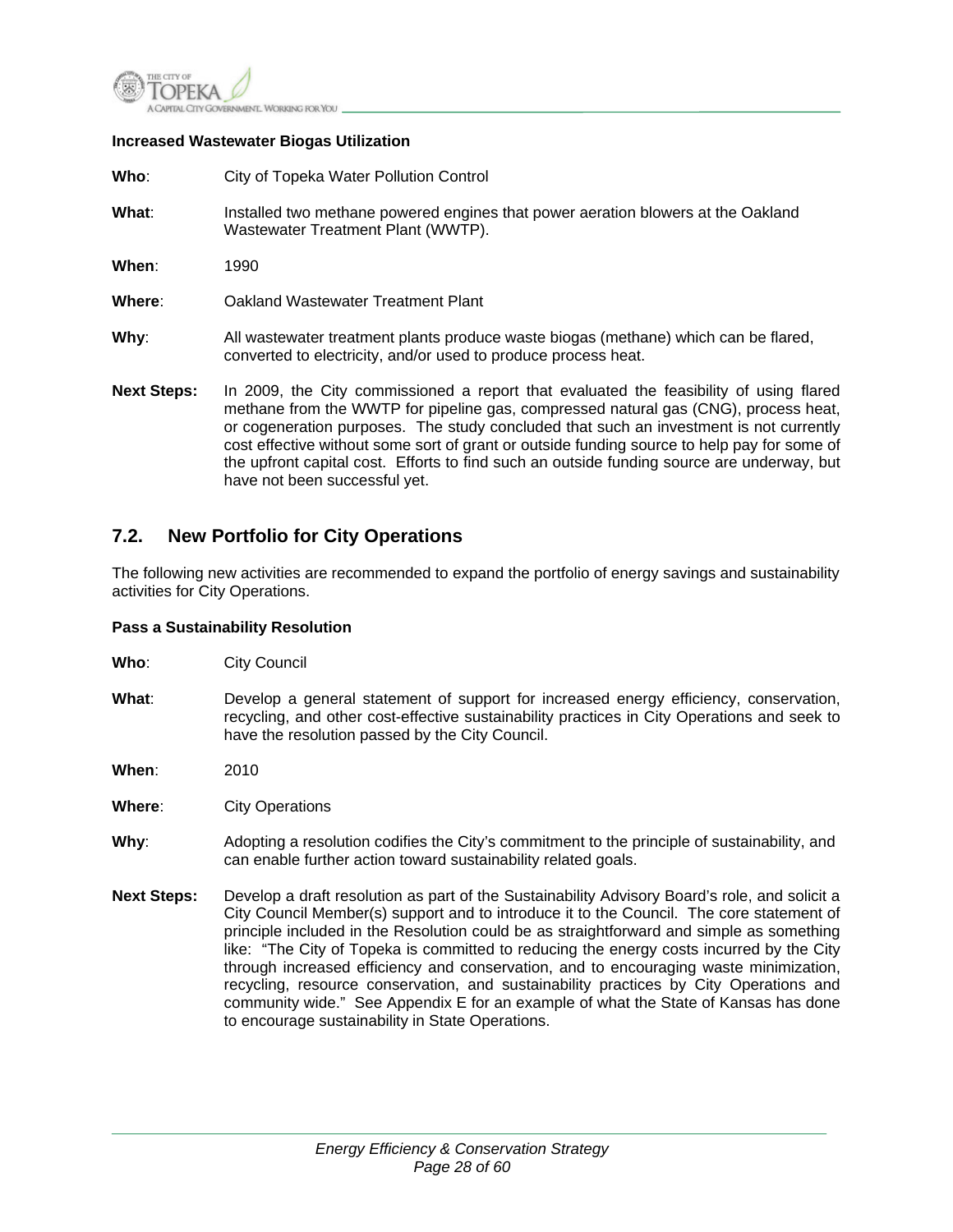

#### **Participate in the American Public Works Association's (APWA) Center for Sustainability Initiative**

- **Who:** City of Topeka
- **What:** APWA recently established a Center for Sustainability recognizing that, "…new challenges such as shrinking local budgets, increased cost of materials, more engaged and better informed public and stakeholders and new regulatory mandates, are confronting public works professionals and making their daily jobs even more challenging. These new challenges require a new approach to public works management. This new approach must focus on innovative, collaborative and whole systems thinking. The next generation public works professional must look at the problem at hand in its broadest context and ensure that decision makers, government and private, are aware of the consequences and opportunities of a wide variety of possible solutions."<sup>27</sup>
- **When:** 2010
- **Where:** City Operations
- **Why:** To further deepen and demonstrate the City's commitment to sustainability in its operations and practices.
- **Next Steps:** Review the APWA recommendations once they are available, and if practicable, establish city policy to adopt the recommendations.

#### **Appoint a Sustainability Coordinator**

- **Who**: City Manager
- **What:** Appoint a staff member to be responsible for developing sustainability projects at least within City Operations and potentially within the broader community, should funding become available to support such a broad effort.
- **When**: 2010

1

- **Where**: Applicable to City Manager's Office and/or Human Resources
- **Why**: This is the first recommendation that International Council for Local Environmental Initiative (ICLEI) makes for communities who wish to become more sustainable. However, given the budgetary constraints facing municipalities nationwide (including Topeka), it may be most realistic in the short term to create a job description for the Sustainability Coordinator, and to assign those responsibilities to an existing employee(s). Once these responsibilities have been created, the employee or employees who are responsible will need to leverage their own personal efforts by increasing awareness of the EECS across the city and enlisting actions by others.
- **Next Steps:** Request that Human Resources obtain copies of similar positions in other cities, and use them to draft a job description and fill this role for the City of Topeka.

<sup>&</sup>lt;sup>27</sup> Source: APWA, http://www.apwa.net/sustainability/centerforsustainability.aspx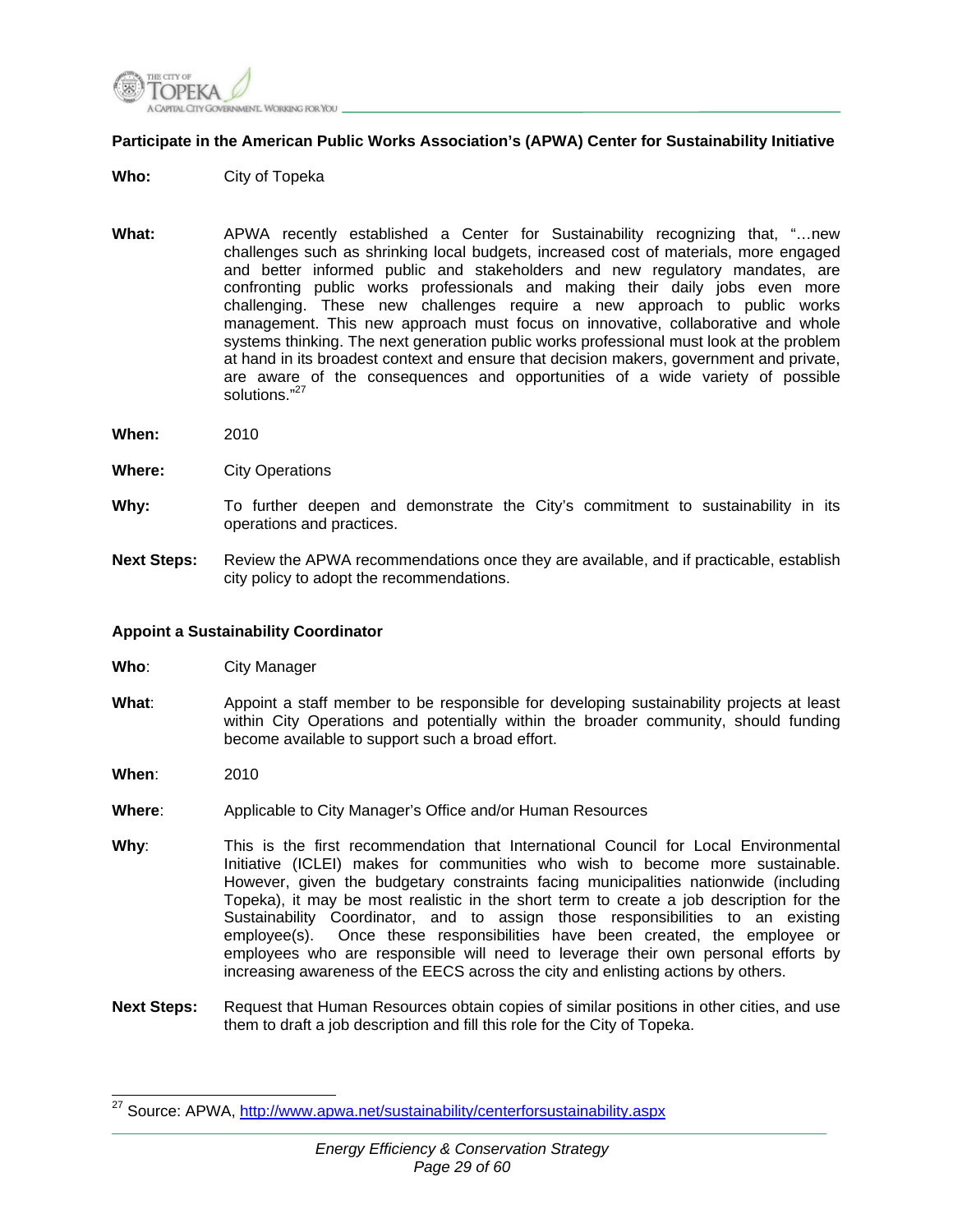

#### **Adopt Policies that Require Cost Effective Investments in Conservation and Energy Efficiency**

| Who:<br><b>City Council</b> |
|-----------------------------|
|-----------------------------|

- **What**: Adopt policies that are similar to Executive Directive No 07-373, which requires Kansas State Agencies to make cost effective investments in buildings, vehicles, and products that are energy efficient and sustainable, and to report the results annually.
- **When**: 2010
- **Where:** Applicable to City Operations.

- **Why**: By following the State's example and collaborating with their Facilities Management staff, the City of Topeka can quickly and cost effectively realize cost and energy savings in City buildings, fleet vehicles, and product purchasing decisions.
- **Next Steps:** Customize the State's Executive Directive No. 07-373 for the City of Topeka, as part of the Sustainability Advisory Board's role, for implementation in Topeka, and solicit support from a City Council Member(s) who can introduce it to the Council. The Directive is presented in Appendix E of this document.

#### **Benchmark City Buildings Against their Peers Using the EPA's Portfolio Manager**

- **Who**: City of Topeka Public Works Department
- **What**: The EPA awards Energy Star recognition to buildings that are in the top quartile of peer buildings that use the Portfolio Manager tool. The Portfolio Manager tool is free and available on line. It will enable the City to benchmark the energy use of its buildings to other municipalities around the nation. And once those buildings achieve 25% energy savings compared to the benchmark, EPA will recognize the achievement by awarding the Energy Star designation.

http://www.energystar.gov/index.cfm?c=evaluate\_performance.bus\_portfoliomanager

- **When**: 2010
- **Where**: All City Buildings
- **Why**: Benchmarking is a valuable discipline that can illuminate energy saving project opportunities as buildings age and technology improves.
- **Next Steps:** Designate the Sustainability Coordinator to be responsible for using the Portfolio Manager tool to benchmark building energy use. Train the employee to use the tool and request that the results be reported annually to the City Council and the public. Use results of the tool as a performance measurement for the employee's position.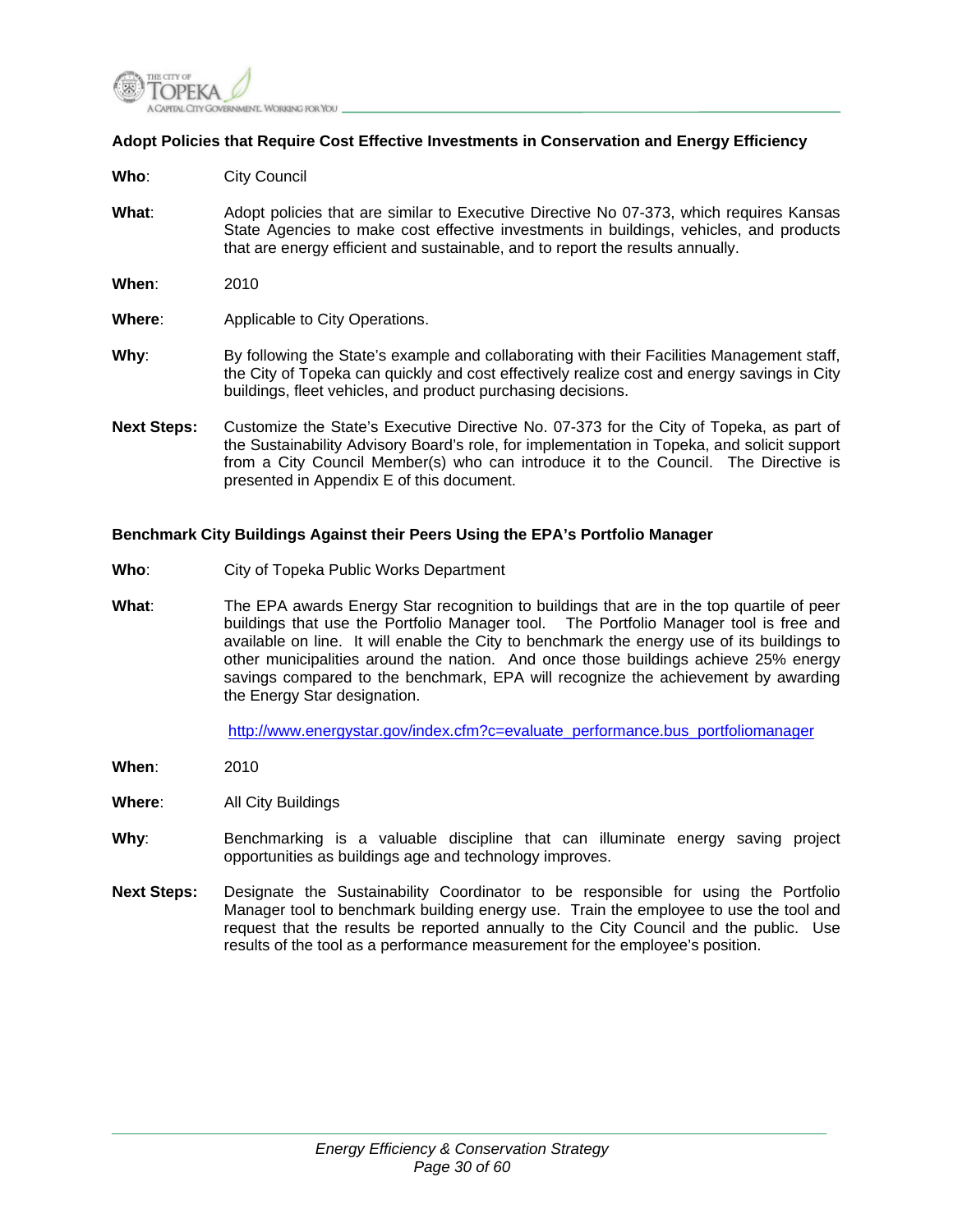

#### **Adopt a Goal to Upgrade Existing Municipal Buildings to Energy Star Levels by 2020**

**Who:** City Council, Department of Public Works

- What: It is recommended that the Sustainability Advisory Board request that the City Council adopt this goal, and thereby commit to achieving Energy Star standards in all existing municipal buildings by 2020. By using information obtained from the EPA's Portfolio Manager to identify efficiency achievements and to prioritize the next round of improvements, Topeka could become an "All Energy Star Capital City" over the next 10 years.
- **When:** From 2011 to 2020
- **Why:** To reduce City energy usage and costs and to further demonstrate Topeka as a leading Capital City on energy efficiency, conservation, and sustainability.
- **Where:** City Buildings
- **Next Steps:** Establish this goal as City policy and implement it.

#### **Ensure any New City Facilities Meet LEED Standards**

- **Who**: Department of Public Works
- **What**: Design and build any new municipal buildings to meet LEED standards.
- **When**: Long Term
- **Where:** Applies to future municipal building plans.
- **Why**: LEED represents the highest standard available today in terms of sustainability and energy efficiency, and LEED certified buildings are becoming more common throughout the US. As a municipality whose building infrastructure investments are expected to last 50 years or more, building to these standards in all new construction is not only sustainable, but also is a financial hedge against rising energy costs in the future.
- **Next Steps:** Identify and review any plans to construct new municipal buildings and determine which ones are at a stage of development for which designing and building to meet LEED certification is achievable and practical.

#### **Evaluate the use of Compressed Natural Gas (CNG) or Other Alternative Fuels in the City's Fleet**

- **Who:** City of Topeka, Fleet Operations
- **What:** Evaluate the use of CNG or other alternative fuels in the City's fleet vehicles.
- **When:** 2011
- **Why:** A CNG fueling facility is already available in Topeka, and CNG has the potential to eventually become a renewable transportation fuel.
- **Next Steps**: Fleet Operations staff should discuss how to proceed with the evaluation of CNG or other alternative fuels in the City's fleet.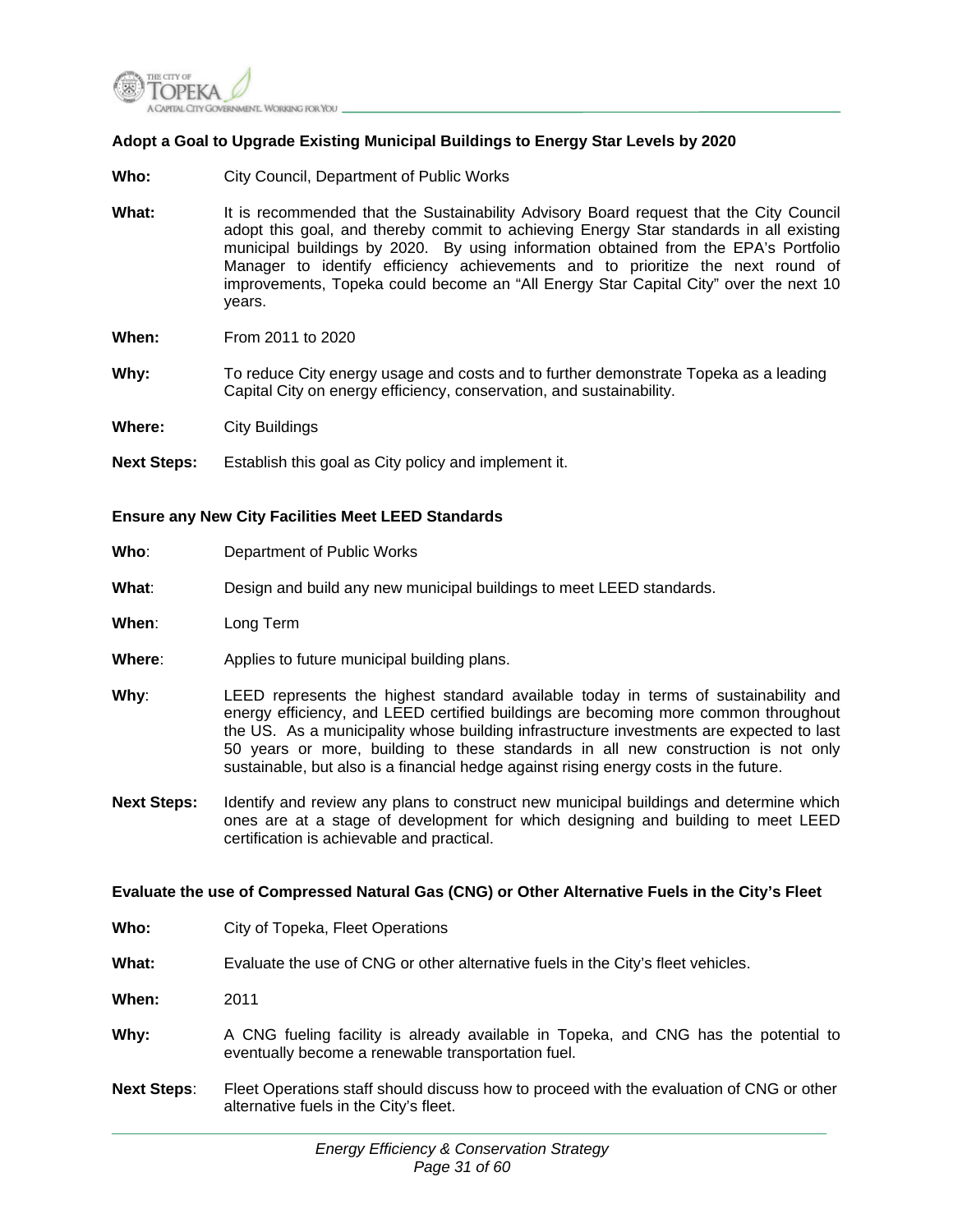

#### **Evaluate Adoption of a 4**-**day Work Week**

| Who:<br>City Manager / City Council |
|-------------------------------------|
|-------------------------------------|

**What**: Evaluate adoption of a 4-day work week for eligible City staff.

**When**: 2011

**Where**: Applicable to all City Departments.

- **Why**: 4-day work weeks have been implemented around the country as a way to reduce costs, and have the potential to be a win-win-win action. The City stands to save money by operating some office buildings one less day each week. Employees save time and money on commuting, and the community can take pride in the fact that their City is cost conscious, employee friendly, and environmentally friendly.
- **Next Steps:** The Human Resources and the Public Works Departments can collaborate to identify circumstances within the City where it is cost effective to implement a 4 day work week.

#### **Adopt an Energy Efficiency and Conservation Policy for City Employees**

- **Who**: City Council / City Manager
- **What**: Develop and adopt a prescriptive list of energy efficiency, conservation, recycling, and other sustainable practices that is a requirement for all City Departments. Presented on page 28 are examples of such practices. The list presented on the page is representative and is expected to expand and grow over time.
- **When**: 2010
- **Where:** Applicable to all city employees.
- **Why:** Behavioral changes can make immediate and lasting contributions to the goal of reducing energy use by 10%. Adopting policies that support conservation behaviors support habits that conserve energy and resources.
- **Next Steps:** Adopt the prescriptive policies presented on page 28 for all City Departments and establish a mechanism to expand the list as new ideas and opportunities emerge.

#### **Establish Green Teams for Each Municipal Building to Reduce Energy Use and Landfill Waste**

- **Who**: City Manager
- **What**: Establish Green Teams for each municipal building.

**When**: 2010

- **Where:** City Operations
- **Why**: Green Teams can support and develop additional actions that can become part of the City's Energy Efficiency and Conservation Policy over time.
- **Next Steps:** DPW work with the City Manager to develop operating procedures to achieve this.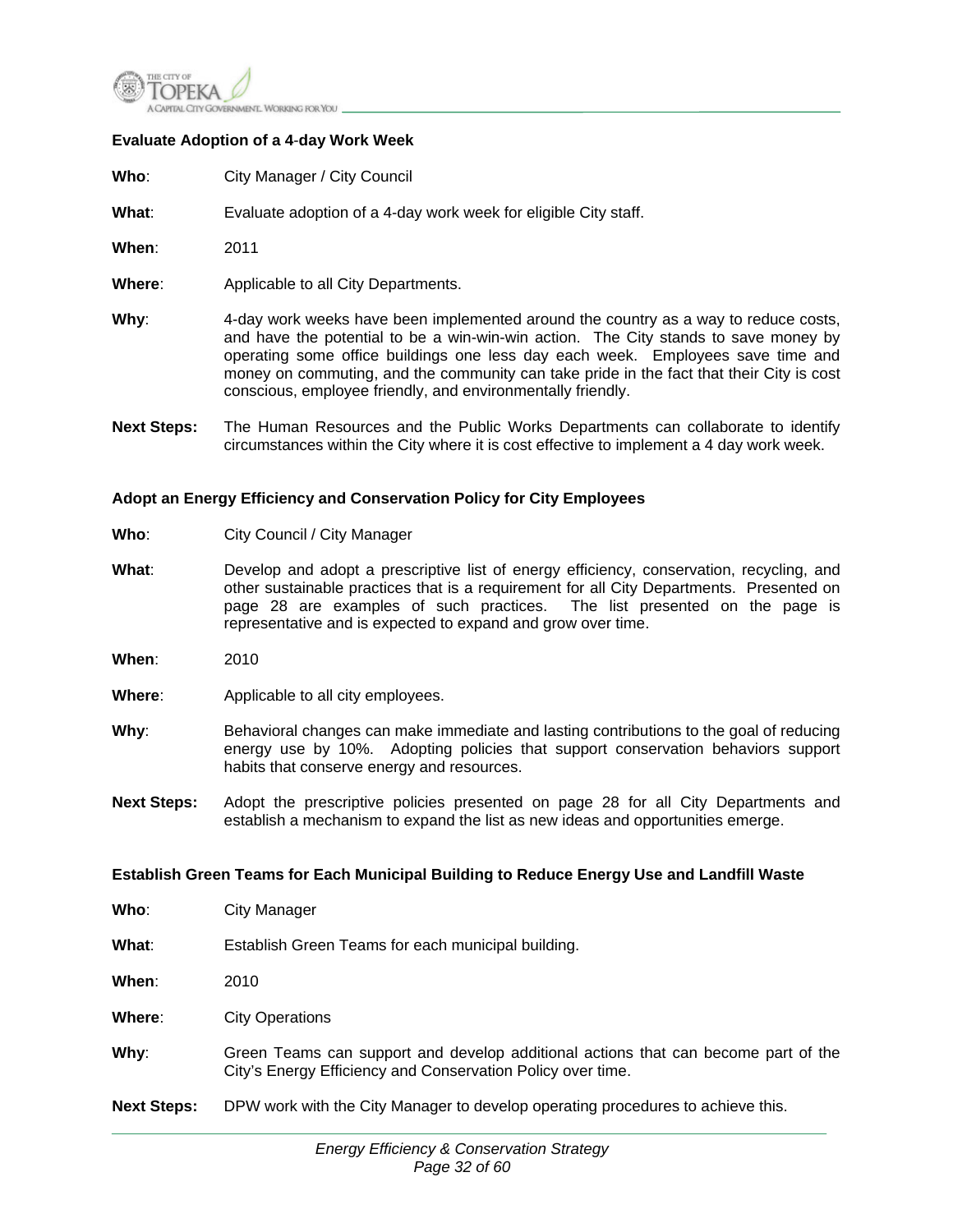

....................

|    | <b>Energy Efficiency &amp; Conservation Policy for City Departments</b>                                                                                                                                                                                                                                                                                                              |
|----|--------------------------------------------------------------------------------------------------------------------------------------------------------------------------------------------------------------------------------------------------------------------------------------------------------------------------------------------------------------------------------------|
|    | 1. Create an Employee Awareness Program.<br>Ensure that progress toward reducing energy and resource costs continues by keeping the following<br>requirements top-of-mind for all employees.                                                                                                                                                                                         |
| 2. | Reduce Computer, Office Equipment, and Electronics Loads.<br>Replace conventional power strips with controllable power strips and install Microsoft System Center<br>Configuration Manager which automatically powers down network computers during non business<br>hours.                                                                                                           |
|    | 3. Reduce Computer Printer and Toner Use.<br>Set the defaults on all computers and printers to print double-sided, to use draft mode, and to use<br>Century Gothic fonts which use 30% less ink than Arial. Enable all copiers to scan paper document<br>and install PDF print drivers on all PCs to enable employees to share documents electronically.                             |
|    | 4. Require all City Departments to Purchase and use Paper Containing at least 90% Post-<br><b>Consumer Recycled Content.</b><br>In addition, encourage the use of soy-based inks for printing jobs requiring the use of color.                                                                                                                                                       |
|    | 5. Require all City Departments to Participate in Shawnee County's Recycling Programs.<br>This includes paper, newspaper, magazines, cans, plastics, cardboard, oil, tires, etc.                                                                                                                                                                                                     |
|    | 6. Require Facility Managers to Participate in Westar's Building Operator Certification Program.<br>Westar is licensed to offer this nationally recognized competency-based program for building<br>operators and maintenance staff who are responsible for the day-to-day maintenance and operation of<br>large buildings with complex heating, mechanical, and electrical systems. |
|    | 7. Stop Electric Space Heater Use in City Office Buildings.<br>Electric space heater use is a sign that the building's HVAC systems are not operating properly and<br>increase overall energy costs.                                                                                                                                                                                 |
|    | 8. Require all City Departments to set Thermostats to 68 Degrees during the Heating Season and<br>75 Degrees during the Cooling Season.                                                                                                                                                                                                                                              |
|    | 9. Require all City Departments to Turn Off Lights when Rooms are not in use.<br>Ensure that all office and non essential lighting is turned off when not in use, particularly at the end of<br>the work day.                                                                                                                                                                        |
|    | 10. Adopt a Purchasing Policy that Requires Products such as Appliances, Light Bulbs, and<br>Computers to Meet Energy Star® as a Minimum Standard.<br>ENERGY STAR is a trusted, government-backed symbol for energy efficiency that makes it easy for<br>consumers to identify and purchase energy saving products without sacrificing performance.                                  |
|    | 11. Adopt a No Warm Up and No Idling Policy, as well as other Fuel Efficient Driving Practices<br>for all City Departments.<br>With fuel injected engines, it is not necessary to warm up the vehicle before driving it, and it is more<br>fuel efficient to stop the engine and restart it if the vehicle will be stopped for more than one minute.                                 |
|    | 12. Report Annually on the Results of the EPA's Portfolio Manager Benchmarking Tool.<br>Taking actions based on benchmarking information is most effective when the results are made public.                                                                                                                                                                                         |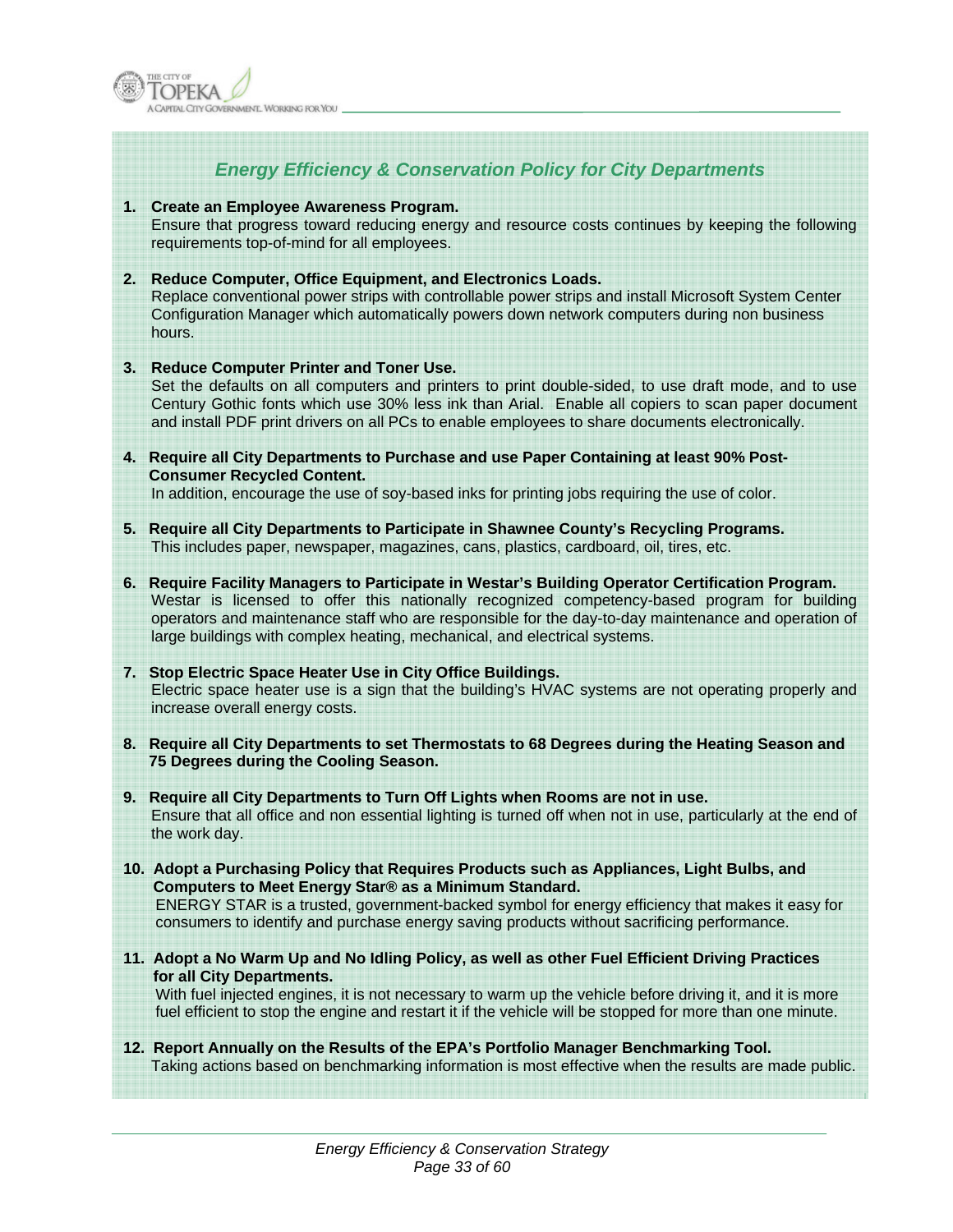

## **8. Portfolio of Energy Efficiency Activities for the Community**

The Topeka community has been actively pursuing energy efficiency, conservation, and renewable energy projects for years. Presented below is a description of the key activities already under way as well as new ones recommended for the future. Combined, they represent a portfolio of divers*e* and complementary approaches for saving energy and increasing sustainability within the community. Note that Chapter 11 presents an overall energy saving goal for the community as well as new strategies and actions for achieving the goal that draw upon this portfolio.

## **8.1. Existing Portfolio for the Community**

#### **Implemented Topeka's Energy Star Homes Program for Low Income Housing**

- **Who**: Department of Housing and Neighborhood Development
- **What**: Energy Star Homes for low income families.
- **When**: Ongoing.
- **Where:** City of Topeka
- **Why**: Inefficient heating equipment and leaking construction cause heating bills for low income housing to be extremely high, reducing the ability of Community Housing Development Organizations capacity to provide housing. 28
- **Next Steps**: Support the EPA's Energy Star Homes and Home Performance with Energy Star programs City wide. Support the adoption of energy efficient residential building codes such as IEE 2009.

#### **Implemented Energy Efficiency Improvements in the 501 School District**

- Who: 501 School District
- **What**: The School District has a 15 year history of working with Honeywell and Chevron to conduct energy audits and to implement energy saving projects such as:
	- Trane HVAC upgrades and replacements installed.
	- High efficiency windows installed.
	- Online facility management system installed and in operation.
	- 20 panel solar hot water preheater system to be installed in 2010.
	- Small wind turbine to be permitted and installed in 2010.

**When**: Ongoing.

l

**Where**: Various schools throughout the City.

City of Topeka Energy Star Case Study, http://www.energystar.gov/ia/partners/bldrs\_lenders\_raters/downloads/case\_study\_topeka.pdf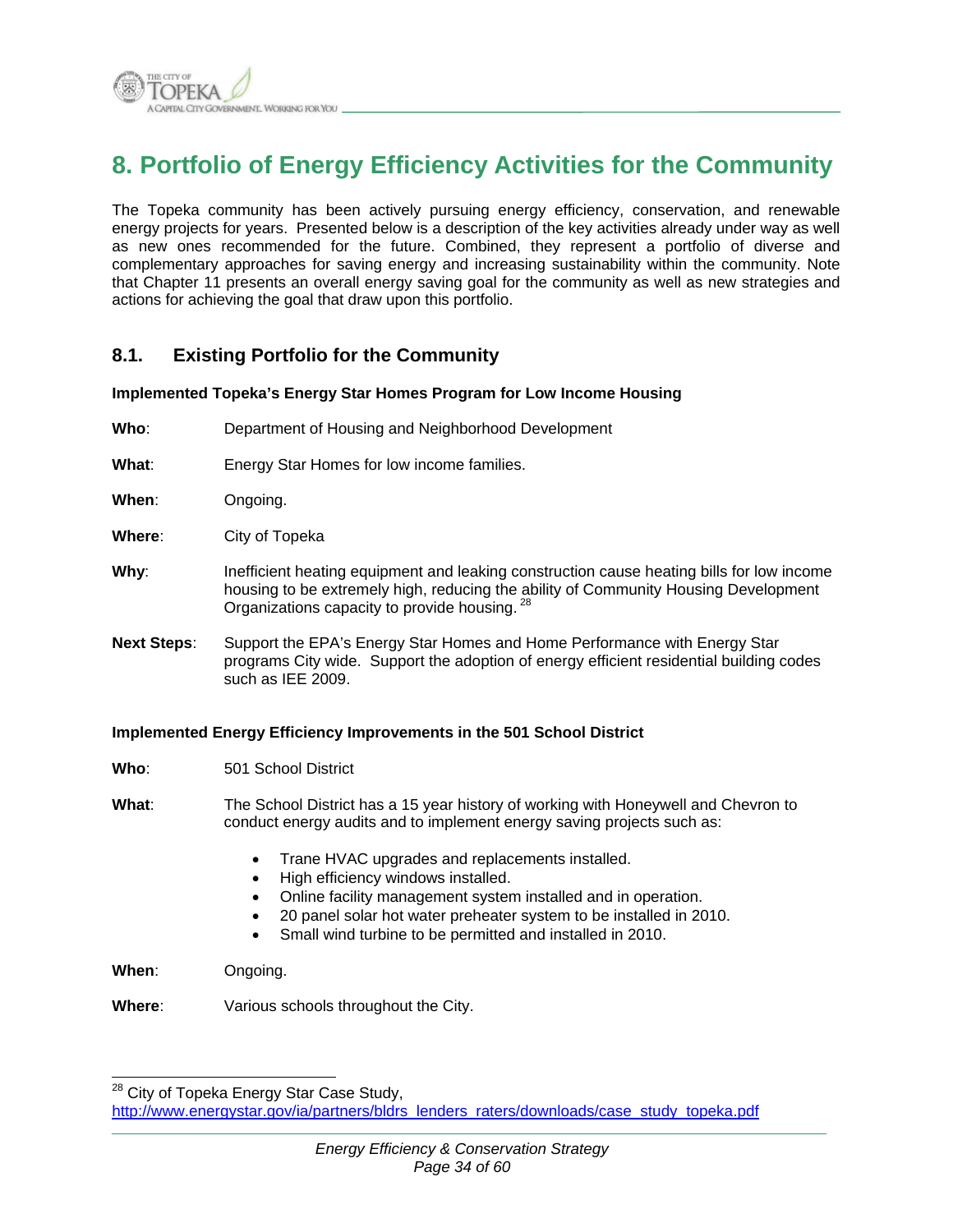

**Why**: School and other public buildings have long useful lives and a low cost source of funding through the municipality which enables a long-term perspective on energy investments.

**Next Steps**: Complete the solar hot water preheater system and identify funding for future projects. Conduct building envelope energy audits to find air sealing and building insulation opportunities. Use the experience of the 501 School District and apply it to other School Districts in Topeka.

#### **Launched the Frito Lay Biomass Boiler Project**

- Who: Frito Lay
- **What**: Install a biomass / wood chip boiler at the company's facility to produce process steam.
- **When**: Under construction during 2010
- **Where:** City of Topeka
- **Why**: "A state-of-the-art biomass boiler that creates steam to heat the oil to manufacture the chips. The biomass boiler uses wood waste and is an innovative pilot project that will reduce natural gas consumption at the facility by 85 percent. A majority of the wood waste comes from the City of Topeka's Yard Materials Recycling Center at I-70 and MacVicar Avenue. This project is line with Frito-Lay's sustainability efforts, which includes reducing the use of key resources such as fuel. These efforts are another measure to help reduce the company's overall environmental footprint."<sup>29</sup>
- **Next Steps**: Identify other biomass waste streams that may be used to produce process steam for local uses.

#### **Implemented Shawnee County's Free Composting Bin Program**

**Who**: Shawnee County

- **What**: Free compost bins are available to County residents who pledge an effort to organic waste reduction.<sup>30</sup>
- **When**: Ongoing

1

- **Where**: KSU/Shawnee County Extension office at 1740 SW Western, Topeka, KS.
- **Why**: Composting not only reduces municipal waste, but also produces a useful product that increases the yield of vegetable and flower gardens.
- **Next Steps:** 1. Support and participate in Shawnee County's recycling programs. 2. Support and participate in single stream recycling.

<sup>&</sup>lt;sup>29</sup> Greater Topeka Chamber Press Release, <u>Frito Lay Announces Topeka Expansion</u>, June 18<sup>th</sup>, 2008

<sup>&</sup>lt;sup>30</sup> Shawnee County Recycling Services, http://www.snco.us/recycling/composting.asp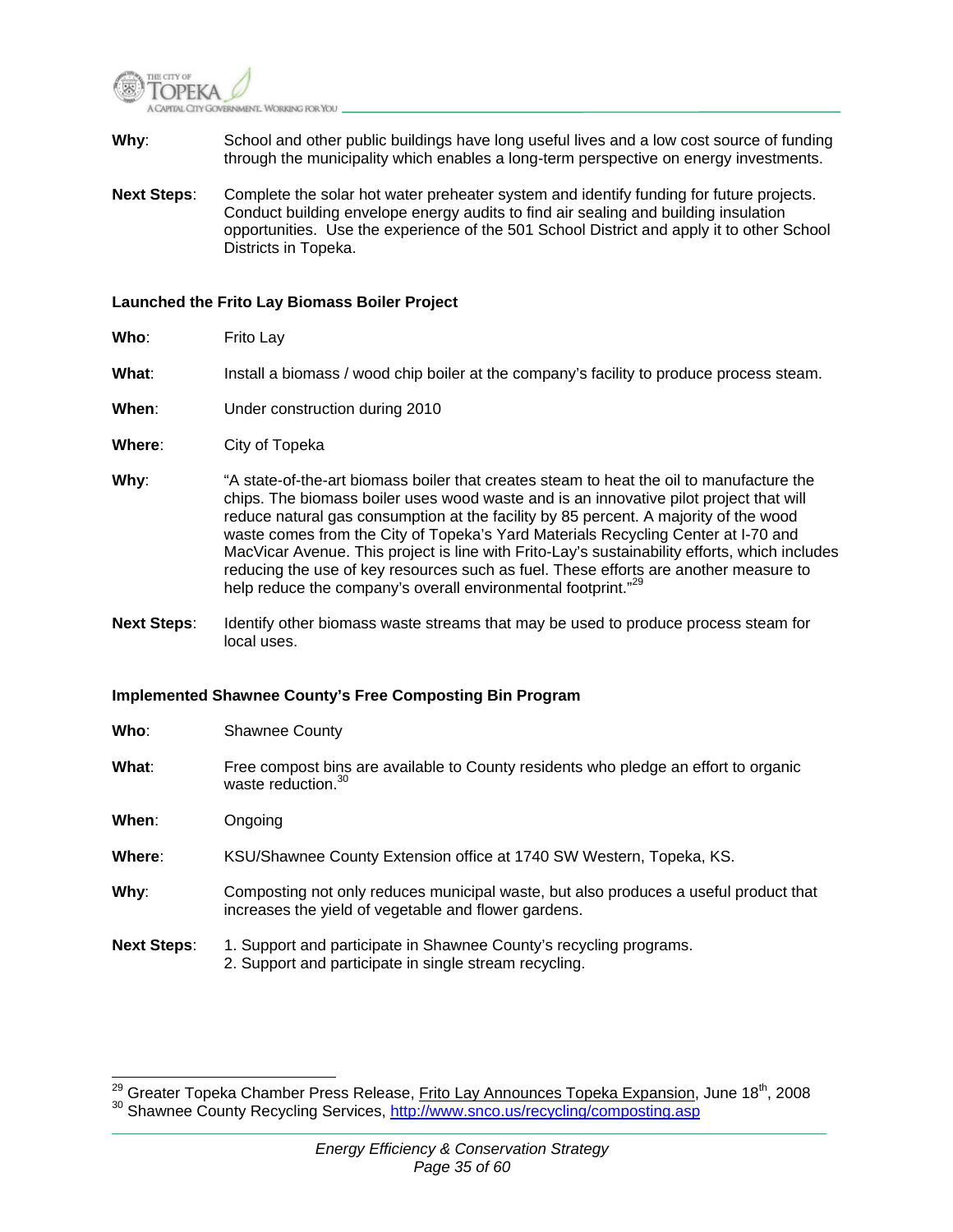

#### **Adopted Zoning to Allow Wind Turbines on Commercial Properties**

**Who:** City of Topeka

- **What:** A new zoning ordinance, No. 19310, was passed in Topeka in September, 2009 that allows the siting of small wind energy systems (or turbines) to be located in nonresidential locations, with tower heights up to, but not more than, 62 feet, with a maximum capacity of 50 kilowatts (kW) per turbine.
- **When:** 2009
- **Where:** Topeka Planning Commission and City Council
- **Why:** Topeka can position itself to take full advantage of the State's new net metering law by adopting zoning modifications that allow residents to erect wind turbines to capture the available wind and invest in other renewable energy technologies such as solar hot water and photovoltaics (PV), and that allow taller tower heights.
- **Next Steps:** Modify the current zoning to allow wind turbines to be located at residential sites (in addition to the non-residential sites currently allowed) and to allow a tower height of at least 100 feet (which would be an increase from the existing 62 foot tower height limit).

## **8.2. Future Portfolio for the Community**

#### **Adopt and Enforce Building Energy Codes**

**Who:** City Council

- **What:** Adopt the 2009 International Energy Conservation Code (IECC) and section 90.1 of the 2007 ASHRAE commercial building codes.
- **When:** December 2010
- **Why:** Recipients of ARRA monies like Topeka are required to adopt current building energy codes and to achieve 90% compliance by 2017.
- **Next Steps**: The Development Services Department should purchase copies of the energy codes, and solicit support from a City Council Member to introduce them to City Council. See Appendix C & D for a more detailed discussion of the value of building energy codes and how to measure compliance with them.

#### **Retrofit 25% of Residential Buildings under the Home Performance with Energy Star Program**

- **Who:** Permitting & Zoning
- **What:** Retrofit 25% of residential buildings under the Home Performance with Energy Star Program. Such retrofits will typically include sealing air leaks and adding insulation; sealing ductwork; improving heating and cooling systems; upgrading lighting and appliances; and installing high performance windows.

**When:** 2011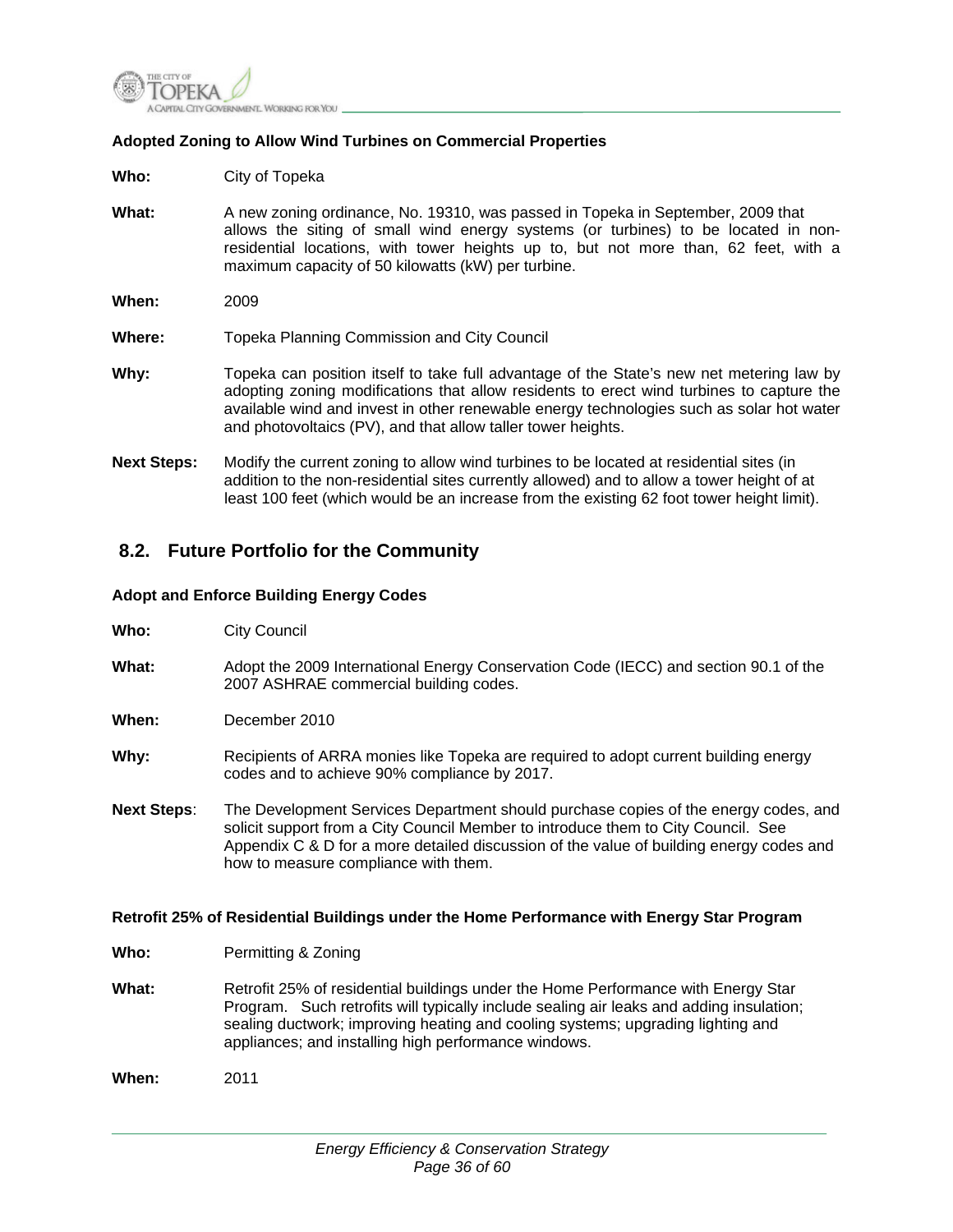

**Why:** Energy use in existing buildings is the single largest energy use in the community.

**Next Steps**: Approach Westar, the Topeka Home Builders Association, and others to partner with and promote participation in the Home Performance with Energy Star Program.

#### **Require Mandatory Use of the Kansas Energy Efficiency Disclosure Form for all New and Existing Home Sales**

- **Who:** City Council
- **What:** Require mandatory use of the Kansas Energy Efficiency Disclosure Form for all new or existing home sales.
- **When:** 2011
- Why: Currently, under KSA 66-1228<sup>31</sup>, builders or owners of new residential structures are "required" (upon request) to fill out and provide the Kansas Energy Efficiency Disclosure Form during a showing or prior to a closing. This is an important first step towards energy efficiency disclosure. It is recommended that this requirement be expanded to include existing homes (at the time of sale) and that provision of the form be mandatory and automatic, and not limited to only those situations in which potential buyers seek such information "upon request." This will ensure greater transparency in Topeka about the energy efficiency of both new and existing homes, and will enable buyers to compare features in a consistent manner across multiple buildings. Instituting this requirement at the municipal level would help Topeka residents become more aware of home energy efficiency when purchasing homes, and could help stimulate investments in efficiency during both residential new construction and home retrofits. The current Kansas Energy Efficiency Disclosure Form is provided in Appendix B, for reference.
- **Next Steps**: The Development Services Department should solicit support from a City Council Member to introduce the benefits of this action to City Council.

#### **Adopt a Mandatory Recycling Ordinance**

- **Who:** City of Topeka
- **What:** Adopt an ordinance at the City level that requires recycling by City residents and businesses, building upon the voluntary recycling initiative underway by Shawnee County.
- **When:** 2011

l

- **Why:** Many states and communities around the nation require recycling. This saves landfill space and can provide feedstock for the manufacturing of products made from recycled materials. If the City of Topeka joined the State of Kansas who already requires recycling at its facilities in Topeka, this would provide the critical mass of recycling customers likely to enable a long-term, sustainable program.
- **Next Steps**: Develop an ordinance mandating recycling and seek a City Council Member(s) to introduce the ordinance to the City Council for discussion and vote.

Source: Kansas Corporation Commission, http://www.kcc.state.ks.us/energy/index.htm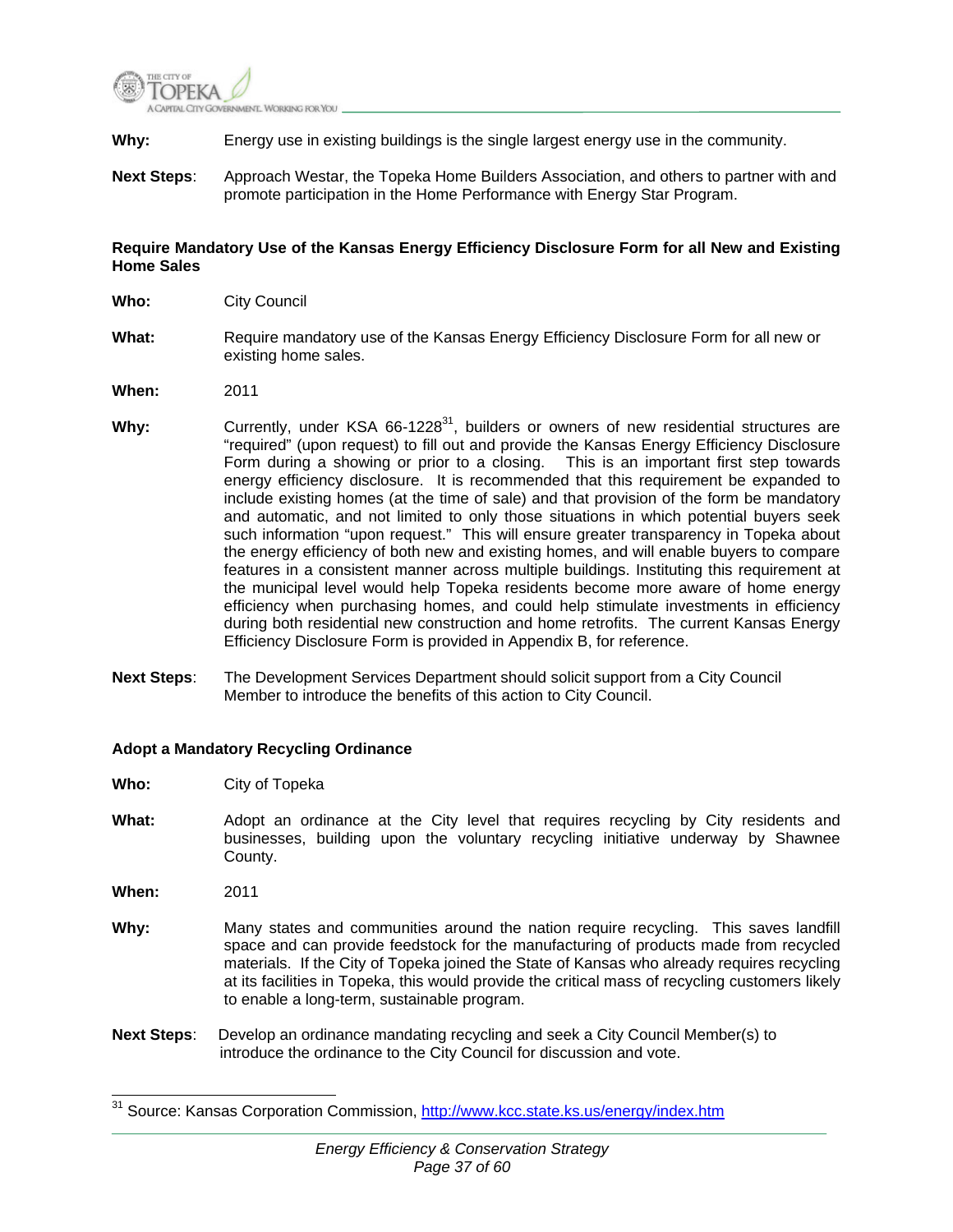

#### **Adopt a Sustainable Transportation Plan for the City**

| Who: | City of Topeka |
|------|----------------|
|      |                |

- **What:** Develop a sustainable transportation plan that includes the concept of complete streets and that interconnects city parks with recreational paths.
- **When:** 2011
- **Why:** Many states and communities around the nation have established plans and found that they have not only reduced transportation energy costs, but also improved air quality and the livability of the community.
- **Next Steps**: Obtain examples of sustainable transportation plans from other cities and develop a proposal for consideration by the City Council. See Appendix H for an example of sustainable transportation planning from the State of California.

#### **Evaluate Greater use of CNG or Other Alternative Fuels in Topeka's Commercial Vehicles**

- **Who:** The Community Overall
- **What:** The economics of using CNG or other alternative fuels in commercial vehicles is likely to improve in the future, as more businesses seek to use the fuels in their fleets and as greater economies of scale are achieved in alternative fuel production, distribution, and sales.
- **When:** 2011
- **Why:** A CNG fueling facility is already available in Topeka, and CNG has the potential to eventually become a renewable transportation fuel. Fueling facilities could be developed for other alternative fuels, such as biodiesel, etc, as well.
- **Next Steps**: The City of Topeka's Sustainability Coordinator should seek out other fleet managers in Topeka to discuss expanding the use of CNG or other alternative fuels in commercial fleet vehicles throughout the city and to help stimulate market demand, and therefore improved economies of scale in distribution and sales.

#### **Establish a Goal to Retrofit 100% of Topeka's Low Income Housing to Comply with Current Energy Codes by 2020**

- **Who:** Topeka Housing Authority
- **What:** Establish a goal to retrofit 100% of Topeka's low income housing to comply with current energy codes by 2020. To ensure a successful glide path for achieving the overall goal, establish interim and incremental milestones that are aggressive yet achievable. For example, the interim milestones might be to retrofit:
	- 2% of low income housing in Year One;
	- 3% in Year Two:
	- 5% in Year Three;
	- 10% in Years Four, Five and Six; and
	- 15% in Years Seven, Eight, Nine, and Ten.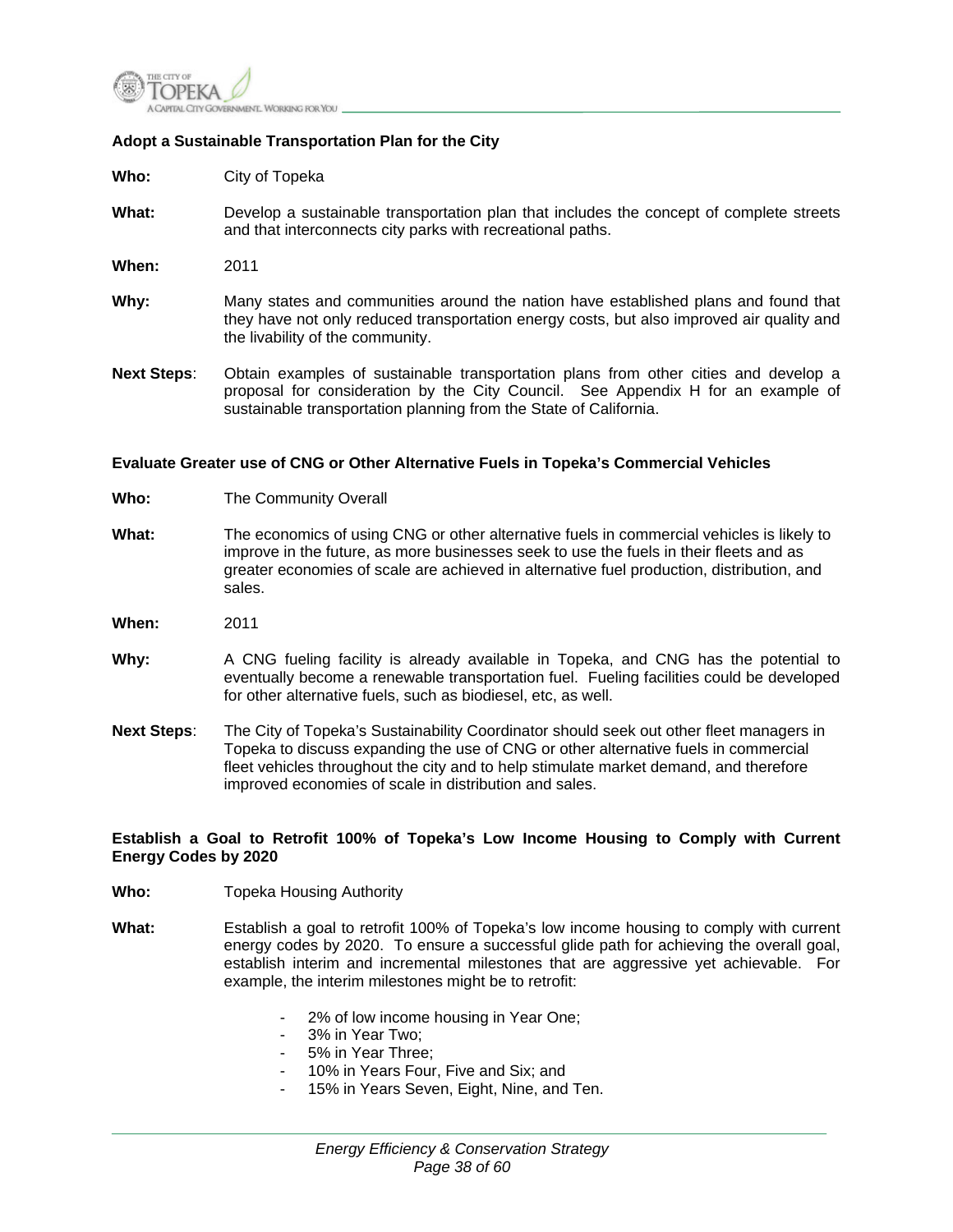

| When:              | 2020                                                                                                        |
|--------------------|-------------------------------------------------------------------------------------------------------------|
| Why:               | Low income residents spend a disproportionate share of their income on energy.                              |
| <b>Next Steps:</b> | Work with the Topeka Housing Authority to identify and prioritize housing that need major<br>retrofit work. |

#### **Expand Existing Zoning to Allow Wind Turbines on Residential Properties**

**Who:** City of Topeka

- What: Expand the existing zoning that allows the siting of small wind energy systems (i.e. turbines) up to 50 kW in non-residential locations to also allow wind turbines at residential locations. In addition, modify the existing zoning to allow a tower height of at least 100 feet (which would be an increase from the existing 62 foot tower height limit in the current zoning).
- **When:** 2010
- **Where:** Topeka Planning Commission and City Council
- **Why:** Expansion of this zoning will further enable Topeka to position itself to take full advantage of the State's new net metering law and will help enable residents to erect wind turbines to capture the available wind.
- **Next Steps:** Develop draft language for modifying the existing zoning and submit the modification to the Topeka Planning Commission and the City Council for approval.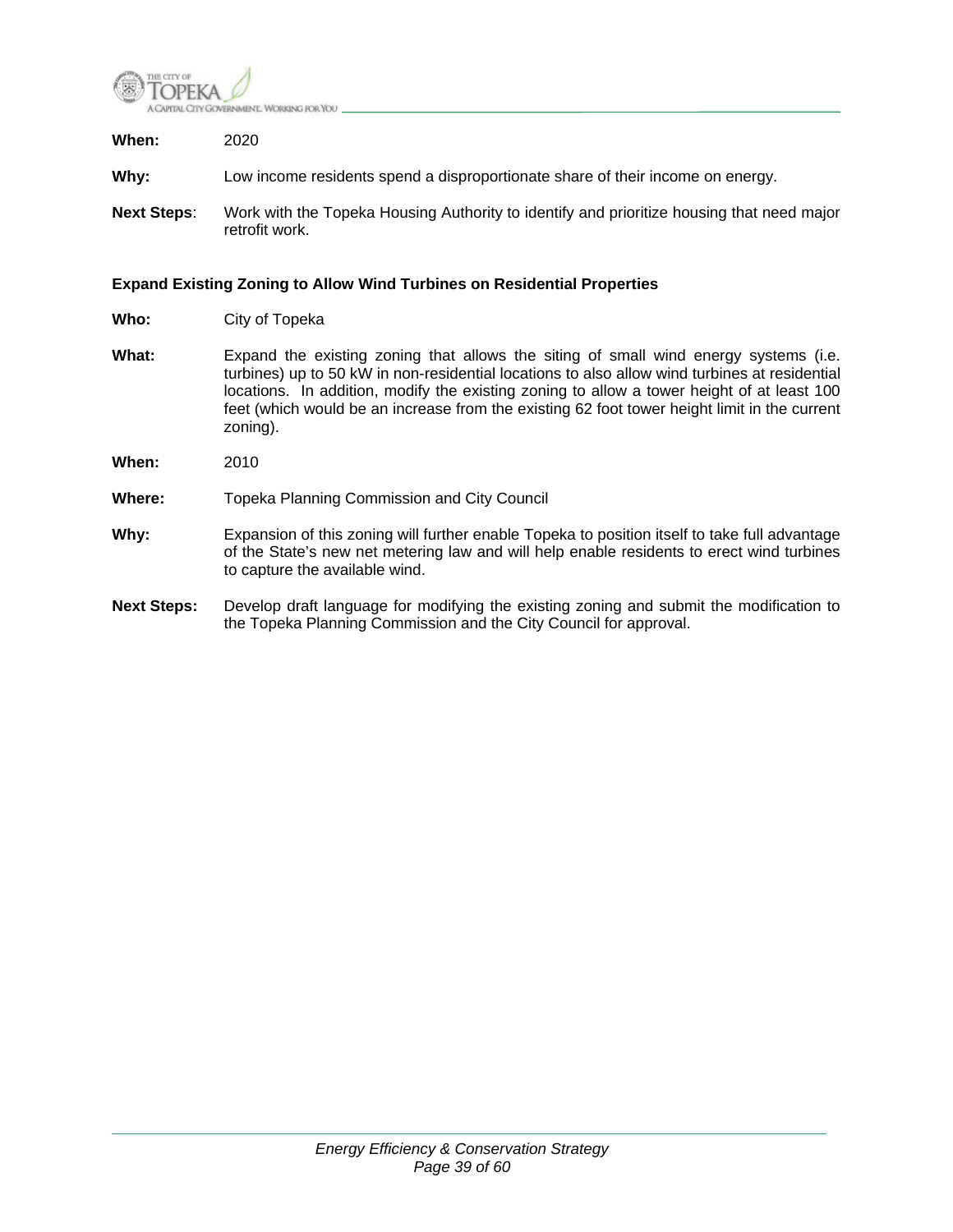

## **9. Portfolio of Utility Activities**

Topeka is fortunate to be the corporate headquarters of its electric utility, Westar Energy and to be served by Kansas Gas Service. Since 2007, Westar has been implementing energy efficiency programs, as well as a variety of related sustainable energy efforts which the City and its citizenry may participate in. Kansas Gas is currently designing and planning to offer efficiency services to its customers in the near future. Presented below is a description of key utility and regulatory activities already under way as well as new ones recommended for the future. Combined, they represent a portfolio of divers*e* and complementary approaches for saving energy and increasing sustainability within the community. Chapter 11 presents an overall energy saving goal for the community as well as strategies and actions for achieving the goal that draw upon the utility and regulatory portfolio.

## **9.1. Existing Portfolio of Utility Activities**

#### **Implemented Westar's "Efficiency Works" Programs**

| Who:               | Westar Energy                                                                                                                                                                                                                                                                                                                                             |
|--------------------|-----------------------------------------------------------------------------------------------------------------------------------------------------------------------------------------------------------------------------------------------------------------------------------------------------------------------------------------------------------|
| What:              | Consumer education and programmable thermostat and heat pump programs and<br>incentives to use electricity more efficiently.                                                                                                                                                                                                                              |
| When∶              | Since 2007.                                                                                                                                                                                                                                                                                                                                               |
| Where:             | Throughout Westar Energy's service territory, including all of Topeka.                                                                                                                                                                                                                                                                                    |
| Why:               | Energy efficient products such as programmable thermostats and compact florescent<br>light bulbs (CFLs) offer their users the same level of service, but use less energy in the<br>process. Programmable thermostats can save up to 20% on a home owners heating bill,<br>and CFLs typically use 75% less energy than a standard incandescent light bulb. |
| <b>Next Steps:</b> | 1. Participate in Westar's Efficiency Works programs and incentives.                                                                                                                                                                                                                                                                                      |

2. Support expanded electrical efficiency programs such as CFL rebates, Energy Star appliance rebates, and energy audits.

#### **Developed the Rolling Meadows Landfill Gas-to-Electricity Project**

- **Who**: Waste Management & Westar Energy
- **What**: Landfill Gas Generation Project
- **When**: July 2009
- **Where:** Rolling Meadows Landfill, Topeka
- **Why**: "Landfill gas, produced when microorganisms break down organic material in the landfill, is composed of approximately 50-60 percent methane and 40-50 percent carbon dioxide. At most landfills in the United States, the methane is simply burned off. Landfill Gas to Energy (LFGTE) facilities use methane gas to power generators offsetting power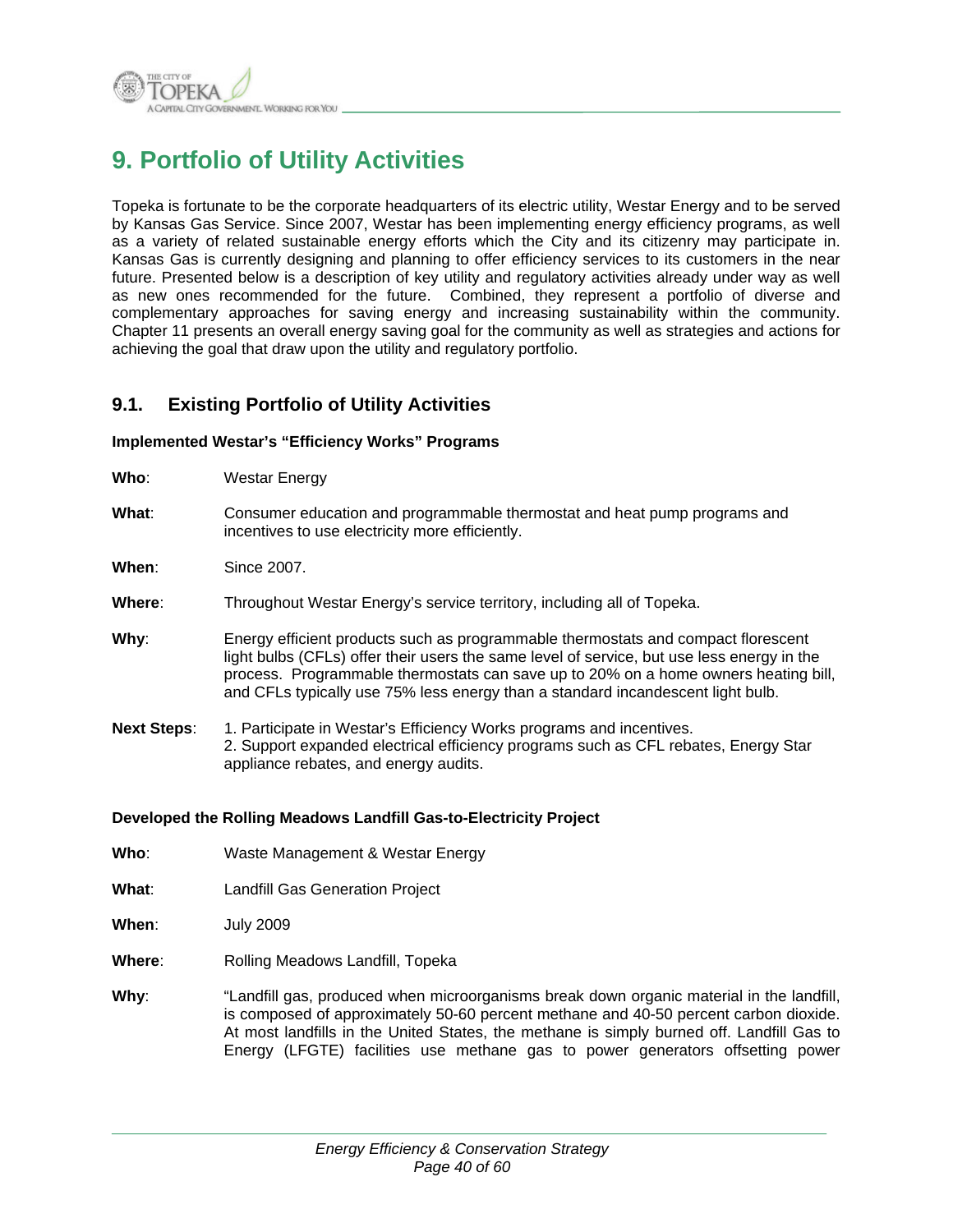

otherwise generated from fossil fuel."<sup>32</sup> The facility will produce up to six megawatts of energy – enough to power the equivalent of up to 6,000 homes. The facility is expected to deliver electricity to Westar by 2010.

**Next Steps**: 1. Use the facility as an educational site, demonstrating the potential for LFGTE at other landfill locations.

#### **Implemented Westar's Renewable Energy Program Rider**

| Who: | <b>Westar Energy</b> |
|------|----------------------|
|------|----------------------|

- **What**: This tariff rider allows any Westar customer to elect 100 kwh blocks of renewable energy for \$1/block or \$0.01 / kwh.
- **When**: Ongoing
- **Where**: Any Westar customer may participate.
- **Why**: The Renewable Energy Program Rider gives customers the opportunity to participate in Westar's voluntary energy tariff.
- **Next Steps**: Customers may purchase blocks of energy under this rider by contacting Westar at 1- 800-383-1183.

#### **Launched Westar's Interruptible Tariffs Program**

| Who:               | Westar Energy                                                                                                                                                                   |
|--------------------|---------------------------------------------------------------------------------------------------------------------------------------------------------------------------------|
| What:              | Utility controlled energy supply.                                                                                                                                               |
| When:              | Ongoing.                                                                                                                                                                        |
| Where:             | Commercial and Industrial Westar customers who can tolerate service interruptions may<br>participate.                                                                           |
| Why:               | Customers typically get a lower electric rate in return for allowing the utility to interrupt<br>their electric service during defined periods, usually during the summer peak. |
| <b>Next Steps:</b> | Identify City facilities that have backup generators and could tolerate service<br>interruptions.                                                                               |
|                    | Passed the State of Kansas Net Metering Law                                                                                                                                     |

**Who**: State of Kansas

l

**What**: Legislation enacted in May 2009 (HB 2369) established net metering for customers of investor-owned utilities in Kansas. The rules allow residential systems up to 25 kilowatts

 $32$  Westar Energy & Waste Management Press Release, Waste Management and Westar Energy Announce New Landfill Gas to Energy Facility, July 15<sup>th</sup>, 2009.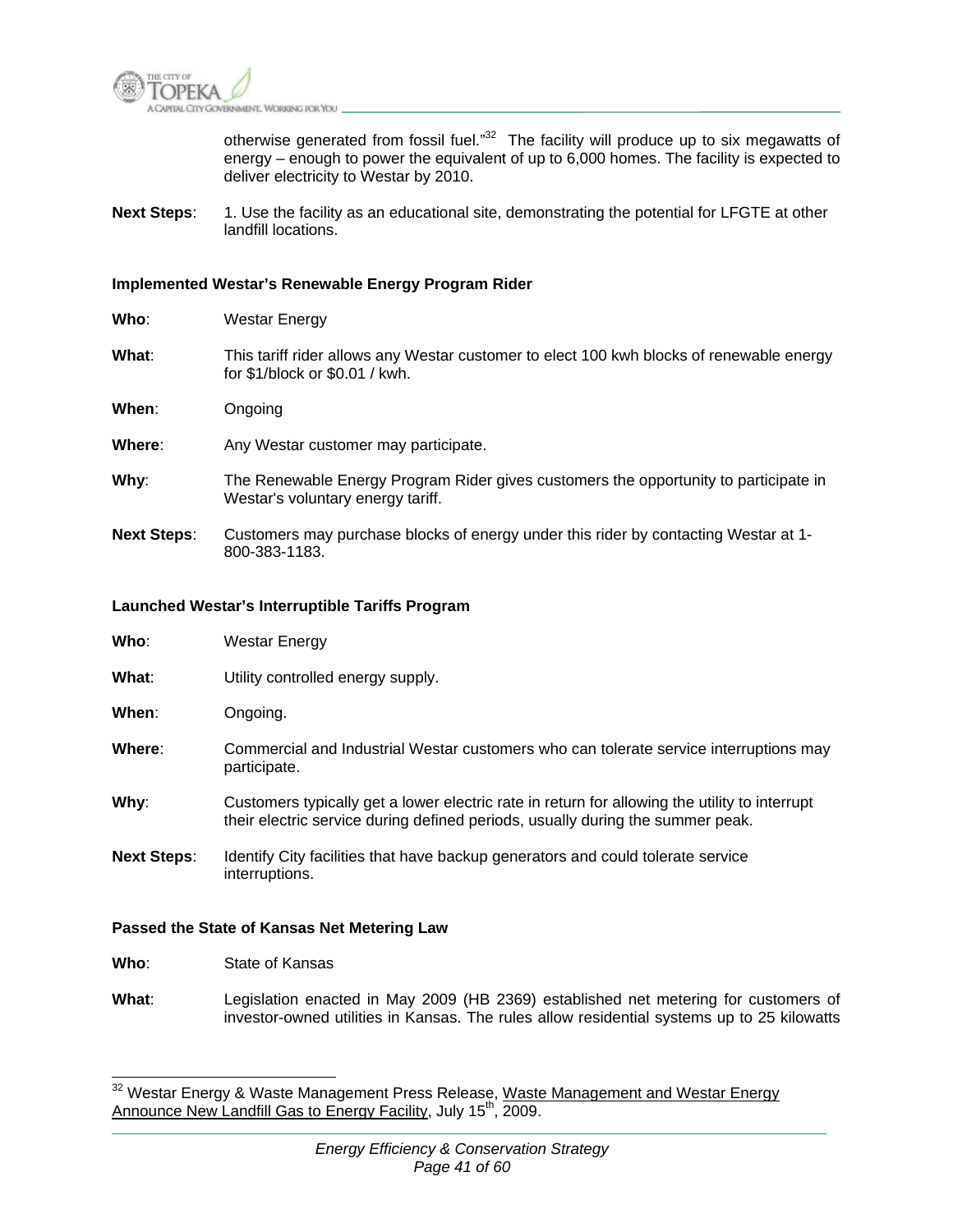

(kW) and non-residential systems up to 200 kW to offset onsite electricity consumption. A net-metered system must be appropriately sized so as not to exceed expected load.<sup>33</sup>

**When**: 5/22/2010

**Where:** Any Westar customer may participate.

- **Why**: Electricity customers who wish to install their own Solar Thermal Electric, Photovoltaics, Landfill Gas, Wind, Biomass, Hydroelectric, Small Hydroelectric, or Fuel Cells using Renewable Fuels may offset their electricity bill kwh for kwh and roll any net excess generation (NEG) forward for as long as one calendar year at the prevailing retail price of electricity.
- **Next Steps**: 1. Participate in the net metering opportunity by installing customer sited renewable energy systems. 2. Promote higher participation limits (presently capped at 1% of the utility's peak demand) and a cash out provision for any NEG at the end of the calendar year.

## **9.2. Future Portfolio for Utility Activities**

#### **Set a Goal to have Topeka Achieve the Highest Participation Rate in Westar's WattSaver Program**

- **Who:** Think Big Topeka or a similar organization
- **What:** Partner with Westar to promote the WattSaver Program, and help Topeka achieve the highest participation rate in Westar's territory.
- **When:** 2011
- **Why:** Westar's WattSaver Program can enable the community to mobilize around the concept of creating a "virtual power plant" by enrolling in the program.
- **Next Steps:** Recruit community organizations interested in promoting Westar's WattSaver Program.

#### **Adopt an Efficient Street Lighting Ordinance**

**Who:** City Council

- **What**: Adopt an ordinance requiring new and replacement street lights and fixtures to comply with minimum energy efficiency standards.
- **When**: 2011

l

- **Where**: Applies to the Public Works Department who maintains City-owned street lights.
- **Why**: Street lights are a significant part of the City's electricity consumption, and new technology can cost effectively improve energy efficiency and reduce costs.

 $33$  Source: Database of State Incentives for Renewables & Efficiency, Updated 5/29/09, http://www.dsireusa.org/incentives/incentive.cfm?Incentive\_Code=KS08R&re=1&ee=1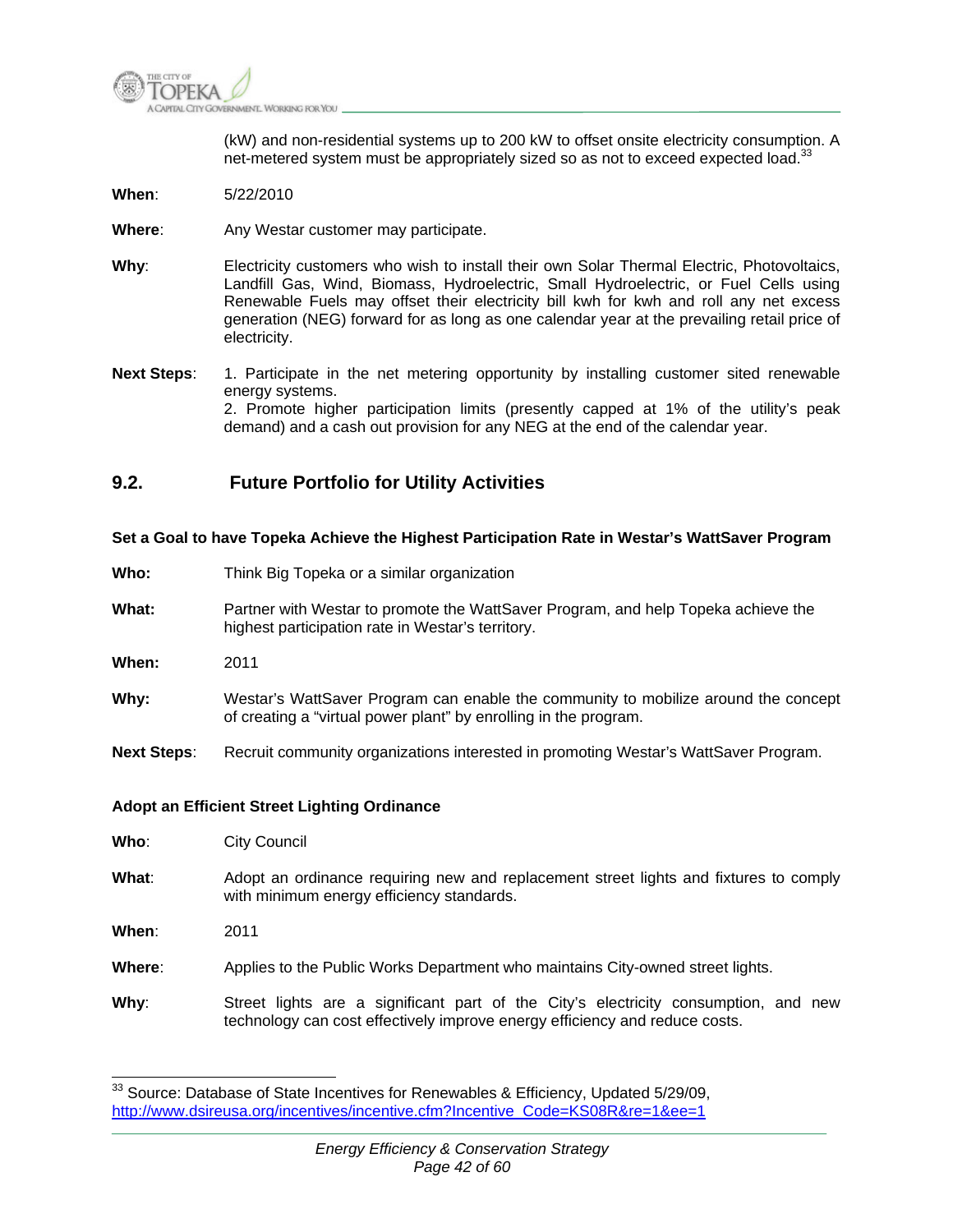

**Next Steps:** Designate a Public Works employee to work with Westar to identify mutually beneficial lighting options. Based on results of this collaboration, draft an ordinance and solicit support from a City Council Member(s) who can introduce it to the City Council.

#### **Set a Goal to have Topeka Achieve the Highest Participation Rate in Westar's Heat Pump Program**

**Who:** Think Big Topeka or a similar organization

- **What:** Partner with Westar to promote the Heat Pump Program, and help Topeka achieve the highest participation rate in Westar's territory.
- **When:** 2011
- **Why:** Heat Pumps are a highly efficient alternative to natural gas heat.
- **Next Steps**: Recruit community organizations that are willing to promote Westar's Heat Pump Program.

#### **Set a Goal to have Topeka Achieve the Highest Net Metering Participation Rate in Kansas**

| Who:               | Think Big Topeka or a similar organization                                                                                                   |
|--------------------|----------------------------------------------------------------------------------------------------------------------------------------------|
| What:              | Partner with Westar to promote net metering, and help Topeka achieve the highest<br>participation rate in Westar's territory.                |
| When:              | 2011                                                                                                                                         |
| Why:               | Net metering allows electric customers to install their own wind or solar generators and to<br>reduce their utility electricity consumption. |
| <b>Next Steps:</b> | Recruit community organizations that are willing to promote net metering.                                                                    |

#### **Develop a Community Mobilization Energy Project to Increase Participation in Utility Efficiency Programs**

- **Who:** Westar, One or More Neighborhood Associations
- **What:** Experience in several pilot programs offered in Vermont and Massachusetts (for example) indicates that participation rates in existing utility efficiency programs increase dramatically when a "community energy approach" is taken that targets marketing and delivery of multiple programs simultaneously, using professional staff and trained volunteers focused on a geographic area for a concentrated period of time. Examples of such programs and guidance on how to set them up is provided in Appendix H. This EECS recommends a pilot program be launched in the fall of 2010, involving the engagement of one or more neighborhood groups in Topeka. Topeka could set an example for the state by achieving the highest participation rates for Westar's WattSaver and Heat Pump programs in the utility's service territory. Outside funding may be needed to stimulate this. Staff for the initiative might be obtained through the Environmental Intern Program offered by Kansas State.
- **When:** 2010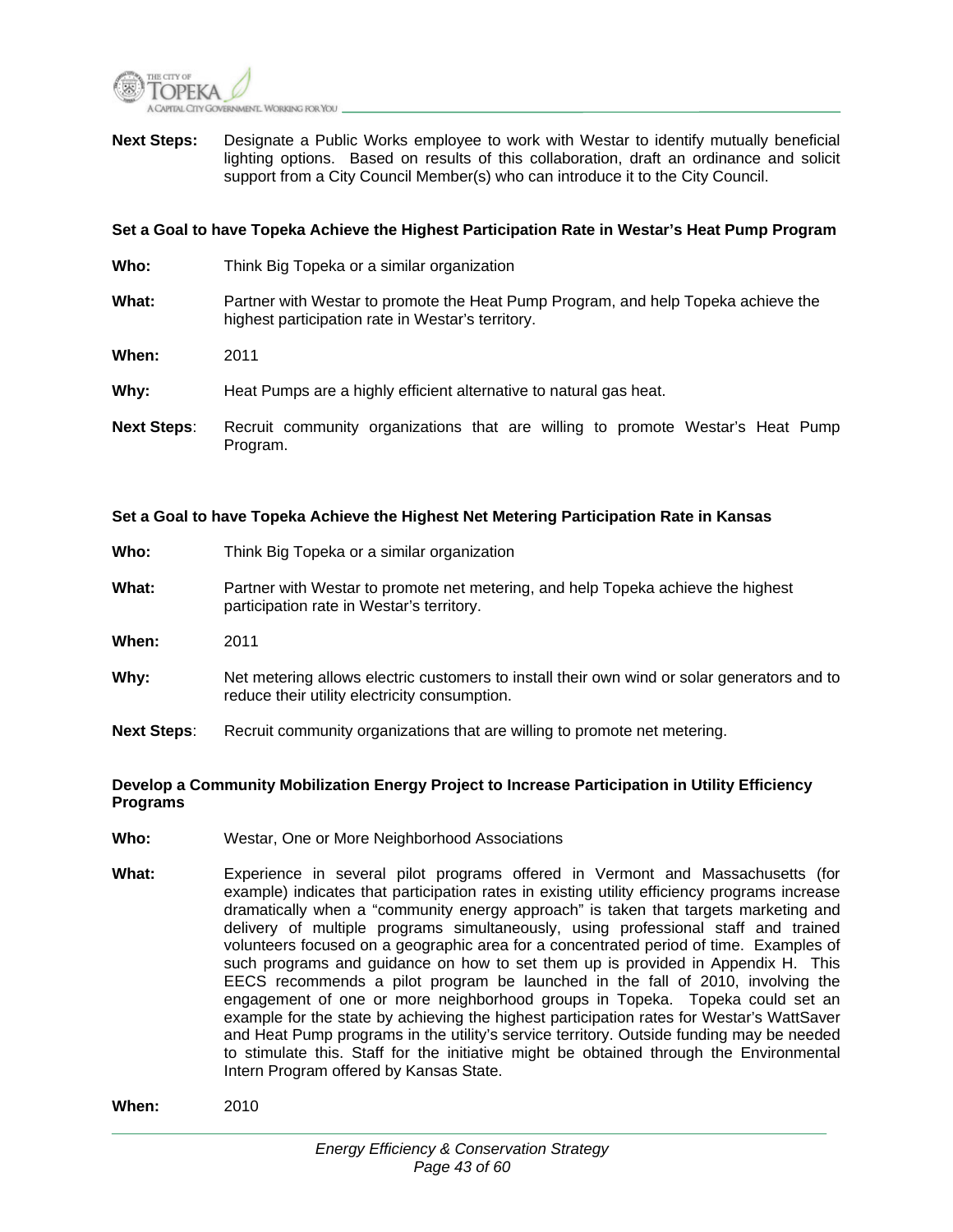

**Where:** One or more neighborhoods in Topeka.

- **Why:** To increase participation in existing utility programs, to capitalize on the interest and enthusiasm of the participating neighborhood association, and to further build momentum around the community's commitment to reducing energy costs, improving efficiency, and conserving natural resources.
- **Next Steps**: Assess interest and support for this approach by the local utility and one or more neighborhood associations. Seek start-up funding to help launch. See Appendix F for an example of a Community Mobilization Project.

#### **Redevelop Key Account Relationships for City Departments**

- **Who:** City of Topeka, Westar
- What: Re-establish past practice of having utility bills sent directly to City Department or Facility managers, prior to payment.
- **When:** 2010
- **Where:** City Administration
- **Why:** Due to an administrative change a few years ago, managers of City Departments and facilities no longer receive and review their department's or facility's utility before it is paid by the City, and as a result are not typically interacting on an ongoing basis with an Account Manager at the utility. Several Department managers note that re-establishing relationships between City managers and a utility Account Manager would quickly and efficiently increase awareness of energy usage and cost within City Operations.
- **Next Steps:** Discuss internally the ability to modify this practice.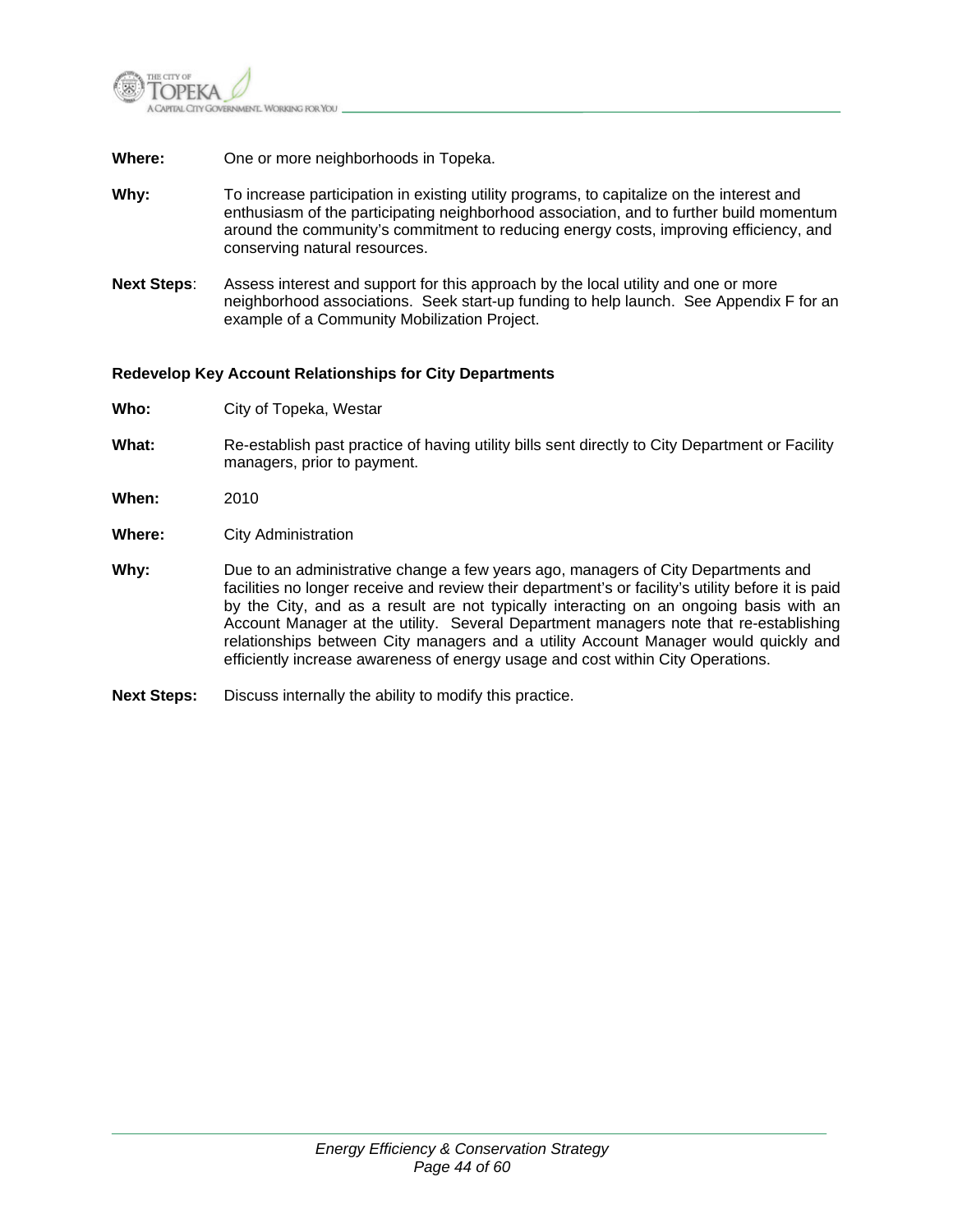

## **10. Portfolio of Financing Activities**

Presented below is a description of key energy efficiency finance activities and Activities already under way as well as new ones recommended for the future. Combined, they represent a portfolio of divers*e*  and complementary approaches for saving energy and increasing sustainability within the community. Chapter 11 presents an overall energy saving goal for the community as well as strategies and actions for achieving the goal that draw upon the finance portfolio.

## **10.1. Existing Portfolio of Financing Activities**

#### **Created a Renewable Energy Property Tax Exemption**

- **Who**: Kansas Corporation Commission, State Energy Office
- **What:** Kansas law, "exempts renewable energy equipment from property taxes. Renewable energy includes wind, solar thermal electric, photovoltaic, biomass, hydropower, geothermal, and landfill gas resources or technologies that are actually and regularly used predominantly to produce and generate electricity."34
- **When**: 1999
- **Where**: Statewide.
- **Why**: To encourage renewable energy development statewide.
- **Next Steps:** Educate Topeka residents about the availability of this exemption.

#### **Created the Efficiency Kansas Revolving Loan Program**

- **Who**: Kansas Corporation Commission, State Energy Office
- **What**: "Using money made available to the state through the federal American Recovery and Reinvestment Act (ARRA), the Efficiency Kansas *revolving loan program*\* allows homeowners and small businesses to receive financing to pay for energy improvements and renewable energy systems for their existing homes and buildings... Homeowners may borrow up to \$20,000 and small businesses may borrow up to \$30,000, but monthly loan repayments may not exceed the estimated monthly energy savings. Participants will have up to 15 years to repay the loan."<sup>35</sup>
- **When**: 2009

1

- **Where**: Statewide
- **Why**: To encourage energy efficient retrofits and renewable energy development.

**Next Steps:** Educate Topeka residents and businesses about the availability of this loan program.

<sup>&</sup>lt;sup>34</sup> Source: <u>http://www.dsireusa.org/incentives/incentive.cfm?Incentive\_Code=KS02F&re=1&ee=1</u><br><sup>35</sup> Source: <u>http://www.dsireusa.org/incentives/incentive.cfm?Incentive\_Code=KS20F&re=1&ee=1</u>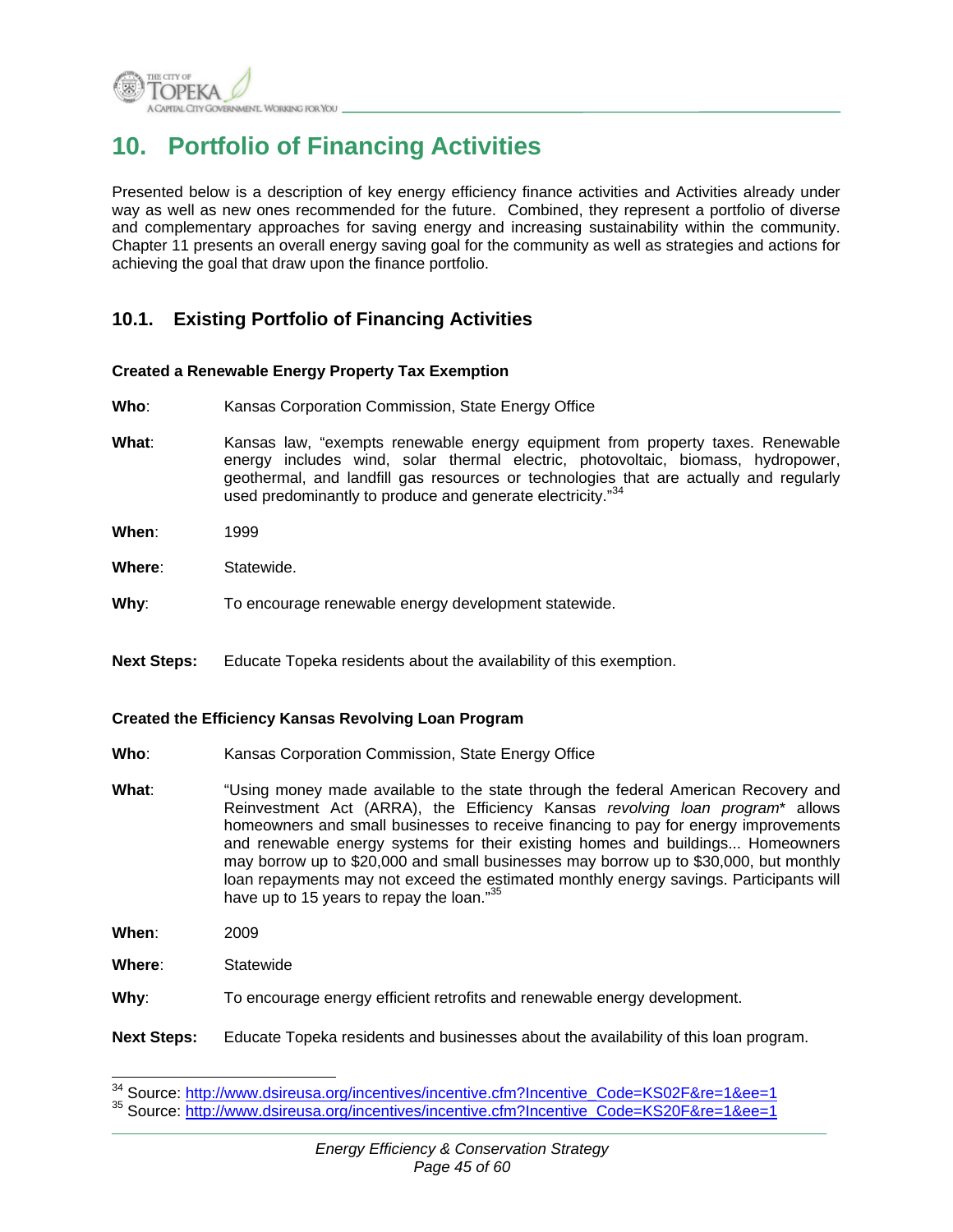

#### **Utilized Energy Savings Performance Contracting through the Facility Conservation Improvement Program (FCIP)**

**Who**: Kansas Corporation Commission, State Energy Office

**What**: The City of Topeka applied for and utilized energy savings performance contracting thru the state's FCIP. FCIP does not provide financing directly. However, as noted in the program literature:

"The FCIP is a streamlined program enabling public agencies (state, municipalities, counties and schools) to use a tool known as energy savings performance contracting (ESPC) to access financing for planning and implementing projects quickly and easily. Tax-exempt financing with a very attractive interest rate makes [the] project more economical and reduces the payback period. Financing can be customized to meet the particular cash flows associated with [the] projects."36

- **When**: 2009
- **Where**: Statewide
- **Why**: To encourage energy efficient retrofits in the public sector, and to enable energy efficiency investments the City could not afford on its own.
- **Next Steps:** Continue to identify City projects that could benefit from energy savings performance contracting and apply for and access such financing, as appropriate.

## **10.2. Future Portfolio of Financing Activities**

#### **Establish a Goal to Have the Highest Participation Rate in Efficiency Kansas in the State**

- **Who:** City Council
- **What:** Achieve the highest Efficiency Kansas participation rate of any municipality in Kansas.
- **When**: 2012

l

- **Where:** City of Topeka
- **Why**: The Efficiency Kansas loan program enables greater levels of investment in energy efficiency and renewable energy, and by having the highest participation rate in the program, Topeka can set an example statewide for what can be achieved through the program.
- **Next Steps:** The Development Services staff should contact the State Energy Office to explore how the idea could be implemented and reported statewide.

<sup>&</sup>lt;sup>36</sup> Source: http://www.kcc.state.ks.us/energy/fcip/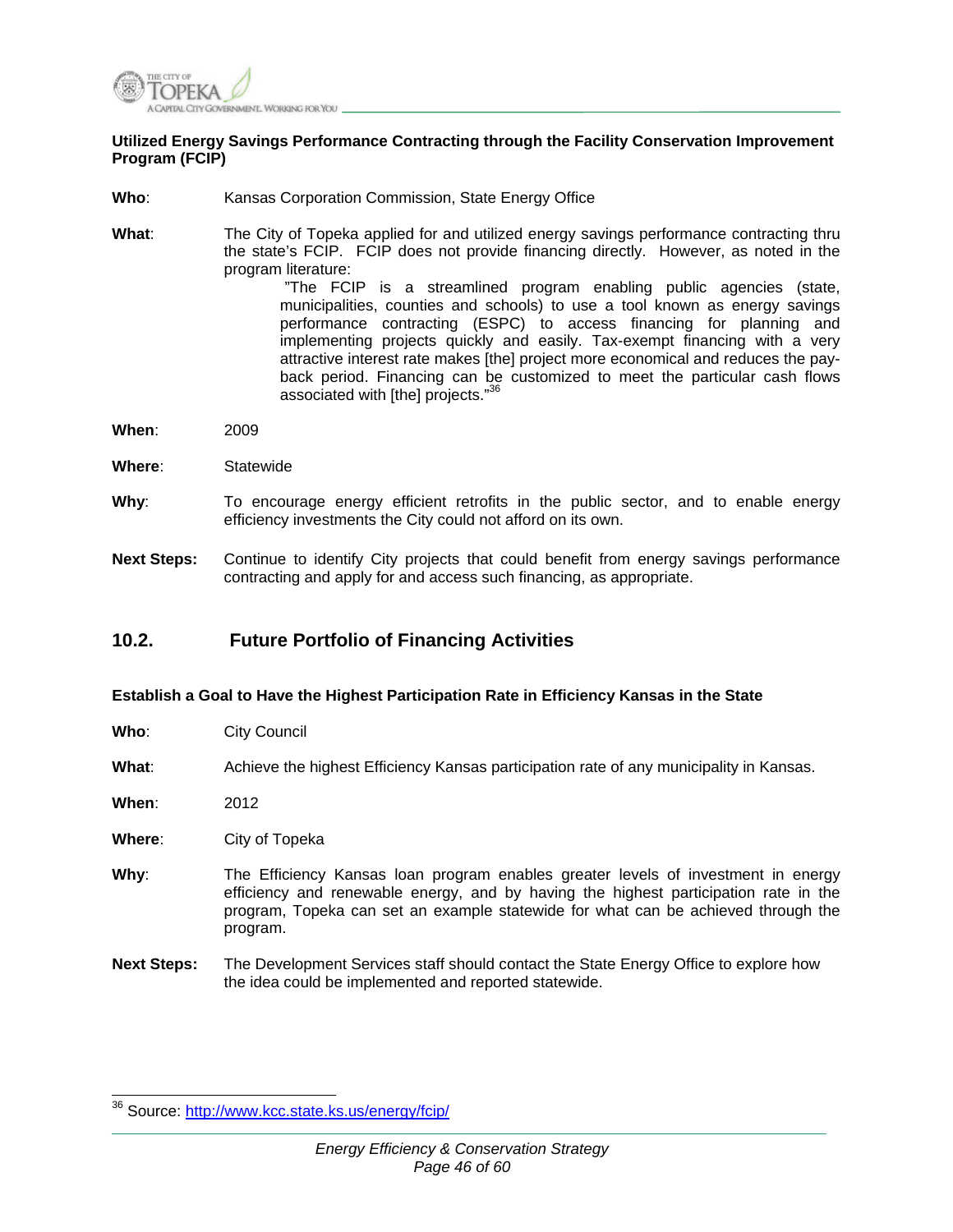

#### **Create Priority Permitting and/or a Rebate for the Permitting Cost of Energy Efficient Buildings**

| Who: | <b>City Council</b> |
|------|---------------------|
|      |                     |

- **What**: Allow builders to get priority or streamlined permitting consideration, and give builders a discount or rebate on the cost of permitting buildings that meet minimum energy efficiency standards as defined by either Energy Star or LEED.
- **When**: 2011
- **Where:** City of Topeka
- **Why**: Permitting lead times and costs can be a significant obstacle for builders, and creating incentives to overcome these obstacles can help create more efficient buildings.
- **Next Steps:** The Development Services Department should draft a proposal for priority permitting and permit cost rebates and seek the support of a City Council Member to introduce the proposal to the City Council.

#### **Establish a Policy that Enables City Departments to Retain a Portion of the Cost Savings Resulting from EECS Improvements in their Department**

| Who:   | City Council                                                                                                                                                                                                       |
|--------|--------------------------------------------------------------------------------------------------------------------------------------------------------------------------------------------------------------------|
| What:  | Set aside a portion of energy cost savings achieved by a City Department or Facility<br>Manager, and allow those savings to flow back to the Department to reinvest in future<br>energy and cost savings measures. |
| When:  | 2010                                                                                                                                                                                                               |
| Where: | City Administration                                                                                                                                                                                                |
| Why:   | Department and facility managers are more likely to seek out and implement energy cost                                                                                                                             |

savings measures if their own facilities and budgets stand to benefit.

**Next Step:** Develop and pass the policy.

#### **Create a Property Assessed Clean Energy District (PACE)**

- **Who:** City Council
- **What**: PACE Districts use municipal bond funds to lend money to commercial and residential property owners to finance energy retrofits. PACE loans are repaid over 20 years by placing a property tax assessment on the property tax bill.
- **When**: 2012
- **Where:** City of Topeka
- **Why**: Building and home owners frequently sell their property before an energy efficient retrofit investment can pay for itself. PACE financing attaches the repayment for such investments to the property, not the initial owner, which allows the initial owner who made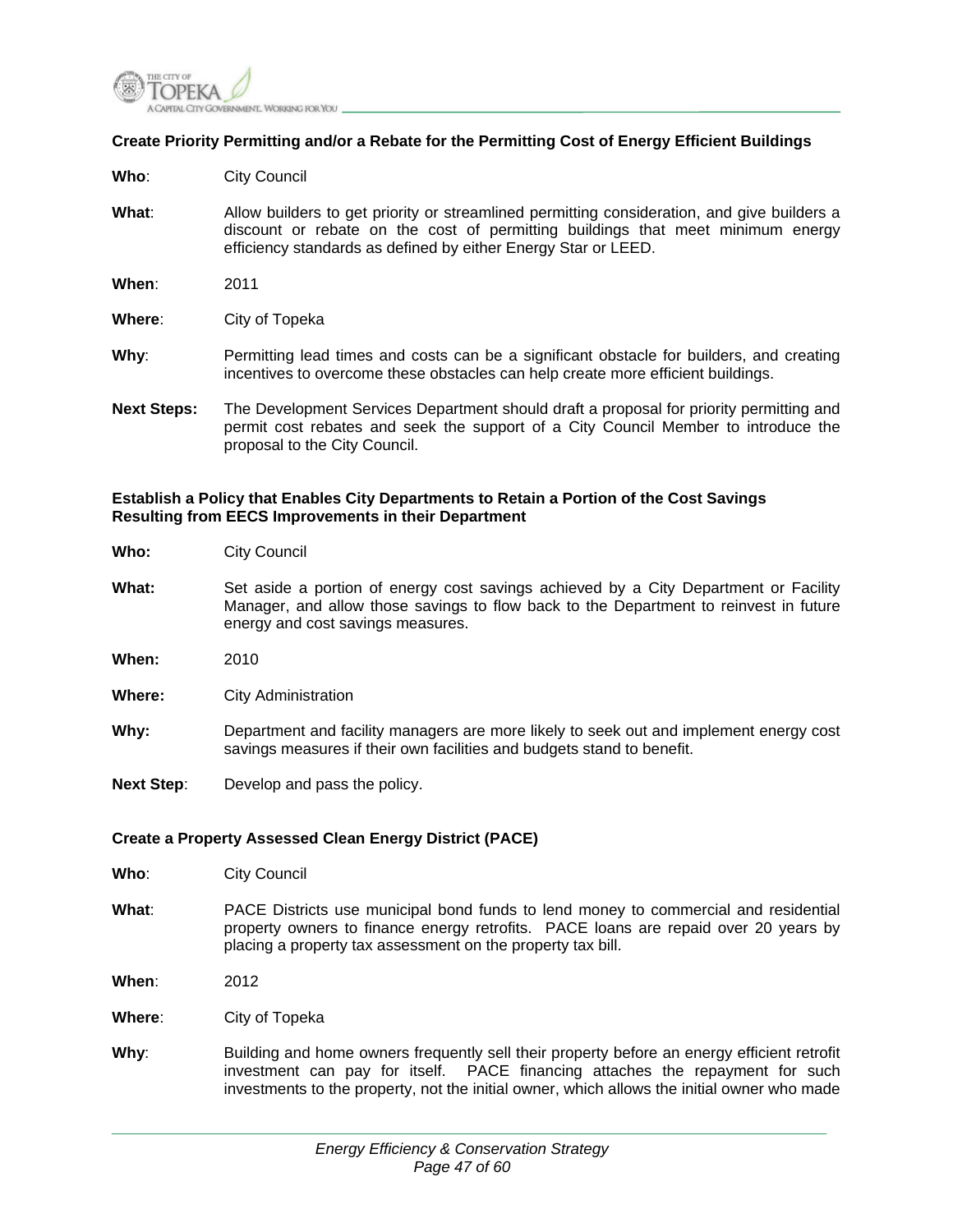

the energy efficient investment to realize cost savings without the risk that they will sell the property before the accumulated savings can repay the cost of the investment.

**Next Steps:** Circulate the Guide to Energy Efficiency & Renewable Energy Financing Districts to City Council for their consideration. The Executive Summary appears in Appendix G.

#### **Encourage the KCC to Adopt Incentives for Energy Star Products Statewide**

**Who**: Sustainability Coordinator or Designated Staff

- **What**: Encourage the KCC to Adopt Incentives for Energy Star Products Statewide
- **When**: 2012
- **Where:** City of Topeka
- **Why**: Many Energy Star products are available and cost effective ways to reduce energy consumption over the life of the product. Consumers often need financial incentives to reduce the payback period, however.
- **Next Steps:** Arrange to meet with Westar and the KCC on the issue.

#### **Monitor Financing Resources Quarterly**

- **Who**: Sustainability Coordinator or Designated Staff
- What: There are a number of established resources available at the federal, state, and local level to help identify new funding opportunities.
- **When**: 2010
- **Where:** City of Topeka
- **Why**: Funding sources and programs change frequently based on the availability of government and foundation grant money, and monitoring the status of known outlets for this information will alert Topeka to future funding opportunities.
- **Next Steps:** Monitor the following web sites quarterly and report new funding opportunities to City Management.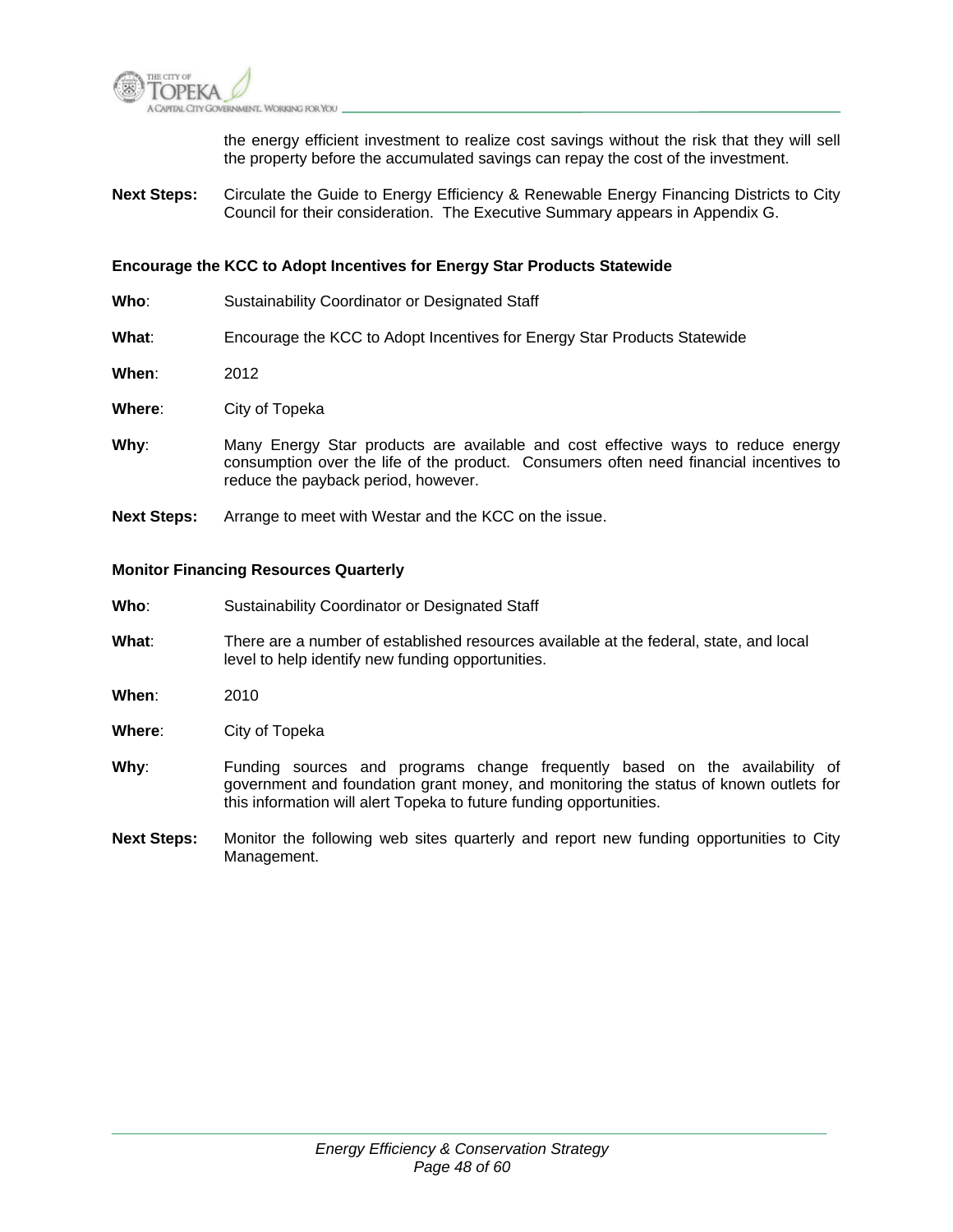

## *Federal, State and Local Financing Resources*

#### **Federal Financing Resources**

- **Environmental Protection Agency, Green Building**  o http://www.epa.gov/greenbuilding/tools/funding.htm#guides
- **Energy Star, Federal Tax Credits for Consumer Energy Efficiency**  o http://www.energystar.gov/index.cfm?c=tax\_credits.tx\_index
- **Home Star Energy Efficiency Retrofit Program** 
	- o http://www.whitehouse.gov/the-press-office/fact-sheet-homestar-energy-efficiency-retrofitprogram
	- o http://www.efficiencyfirst.org/home-star/
- **U.S. Department of Energy, Energy Efficiency & Renewable Energy**  o http://www1.eere.energy.gov/financing/

#### **State Financing Resources**

- **Kansas Corporation Commission, State Energy Office**  o http://www.kcc.state.ks.us/energy/index.htm
- **Kansas Department of Health and Environment, Bureau of Waste Management Grants Program** 
	- o http://www.kdheks.gov/waste/about\_grants.html

#### **Non Profit Financing Resources**

- **Enterprise Green Communities**  o http://www.greencommunitiesonline.org/
- **Funders Network, For Smart Growth and Livable Communities**  o http://www.fundersnetwork.org/
- **Kansas Grants Clearinghouse**  o http://www.kansasgrants.org/
- **Kansas Non Profit Association, Directory of Kansas Foundations**  o http://www.mainstreaminc.net/knpa/directory.html
- **Local Government Commission** 
	- o http://www.lgc.org/freepub/energy/funding.html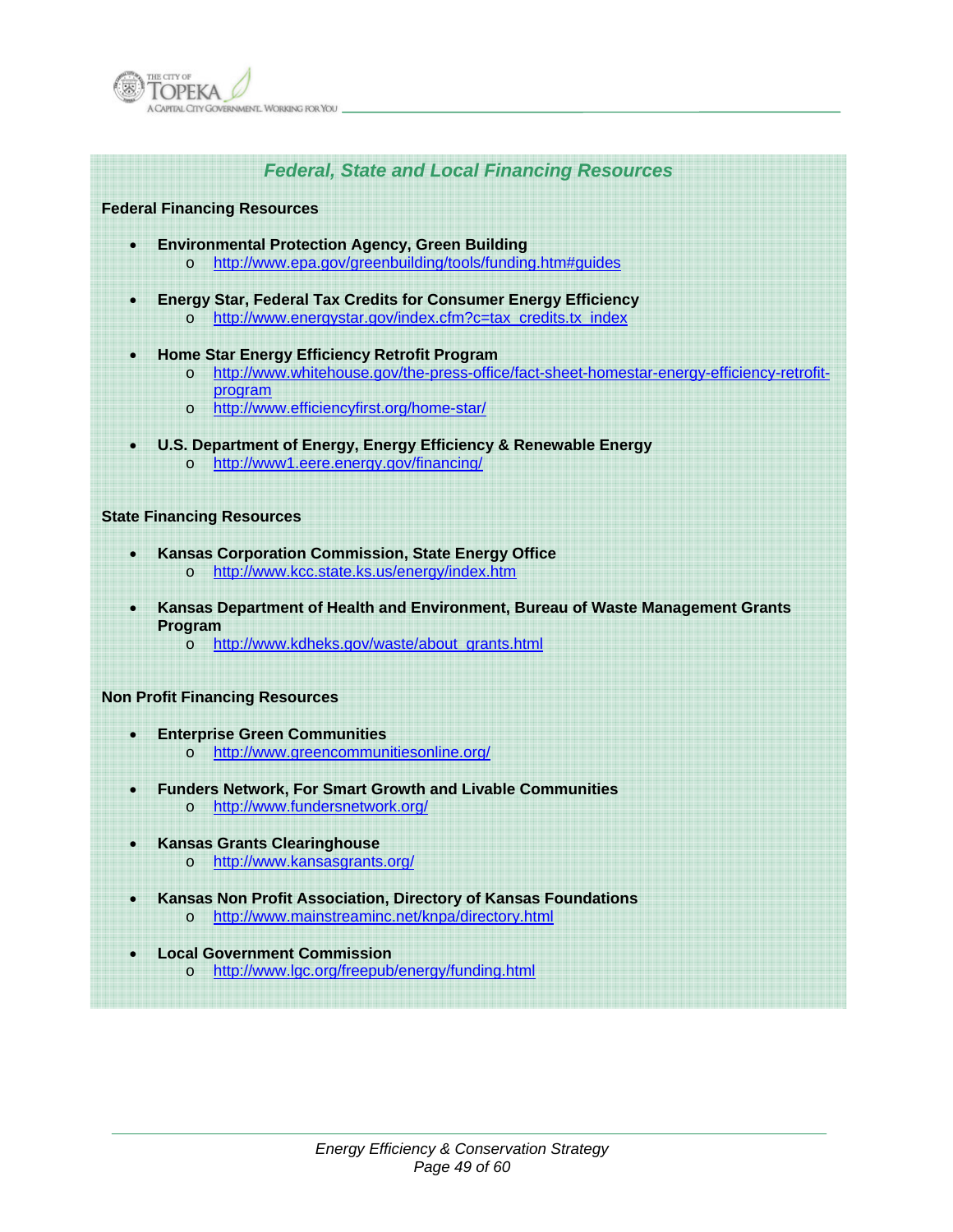

## **11. Topeka EECS Goals, Strategies, and Actions**

Presented below is an explanation of the specific energy savings goal recommended for Topeka in this EECS, an assessment of the level of effort it will take to meet the goal, and a detailed implementation plan that identifies the high impact strategies and actions recommended for achieving the goal. The strategies and actions are presented in order of priority, based on their relative ease of implementation, cost, and overall impact.

## **11.1. Topeka's Overall Energy Savings Goal**

Increasingly, communities throughout the U.S. are setting specific energy savings, sustainability, and/or greenhouse gas reduction goals. Articulation and promotion of the goals send a strong policy message to civic and community leaders, and provide an important focus for a variety of municipal and community planning and implementation activities. The goals being set vary widely among communities:

- The City Council of Austin, Texas passed a resolution to "Make all City of Austin facilities, fleets, and operations totally carbon neutral by 2020."
- The City of Eugene, Oregon developed a Climate and Energy Action Plan that established a goal to "…reduce total, current, community-wide fossil fuel consumption by 50% by 2030."
- The City of Lawrence, Kansas developed a Climate Action Plan that seeks an "…80% reduction in greenhouse gas emissions … by 2050, using baseline data from 2005."

Determining the right goal for a community is not an exact science. Some communities prefer to set very

aggressive long-term goals, and then struggle to achieve them over a relatively long period of time. Other communities prefer to set more immediate goals that they are confident can be achieved. For Topeka, this EECS recommends a goal of saving 10% of energy use by 2020.

*"For Topeka, this EECS recommends a goal of saving 10% of energy use by 2020."* 

This goal represents a substantial change from business as usual and will require important and significant changes in policy, regulation, and behavior in municipal operations and throughout all sectors of the community. That said, the goal is modest enough to be achievable, especially in a community such as Topeka that has strong and defined municipal and civic leadership, vibrant business and community organizations, and an increasingly "can do" spirit (as evidenced by the recent Heartland Visioning strategic planning work, the innovative sustainability plans of Go Topeka, and the recent community organizing work of Think Big Topeka for the national Google fiber optics challenge, among others.

## **11.2. Achieving 10% Energy Savings in Buildings by 2020**

Experience nationwide indicates that it is common for homes participating in the EPA's Energy Star and Home Performance with Energy Star programs to achieve 20-30% energy savings. This is accomplished through a comprehensive approach to building efficiency that commonly includes;

- Sealing air leaks and adding insulation;
- Sealing ductwork;
- Improving heating and cooling systems;
- Upgrading lighting and appliances; and
- Installing high performance windows.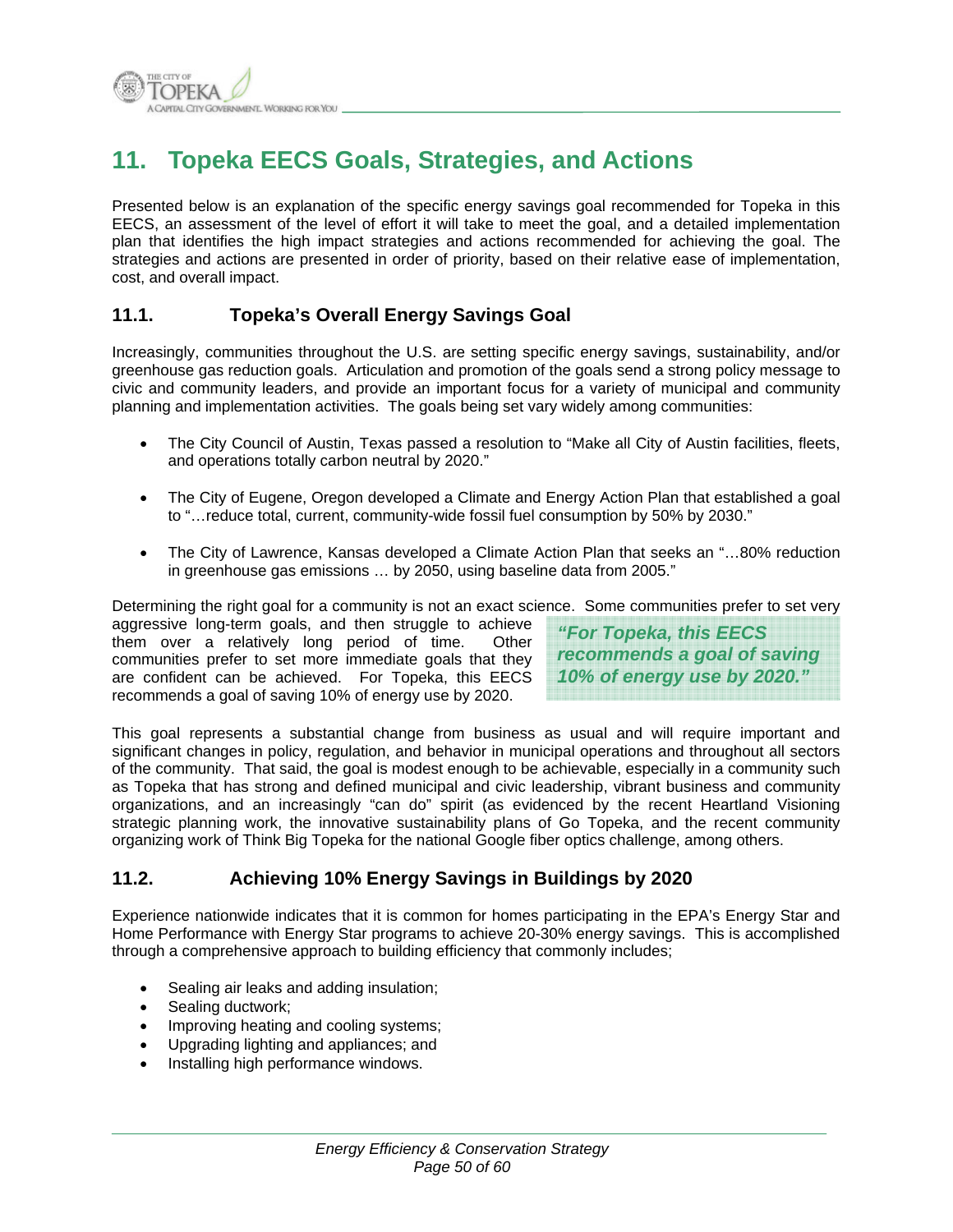

Although the Energy Star process differs somewhat between new and existing buildings, overall they are quite similar. For new buildings, the process begins when a home builder chooses to partner with Energy Star. Then the Builder works with a Home Energy Rater to select appropriate energy efficient features for the home. After the design is completed, the builder constructs the home and the Home Energy Rater verifies the features and performance of the home. Once this process has been completed successfully, the Home Energy Rater qualifies the Home as being Energy Star and issues an Energy Star label.

Commercial buildings can achieve the Energy Star label by being in the top 25% of all buildings in their benchmark category. This is accomplished using the EPA's Portfolio Manager. The efficient features that make this possible vary among building type and use, but commonly include upgrading motors, heating and cooling systems, and lighting.

The following table shows how Topeka can begin to achieve 10% building energy savings. The table indicates the range of energy savings that Topeka can expect at various levels of energy savings per building by assuming different levels of building stock penetration rates. For example, by using an energy savings per building estimate of 20%, and assuming that 25% of the existing building stock in Topeka can be retrofitted to Energy Star standards by 2020, Topeka can expect to save 5% on its community wide energy use. This would represent a sizeable energy savings and would require retrofitting about 1,400 homes per year for 10 years. This level of retrofit activity is on par with cities such as Austin, Texas whose Home Performance with Energy Star program retrofits an average of 1,000 – 1,200 homes per year.

|              |             | <b>Building Stock Penetration Rate</b>   |           |                         |     |         |         |        |
|--------------|-------------|------------------------------------------|-----------|-------------------------|-----|---------|---------|--------|
| $1\%$        |             |                                          | <b>5%</b> | $10\%$                  | 25% | 50% 75% |         | 100%   |
|              | 10%         |                                          |           | 0.1% 0.5% 1.0% 3% 5%    |     |         | 8%      | 10%    |
|              | 15% $\vert$ |                                          |           | $0.2\%$ 0.8% 1.5% 4% 8% |     |         | 11%     | 15%    |
|              |             | <b>20%</b> 0.2% 1.0% 2.0% 5% 10% 15% 20% |           |                         |     |         |         |        |
| Savings/Bldg | 25%         |                                          |           | 0.3% 1.3% 2.5% 6%       |     | 13%     | 19%     | 25%    |
|              | 30%         |                                          |           | $0.3\%$ 1.5% 3.0% 8%    |     |         | 15% 23% | $30\%$ |

### **Community Wide Energy Savings from Buildings**

Using the same logic, Topeka's municipal buildings could save city taxpayers 5% of the municipal energy bill by 2020 if 25% of the municipal square footage was brought up to Energy Star standards by 2020. As shown in the table, more ambitious goals are possible. For instance, achieving 10% of municipal energy overall would require retrofitting 50% of Topeka's building stock. Alternatively, conservation and/or renewable energy strategies could be employed in conjunction with building retrofits to achieve 10% savings.

Retrofitting 25% of the building stock to Energy Star standards is an ambitious goal in and of itself. However, a goal of saving 10% of building energy use by 2020 is recommended at both the municipal operation and the city-wide level. This will require Topeka to employ the full range of EECS strategies, from conservation to efficiency to renewable energy.

## **11.3. Achieving 10% Energy Savings in Transportation by 2020**

The upper limit on what can presently be achieved in terms of vehicle energy efficiency savings is well known; a Toyota Prius is the most fuel efficient, commercially available vehicle today. However, since a Prius is not a practical vehicle for every purpose, reaching 50 miles per gallon (MPG) is not a practical goal for the City to pursue. However, it is useful to put this number into the context of Topeka's average fleet vehicle MPG. Based on 2008 data, the City's gasoline powered fleet vehicles averaged 24.3 MPG and its diesel powered fleet vehicles averaged 7.3 MPG. If the City set a goal to improve its fleet average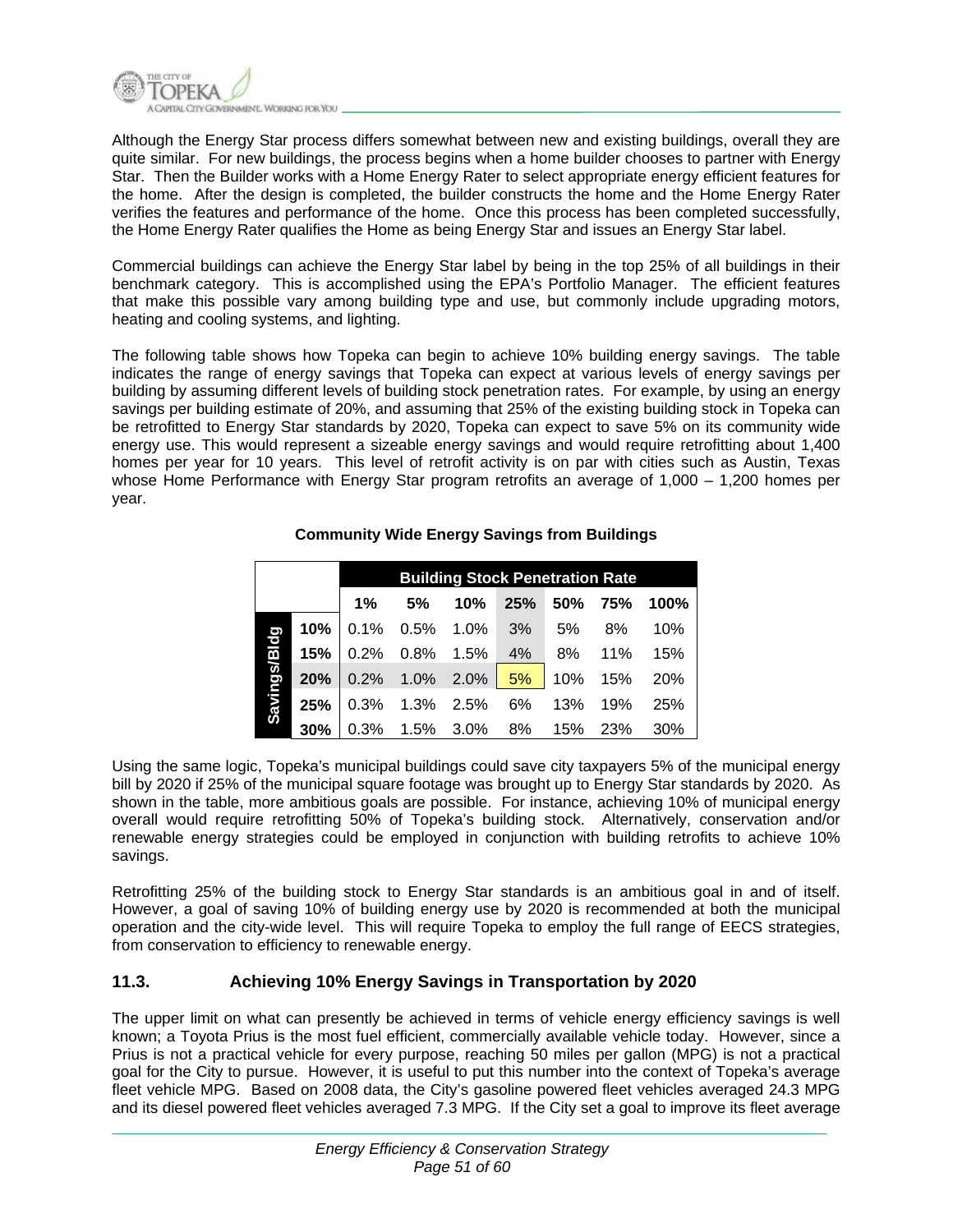

fuel efficiency by 10% by 2020, its vehicles would average about 27.5 MPG and 8.25 MPG for gasoline and diesel powered vehicles respectively.

|             |     | <b>Fleet Average MPG</b> |                |       |       |  |  |
|-------------|-----|--------------------------|----------------|-------|-------|--|--|
|             |     | 7.5                      | 15<br>25<br>20 |       |       |  |  |
|             | 5%  | 7.88                     | 15.75          | 21.00 | 26.25 |  |  |
|             | 10% | 8.25                     | 16.50          | 22.00 | 27.50 |  |  |
|             | 15% | 8.63                     | 17.25          | 23.00 | 28.75 |  |  |
| Savings Goa | 20% | 9.00                     | 18.00          | 24.00 | 30.00 |  |  |
|             | 25% | 9.38                     | 18.75          | 25.00 | 31.25 |  |  |
|             | 30% | 9.75                     | 19.50          | 26.00 | 32.50 |  |  |

#### **Community Wide Energy Savings from Fleet Efficiency**

What would a goal like this mean to the City of Topeka's Fleet Manager? Imagine that the City's fleet is made up of 100 vehicles, half of which get 20 MPG and half of which get 30 MPG. The average fleet efficiency will be about 25 MPG, which is close to the 2008 average fleet efficiency. To achieve the 10% goal, 75% of all fleet vehicles would have to get 30 MPG by 2020, leaving only 25 vehicles at the 20 MPG level. As with the building energy saving goal, more ambitious outcomes are possible. However, a goal of saving 10% of transportation energy use by 2020 is recommended at both the municipal operation and the city-wide level. This will require a significant change in behavior and purchasing patterns. .

The two goals, 10% building energy and 10% vehicle energy savings, equate to a 10% CO2 savings by 2020. Assuming 2008 levels of energy usage, the result of saving 10% of all energy use is shown in the following tables.

| Municipal Operations Savings / Yr @ 10% (2008) |                |          |                 |  |  |
|------------------------------------------------|----------------|----------|-----------------|--|--|
| <b>Energy</b>                                  |                |          | CO <sub>2</sub> |  |  |
| <b>Use</b>                                     | <b>Fuel</b>    | (Tons)   | % of 2008       |  |  |
| $-6,517,201$                                   | Elec. (Kwh)    | $-6,390$ | $-10.0%$        |  |  |
| $-7,585$                                       | Nat. Gas (MCF) | $-448$   | $-10.0%$        |  |  |
| $-35,407$                                      | Gas (Gal)      | $-343$   | $-10.0%$        |  |  |
| $-20,594$                                      | Diesel (Gal)   | $-229$   | $-10.0%$        |  |  |
|                                                |                | $-7,411$ | $-10.0%$        |  |  |

| <b>City Wide Savings / Yr @ 10% (2008)</b> |                |                           |                              |  |  |
|--------------------------------------------|----------------|---------------------------|------------------------------|--|--|
| <b>Fuel (Unit)</b><br><b>Energy Use</b>    |                | CO <sub>2</sub><br>(Tons) | CO <sub>2</sub><br>% of 2008 |  |  |
|                                            |                |                           |                              |  |  |
| $-200,000,000$                             | Elec. (Kwh)    | $-196,100$                | $-10.0%$                     |  |  |
| $-869,003$                                 | Nat. Gas (MCF) | $-51,356$                 | $-10.0%$                     |  |  |
| $-6,076,050$                               | Gas (Gal)      | $-58,940$                 | $-10.0%$                     |  |  |
| $-1,671,160$                               | Diesel (Gal)   | $-18,606$                 | $-10.0%$                     |  |  |
| $-200,000,000$                             |                | $-325,002$                | $-10.0%$                     |  |  |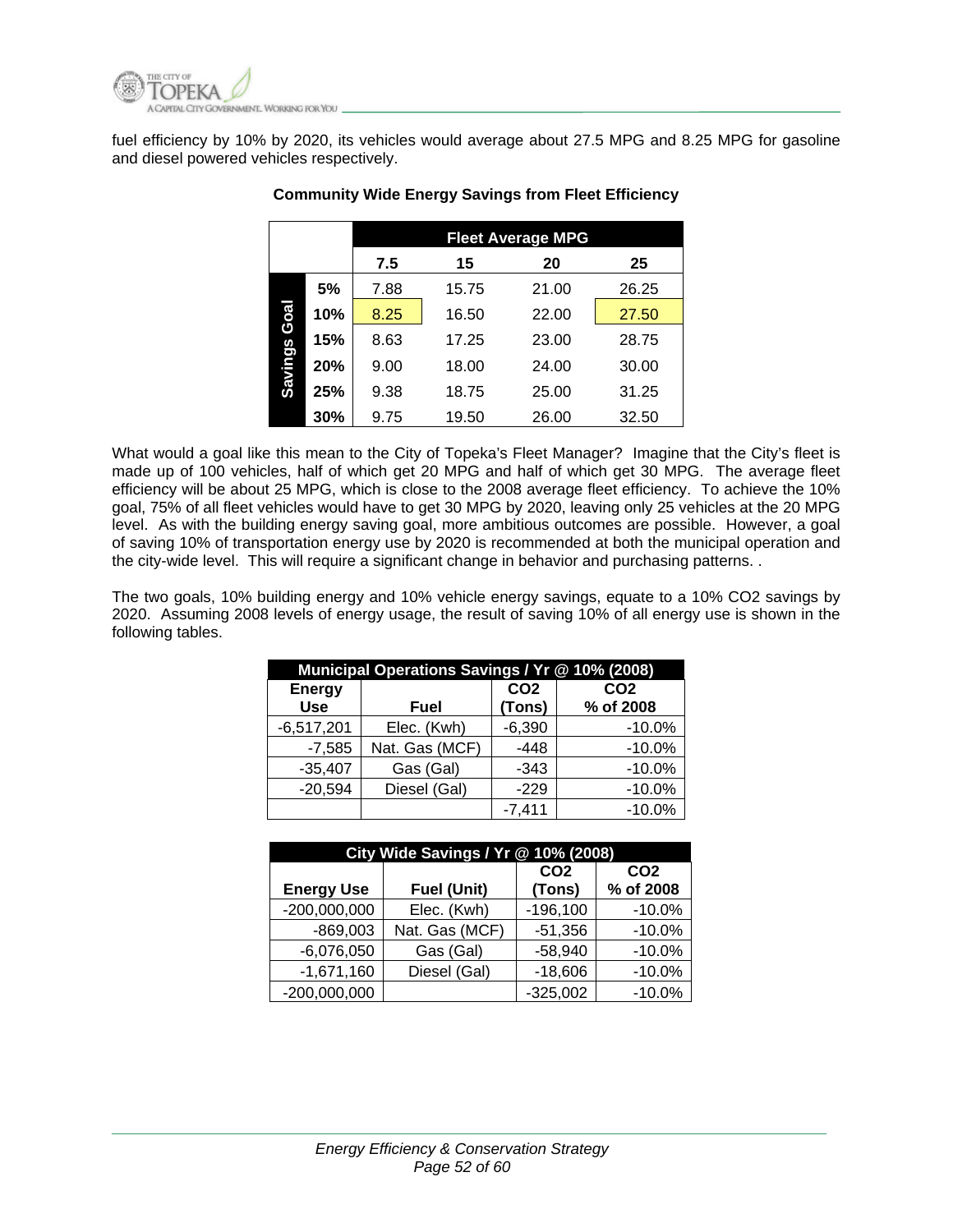

## **11.4. Developing the Portfolio into an Implementation Plan Driven by Strategy**

As mentioned in Chapter 5, there are three major categories of energy saving strategies; conservation, efficiency, and renewable energy:

1. Conservation – Demand less energy by driving less, turning off lights, etc.

- 2. Efficiency Demand less energy by buying and building more efficient cars, lights, appliances, electronics, and buildings.
- 3. Renewable Energy Supply more energy using wind, solar, and biomass.

For each of these, there is a progression of strategies and actions that can be taken to move toward the EECS goals. These correspond to the strategies and actions identified in Chapter 4, and vary from educational and recognition programs (such as LEED and Energy Star) to enforcing building codes and standards.

| <b>Status Quo</b> | <b>Education &amp;</b><br>Recognition<br><b>Programs</b> | <b>Stand Alone</b><br><b>Incentive</b><br><b>Programs</b> | Coordinated<br><b>Incentive</b><br><b>Programs</b> | Laws.<br><b>Ordinances &amp;</b><br><b>Codes</b> | <b>Enforcement</b>          |
|-------------------|----------------------------------------------------------|-----------------------------------------------------------|----------------------------------------------------|--------------------------------------------------|-----------------------------|
| 0                 |                                                          |                                                           |                                                    |                                                  |                             |
|                   |                                                          | Voluntarv                                                 |                                                    |                                                  | <b>Mandatory</b>            |
| Examples          | LEED                                                     | <b>Efficiency Kansas</b>                                  | <b>State Energy Office</b>                         | <b>Building Codes</b>                            | <b>Building Inspections</b> |
|                   | <b>Energy Star</b>                                       | WattSaver                                                 | <b>Efficiency Works</b>                            | Efficiency Stds.                                 | Audits / Reporting          |

#### **Range of Energy Saving Strategies and Actions**

As shown in the table above, Topeka is already benefiting from the first three strategies through a variety of existing education and recognition programs, stand-alone incentive programs, and coordinated incentive programs. A clear and straightforward way to move towards achieving the EECS goals is to work hard to increase participation in those programs. This can be done using any of the strategies themselves, from promoting existing educational and recognition programs to providing funds to incentivize greater participation in them. However, the most direct way to achieve the EECS goals is to put them in the form of an ordinance or building code and to create enforcement mechanisms to ensure compliance.

While goals, strategies, and actions are helpful ways to organize and think about an EECS, progress is most tangible at the level of an individual action. The following tables categorize the range of energy saving actions that are available to Topeka, and offer individual examples of each category that have already been identified in the previous chapters. Information in the tables is prioritized beginning with actions expected to be the lowest cost, and than progress through actions that require increasingly higher levels of investment, such as renewable energy.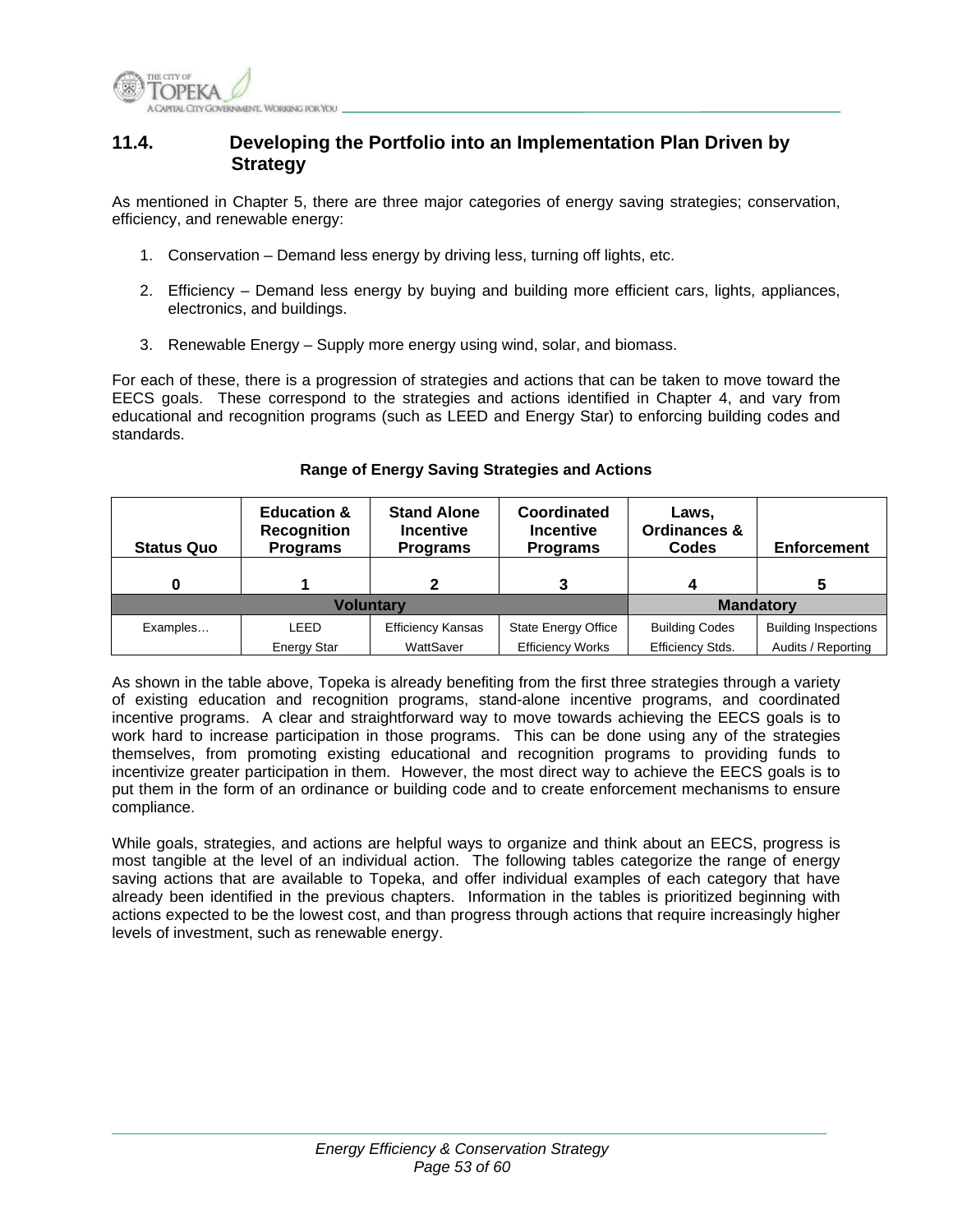

| <b>Buildings</b>                 | <b>Transportation</b>   | <b>Wastes</b>           |                      |
|----------------------------------|-------------------------|-------------------------|----------------------|
| Design                           | Design                  | Design                  | യ                    |
| Conservation                     | Conservation            | Conservation            | ັທ                   |
| <b>Efficient Products</b>        | <b>Public Transport</b> | Recycling               |                      |
| <b>Efficient HVAC Systems</b>    | <b>Hybrids</b>          | <b>Green Purchasing</b> |                      |
| <b>Efficient Bldg. Envelopes</b> | Alt. Fuels              |                         | 3<br>ഗ               |
| <b>Renewable Energy</b>          | <b>Renewable Energy</b> |                         | S)                   |
| <b>Net Zero Energy</b>           | <b>Net Zero Energy</b>  | <b>Zero Landfill</b>    | <b>Ideal Outcome</b> |

### **Categories of Energy Saving Actions**

### **Examples of Energy Saving Actions by Category**

| <b>Buildings</b>                                                                                                                                      | <b>Transportation</b>                                                                                                                          | <b>Wastes</b>                                                                                                                                    |               |
|-------------------------------------------------------------------------------------------------------------------------------------------------------|------------------------------------------------------------------------------------------------------------------------------------------------|--------------------------------------------------------------------------------------------------------------------------------------------------|---------------|
| Enforce building codes.<br>Build to Energy Star.<br>Use HVAC Setpoints &<br><b>Lighting Sensors</b><br><b>Purchase Energy Star</b><br><b>Products</b> | Design Complete Streets &<br><b>New Public Transport</b><br>Reduce miles traveled w/<br>telecommuting incentives<br><b>Expand TMTA Service</b> | Design municipal services<br>to minimize wastes<br>Use electronic<br>communication over paper<br><b>Use Shawnee County</b><br>recycling programs | Side<br>Demar |
| Use EPA Portfolio<br>Manager<br>Home Performance w/<br><b>Energy Star</b><br>Adopt wind & solar                                                       | Purchase Hybrids<br>Purchase Biodiesel, CNG,<br>or Elec. Vehicles                                                                              | Purchase green products                                                                                                                          | គ្នួ ទូ<br>ิด |
| friendly zoning ordinances                                                                                                                            | Support TMTA proposal &<br>electric vehicles                                                                                                   |                                                                                                                                                  |               |

## **12. EECS Implementation Plan**

Presented below in tabular format is the implementation plan recommended to achieve the 10% savings goal by 2020. The table recommends specific goals, strategies, and actions for each of the four major areas identified in Chapter 5; Municipal Operations, Community Activities, Utility Activities, and Financing Activities. Items are placed (and numbered) in order of highest to lowest priority for each of the four major areas, based on relative ease of implementation, cost, and impact.

The tables show what metrics may be used to measure progress toward the goal, what organizations will need to be involved, and what the impact of the action is expected to be (relative to the goal). A timeline is also included, *suggest*ing when action should begin taking place for each item. This is presented as a "living" document that is expected to be modified and updated regularly in response to progress toward the goals and to changing circumstances.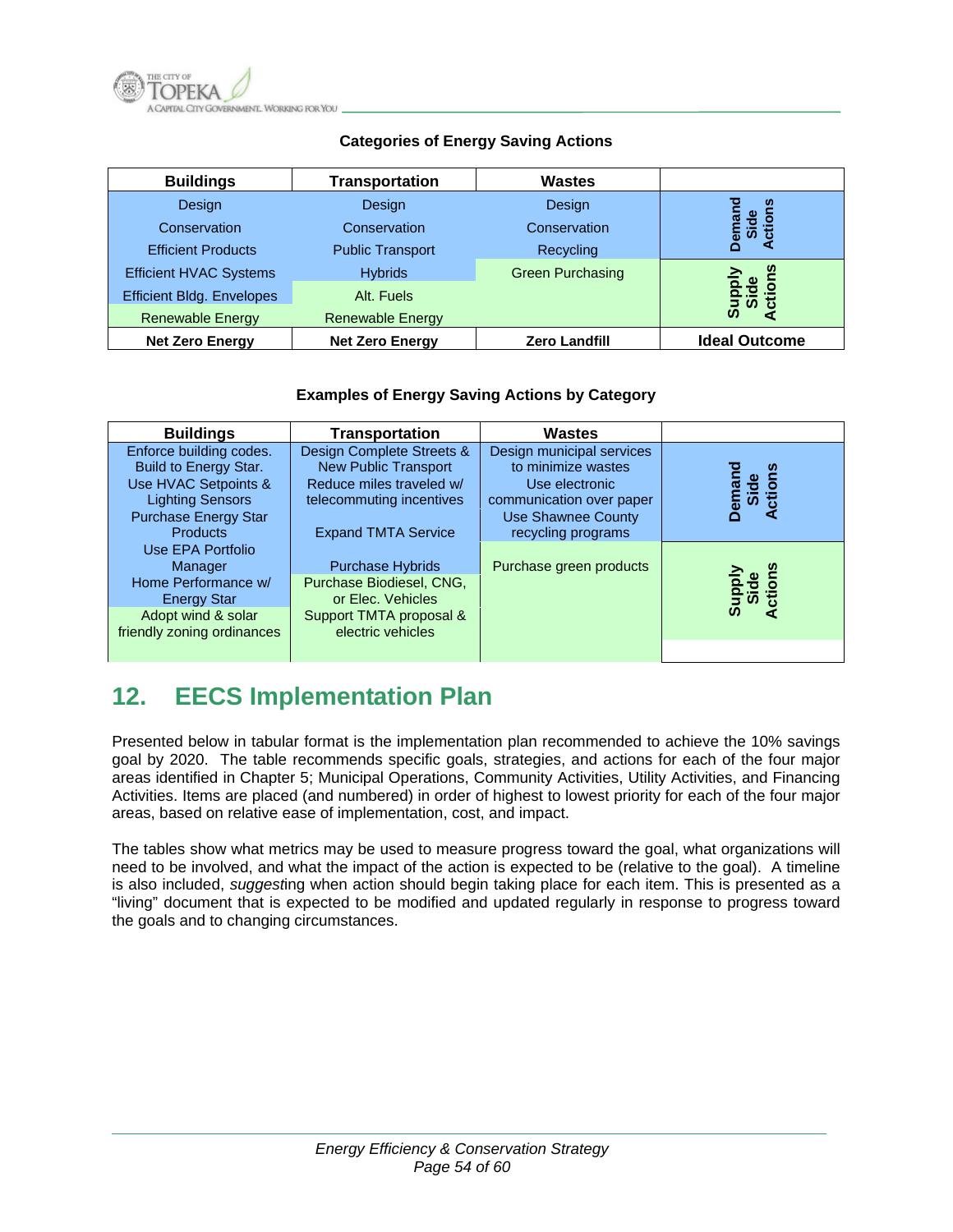

|              |                                                                                                 | Implementation Plan and High Impact Items for Municipal Operations |                                                                                                                                      |                                                                                                                            |                        |                |                 |
|--------------|-------------------------------------------------------------------------------------------------|--------------------------------------------------------------------|--------------------------------------------------------------------------------------------------------------------------------------|----------------------------------------------------------------------------------------------------------------------------|------------------------|----------------|-----------------|
| #            | Goal                                                                                            | <b>Metrics</b>                                                     | <b>Strategy</b>                                                                                                                      | <b>Action</b>                                                                                                              | Leaders                | <b>Savings</b> | <b>Timeline</b> |
| $\mathbf{1}$ | Reduce energy use in<br>Topeka's municipal buildings Natural Gas = therms/γr<br>by 10% by 2020. | Electricity = $kwh/yr$<br>Or MMBtu equivalent per year.            | Upgrade all existing city<br>buildings to Energy Star<br>levels by 2020.                                                             | Benchmark city buildings<br>against their peers using the<br>EPA's Portfolio Manager.                                      | <b>DPW</b>             | N/A            | 2010-2020       |
|              |                                                                                                 | Baseline = 2010 kwh/yr & therms/yr                                 |                                                                                                                                      | Identify buildings to upgrade<br>in capital planning process.                                                              | <b>DPW</b>             | 5%             | 2011            |
|              |                                                                                                 |                                                                    | Topeka only purchases<br>Energy Star qualified<br>lighting, appliances, and<br>electronics.                                          | Adopt a city policy or<br>ordinance to make Enegy<br>Star the standard for all new<br>appliance and lighting<br>purchases. | DPW,<br><b>SAB</b>     | 12.5%          | 2011            |
|              |                                                                                                 |                                                                    | Design and build all new<br>city facilities to meet<br>LEED standards.                                                               | Adopt a city policy to make<br>LEED the standard for all<br>new municipal buildings.                                       | City<br>Manager        | 25%            | 2010-2020       |
|              |                                                                                                 |                                                                    | Upgrade HVAC systems to Identify & quantify HVAC<br>new building energy code<br>standards at major retrofit<br>or replacement times. | upgrades and target dates in<br>the capital plan for all city<br>buildings.                                                | <b>DPW</b>             | $10% +$        | 2011            |
|              |                                                                                                 |                                                                    | Reduce unnecessary<br>energy use in city                                                                                             | Adopt a policy to stop<br>electric space heater use.                                                                       | City<br>Manager        | 2%             | 2010            |
|              |                                                                                                 |                                                                    | buildings.                                                                                                                           | Adopt a policy to turn off all<br>lighting at the end of the<br>day.                                                       | Citγ<br>Manager        | 1%             | 2010            |
|              |                                                                                                 |                                                                    |                                                                                                                                      | Install controllable power<br>strips on all office<br>equipment.                                                           | $\overline{\text{IT}}$ | 1%             | 2011            |
|              |                                                                                                 |                                                                    | Redevelop key account<br>relationships for City<br>Departments.                                                                      | Change administrative policy Finance,<br>such that utility bills are<br>approved by City managers<br>before being paid.    | City<br>Managers       |                | 2011            |
|              |                                                                                                 |                                                                    | Require facility managers<br>to participate in Westar's.<br><b>Building Operator</b><br>Certification Program.                       | M. McGee to propose to<br>DPW Manager.                                                                                     | <b>DPW</b>             | 5%             | 2011            |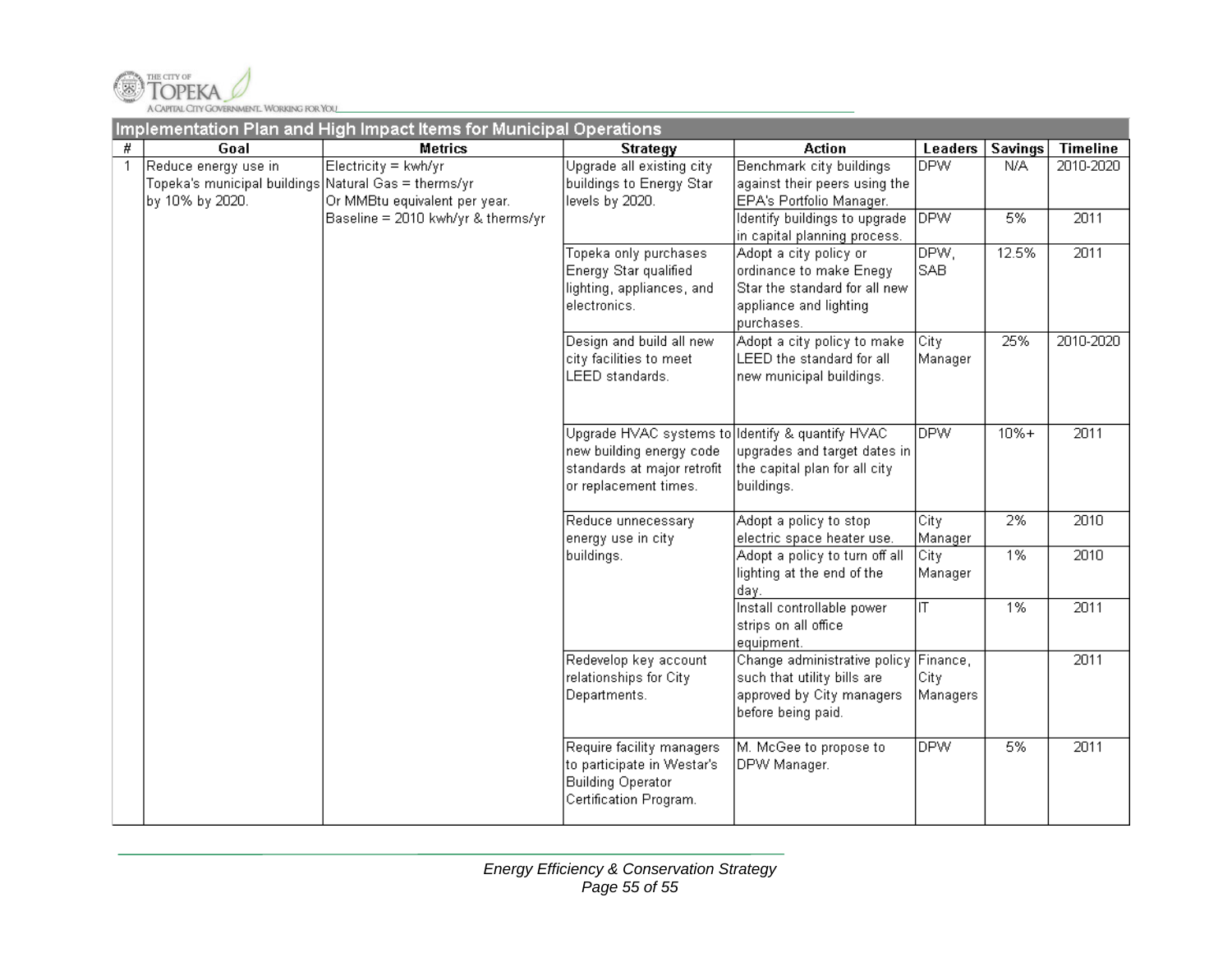

|                   |                                                          | Implementation Plan and High Impact Items for Municipal Operations                                                                         |                                                                                                                                |                                                                                                                         |                         |                |                 |
|-------------------|----------------------------------------------------------|--------------------------------------------------------------------------------------------------------------------------------------------|--------------------------------------------------------------------------------------------------------------------------------|-------------------------------------------------------------------------------------------------------------------------|-------------------------|----------------|-----------------|
| $\overline{\ast}$ | Goal                                                     | <b>Metrics</b>                                                                                                                             | <b>Strategy</b>                                                                                                                | <b>Action</b>                                                                                                           | Leaders                 | <b>Savings</b> | <b>Timeline</b> |
| $\overline{2}$    | Reduce energy use in the<br>City's fleet by 10% by 2020. | $\overline{\mathsf{Gasoline}} = \mathsf{gallons/yr}$<br>Diesel = gallons/yr<br>Or MMBtu equivalent per year.<br>Baseline = 2010 gallons/yr | Establish a fleet mpg fleet<br>efficiency standard similar<br>to the State of Kansas.                                          | Draft a mutually agreed upon SAB,<br>standard using the State of<br>Kansas as a starting point.                         | Fleet, City<br>Council  | 10%            | 2011            |
|                   |                                                          |                                                                                                                                            | Establish a vehicle<br>purchasing policy that<br>requires the City to<br>purchase cost effective<br>alternative fuel vehicles. | Require financial analysis of<br>the cost effectiveness of<br>alternative fuel vehicles at<br>each vehicle procurement. | Fleet,<br>Finance       | 10%            | 2011            |
|                   |                                                          |                                                                                                                                            | Adopt a no engine idling<br>and warm up policy.                                                                                | Draft policy for City<br>Manager.                                                                                       | <b>DPW</b>              | 1%             | 2010            |
|                   |                                                          |                                                                                                                                            | Evaluate the use of CNG in Partner with TMTA to<br>the City's fleet.                                                           | evaluate the use of CNG in<br>the City's fleet vehicles.                                                                | Fleet                   |                | 2011            |
|                   |                                                          |                                                                                                                                            | Reduce vehicle miles<br>traveled.                                                                                              | Evaluate using<br>teleconference services to<br>reduce unnessary trips.                                                 | IT, Fleet               | 10%            | 2010            |
| 3.                | Reduce landfill waste by<br>50% by 2020.                 | Tons/Yr                                                                                                                                    | Require that All City<br>Departments Participate in<br>Shawnee County's<br>Recycling Programs.                                 | Require City Departments to City<br>budget for the cost of<br>Shawnee County's<br>Recycling Program.                    | Manager                 | 50%            | 2011            |
|                   |                                                          |                                                                                                                                            | Reduce printer and toner<br>use.                                                                                               | Set print defaults to ink<br>friendly fonts like Century<br>Gothic.                                                     | $\overline{\text{IIT}}$ | 30%            | 2010            |
|                   |                                                          |                                                                                                                                            |                                                                                                                                | Enable document scanning<br>at all copiers                                                                              | ĪП                      | 5%             | 2010            |
|                   |                                                          |                                                                                                                                            |                                                                                                                                | Enable PDF printing on all<br>computers.                                                                                | ĪΙT                     | 5%             | 2010            |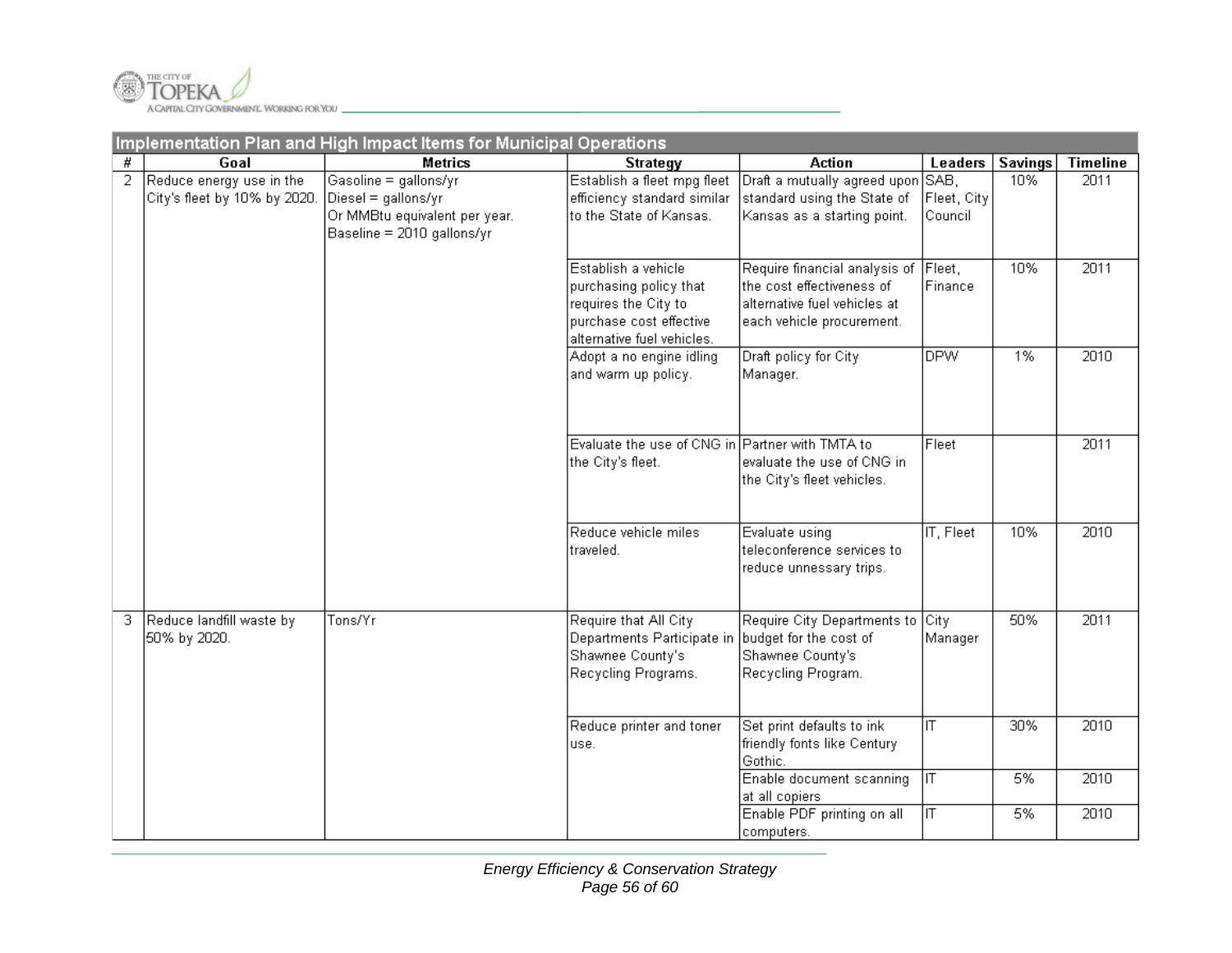

|              | Implementation Plan and High Impact Items for Community Initiatives                                                                                               |                                                                                               |                                                                                                                                            |                                                                                                                                                              |                                                 |                |                 |
|--------------|-------------------------------------------------------------------------------------------------------------------------------------------------------------------|-----------------------------------------------------------------------------------------------|--------------------------------------------------------------------------------------------------------------------------------------------|--------------------------------------------------------------------------------------------------------------------------------------------------------------|-------------------------------------------------|----------------|-----------------|
| #            | Goal                                                                                                                                                              | Metric                                                                                        | <b>Strategy</b>                                                                                                                            | <b>Action</b>                                                                                                                                                | <b>Leaders</b>                                  | <b>Savings</b> | <b>Timeline</b> |
| $\mathbf{1}$ | Topeka adopts the most<br>current building energy<br>codes within one year of<br>their publication. Presently,<br>IECC 2009 residential and<br>ASHRAE 90.1 - 2007 | 90%<br>Topeka<br>building<br>inspectors by                                                    | Establish partnerships to<br>compliance as educate the community<br>determined by about the benefits of<br>adopting these energy<br>codes. | Contact Topeka<br>Homebuilders Association &<br>the Kansas Building Science<br>Institute to create<br>educational opportunities.<br>Fund a baseline study to | SAB, DPW, City<br>Council Sponsor<br>THBA, City | 5.0%           | 2010<br>2011    |
|              | commercial building codes.                                                                                                                                        | 2017                                                                                          |                                                                                                                                            | determine the energy<br>efficiency of current building<br>practises in Topeka.                                                                               | Manager, Codes &<br>Permitting                  |                |                 |
|              |                                                                                                                                                                   |                                                                                               | Educate city building<br>inspectors on code<br>enforcement issues.                                                                         | Participate in the Kansas<br>State Energy Office's Energy<br><b>Efficiency Building Codes</b><br>Working Group.                                              | <b>DPW</b>                                      |                | 2010            |
| 2            | 25% of Topeka's residential<br>buildings are recognized as<br>having participated in EPA's<br>Home Performance with<br>Energy Star Program by<br>2020.            | who invest in<br>energy<br>efficient<br>retrofits.                                            | % of buildings Promote HP w/ ES<br>participation with Topeka<br>Homebuilders Association<br>and Westar.                                    | Set up tracking system to<br>track data on which permits.<br>are being issued for projects.<br>participating in HP w/ ES.                                    | Permiting                                       | 5.0%           | 2011            |
| з            | Require the Kansas Energy<br>Efficiency Disclosure Form<br>be used for all existing home<br>sales.                                                                | Adoption of<br>lthe<br>requirement.                                                           | Educate City Council on the<br>benefits of the disclosure<br>lform.                                                                        | Seek City Councilor to<br>sponsor the requirement.                                                                                                           | Unknown                                         |                | 2010            |
| $\Delta$     | Adopt a Mandatory<br>Recycling Ordinance or<br>achieve 90% participation in<br>Shawnee County's recycling<br>programs by 2020.                                    | % of<br>taxpaying<br>entities<br>enrolled in<br>Shawnee<br>County's<br>recycling<br>programs. | Reduce property tax bills by<br>the amount of the recycling<br>program fee for the first year<br>for participating taxpayers.              | Analyze the cost of this<br>strategy and present results<br>to City Council for<br>consideration.                                                            | SAB, Shawnee<br>County                          | 50%            | 2010            |
| 5            | Topeka adopts a Sustainable Adoption of a<br>Transportation Plan.                                                                                                 | Sustainable<br>Plan.                                                                          | Build on existing<br>transportation planning staff<br>Transportation to create a Sustainable<br>Transportation Plan.                       | Seek City Councilor to<br>sponsor the plan.                                                                                                                  | TMTA, DPW                                       | 10%            | 2011            |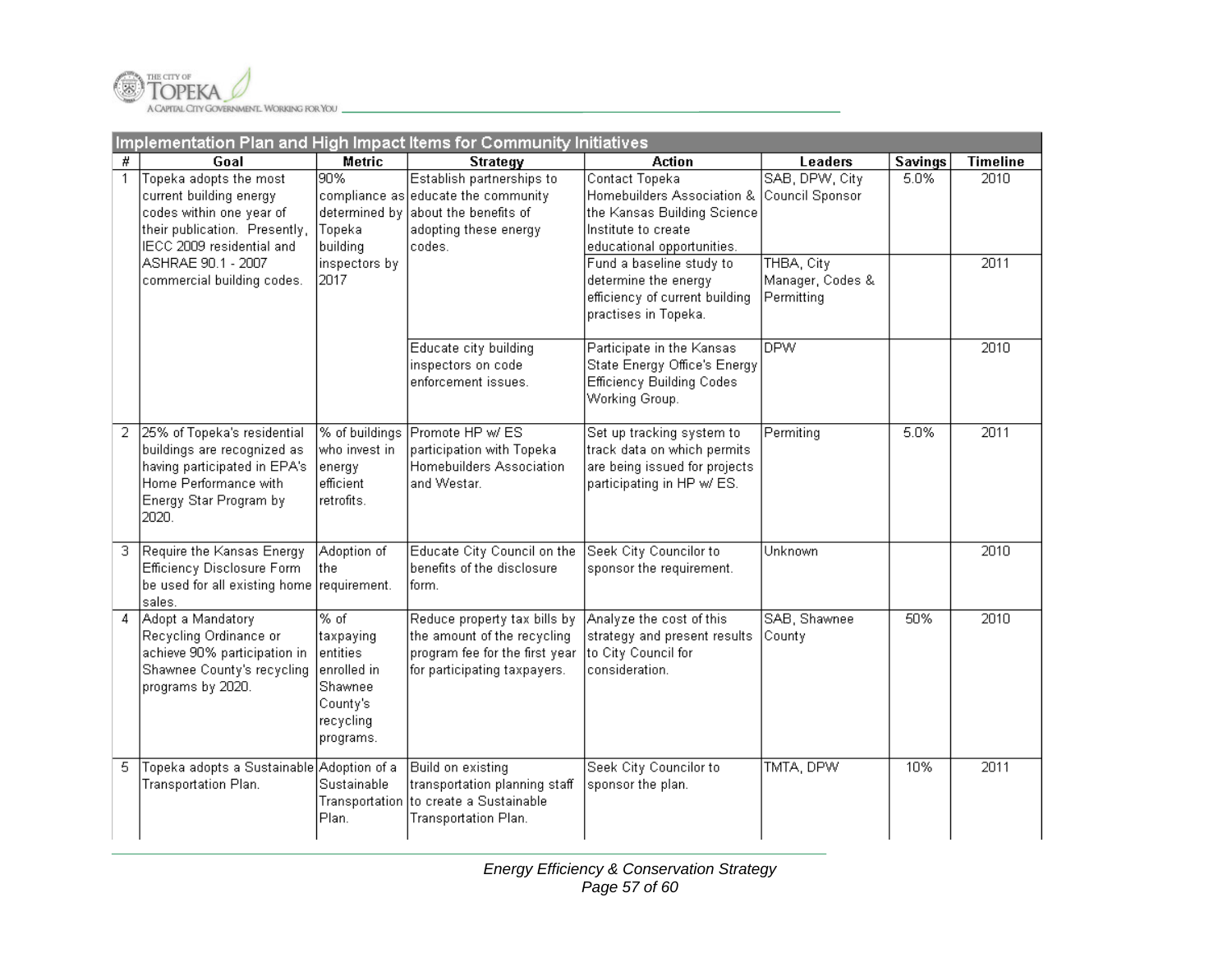

|   | Implementation Plan and High Impact Items for Utility Programs                                                                          |                                                                               |                                                                                                                                                              |                                                                                     |             |                |                 |
|---|-----------------------------------------------------------------------------------------------------------------------------------------|-------------------------------------------------------------------------------|--------------------------------------------------------------------------------------------------------------------------------------------------------------|-------------------------------------------------------------------------------------|-------------|----------------|-----------------|
| # | Goal                                                                                                                                    | <b>Metric</b>                                                                 | <b>Strategy</b>                                                                                                                                              | Action                                                                              | Leaders     | <b>Savings</b> | <b>Timeline</b> |
|   | Topeka achieves the highest<br>penetration of controllable<br>programmable thermostats<br>of any City in Westar's<br>service territory. | % of Westar<br>customers in<br>Topeka who<br>the program.                     | Design and implement a<br>neighborhood and city level<br>challenge to promote<br>are enrolled in participation and energy<br>saving setpoint<br>programming. | Get city councilor<br>sponsorship and attend<br>neighborhood meetings.              | Westar      | 2%             | 2010            |
| 2 | Topeka implements an<br>energy efficient street<br>lighting program with Westar   energy                                                | % of street<br>lights using<br>efficient<br>lfixtures and<br>bulbs.           | Create a stand alone<br>program that allows Topeka <br>to choose more efficient<br>street lighting offerings from<br>lWestar.                                | Set up meeting with Westar<br>Key Account Representative<br>to discuss the program. | DPW, Westar | 75%            | 2012            |
| 3 | Topeka achieves the highest % of Westar<br>penetration of heat pumps of<br>any City in Westar's service<br>territory.                   | customers in<br>Topeka who<br>the program.                                    | Design and implement a<br> neighborhood and citγ level<br>challenge to promote<br>are enrolled in  installation of heat pump<br>svstems.                     | Get city councilor<br>sponsorship and attend<br>neighborhood meetings.              | Westar      | 10%            | 2012            |
| 4 | Topeka has the highest net<br>metering participation rate of<br>any City in Kansas.                                                     | % of<br> taxpaγing<br>entities<br>enrolled in net<br>metering with<br>Westar. | Change residential zoning to Revive the Governor's<br>allow small wind and solar.                                                                            | Mansion wind energy<br>project.                                                     | Westar, SAB | 0.5%           | 2011            |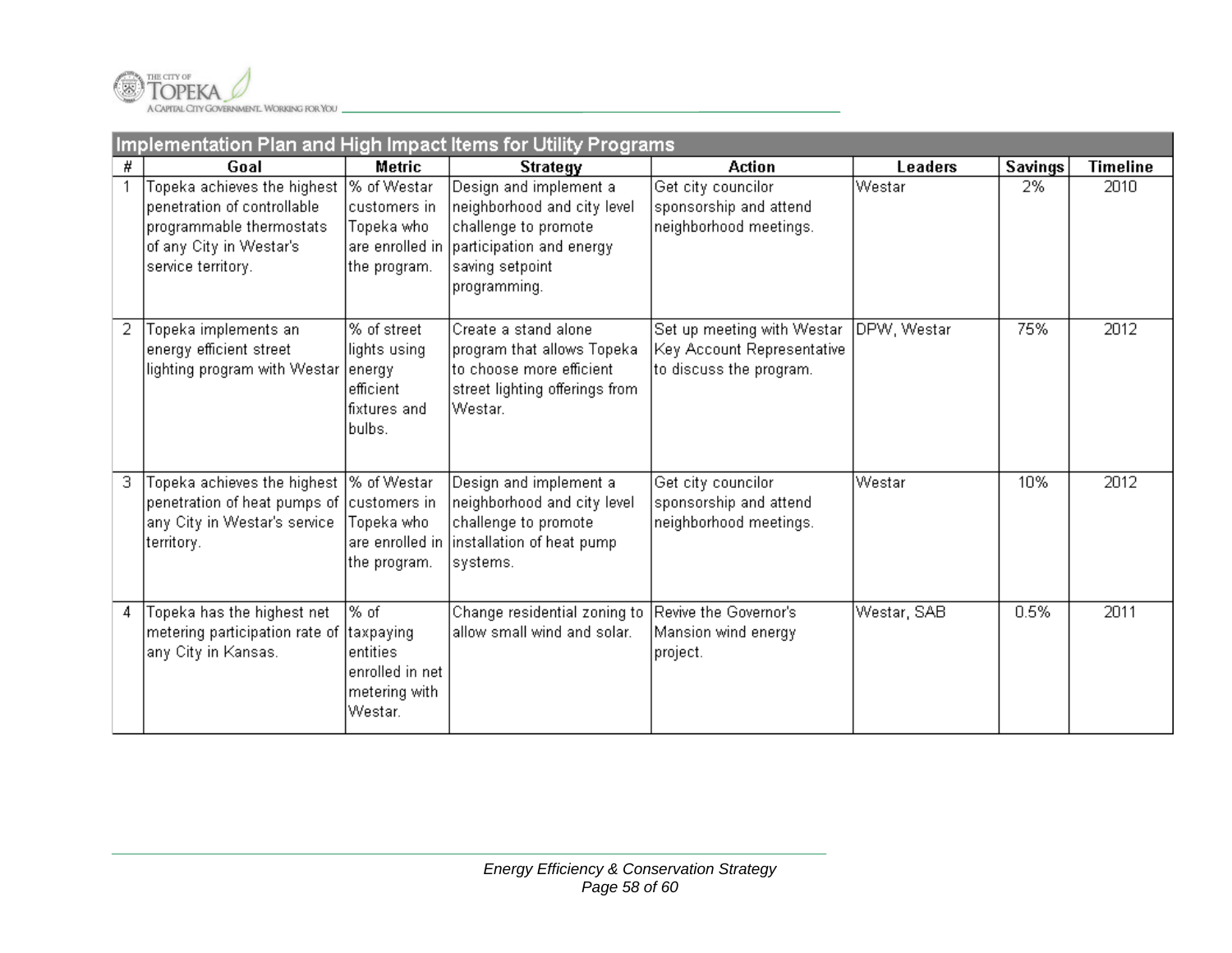

|    | Implementation Plan and High Impact Items for Finance                                                                                                         |                                                                          |                                                                                                                         |                                                                                                 |                                    |                |                 |
|----|---------------------------------------------------------------------------------------------------------------------------------------------------------------|--------------------------------------------------------------------------|-------------------------------------------------------------------------------------------------------------------------|-------------------------------------------------------------------------------------------------|------------------------------------|----------------|-----------------|
| #  | Goal                                                                                                                                                          | <b>Metric</b>                                                            | <b>Strategy</b>                                                                                                         | <b>Action</b>                                                                                   | <b>Leaders</b>                     | <b>Savings</b> | <b>Timeline</b> |
| 1  | Topeka has the highest<br>participation rate in the<br>Efficiency Kansas Loan<br>Program of any City in<br> Kansas.                                           | % of Topeka<br>tax payers<br>who have<br>participated in<br>the program. | Establish this metric within<br>the Efficiency Kansas <br>Program.                                                      | Set up meeting with the<br>State Energy Office to<br>determine how to measure<br>lthis outcome. | Unknown                            | 10%            | 2012            |
| 2  | Create priority permitting<br>and/or a rebate for the<br>permitting cost of energy<br>efficienct buildings.                                                   | % of building<br>permits<br>the priority<br>permitting<br>program.       | Develop a proposed<br>permitting process as part of permitting process.<br>participating in the building code adoption. | Develop a proposed                                                                              | Permitting and Code<br>Enforcement | 1%             | 2011            |
| з. | Establish a policy that<br>enables city departments to<br>retain a portion of the cost<br>savings resulting from EECS<br>improvements in their<br>department. | Adoption of<br>EECS saving<br>policy.                                    | Lobby City Council to adopt<br>the policy.                                                                              | Seek out a City Council<br>sponsor.                                                             | City Manager                       | 1%             | 2011            |
| 4  | Topeka adopts a PACE<br>program to compliment<br>Efficiency Kansas.                                                                                           | Adoption of<br>PACE.                                                     | Educate City Council on the Seek out a City Council<br>benefits of PACE programs.                                       | sponsor.                                                                                        | Unknown                            | 10%            | 2012            |
| 5. | The KCC adopts incentives<br>for Energy Star Products<br>statewide.                                                                                           | funding for<br>Energy Star<br>rebates and<br>incentives<br>statewide.    | KCC allocates Lobby the KCC.                                                                                            | Seek out a City Council<br>sponsor.                                                             | Unknown                            | 12.5%          | 2012            |